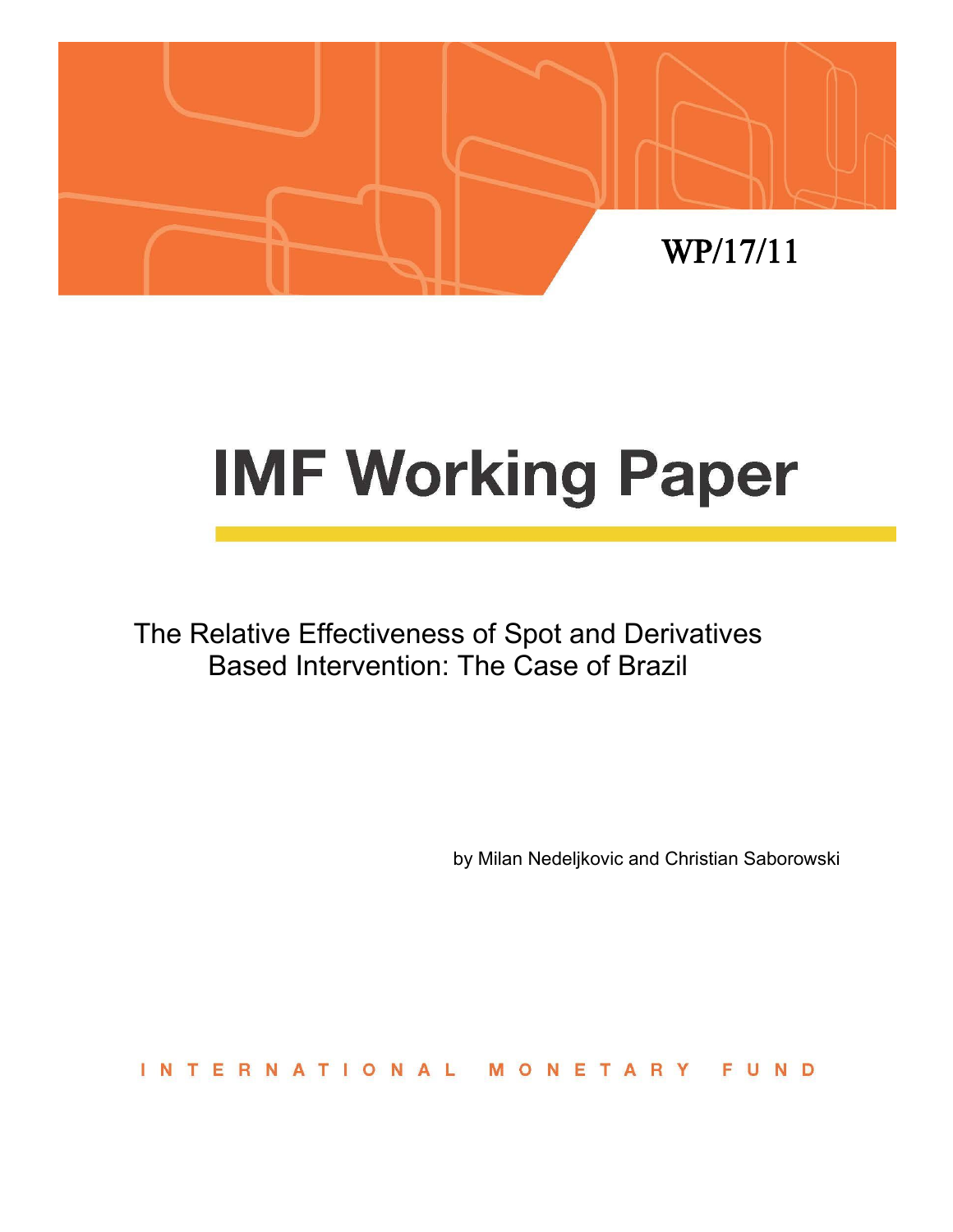## **IMF Working Paper**

### Western Hemisphere Department

## **The Relative Effectiveness of Spot and Derivatives Based Intervention: The Case of Brazil<sup>1</sup>**

## **Prepared by Milan Nedeljkovic and Christian Saborowski**

Authorized for distribution by Alfredo Cuevas

December 2016

*IMF Working Papers* **describe research in progress by the author(s) and are published to elicit comments and to encourage debate.** The views expressed in IMF Working Papers are those of the author(s) and do not necessarily represent the views of the IMF, its Executive Board, or IMF management.

#### **Abstract**

This paper studies the relative effectiveness of foreign exchange intervention in spot and derivatives markets. We make use of Brazilian data where spot and non-deliverable futures based intervention have been used in tandem for more than a decade. The analysis finds evidence in favor of a significant link between both modes of intervention and the first two moments of the real/dollar exchange rate. As predicted by theory for the case of negligible convertibility risk, the impact of spot market intervention in our baseline sample is strikingly similar to that achieved through futures based intervention worth an equivalent amount in notional principal.

JEL Classification Numbers: F31; G1; E5

 $\overline{a}$ 

Keywords: FX Intervention; Derivatives; Exchange rates

Author's E-Mail Address: [milan.nedeljkovic@nbs.rs,](mailto:milan.nedeljkovic@nbs.rs) [csaborowski@imf.org](mailto:csaborowski@imf.org)

<sup>&</sup>lt;sup>1</sup> We would like to thank Gustavo Adler, Marco Umberto Alfano, Carlos de Barros Serrao, Marcos Chamon, Alfredo Cuevas, Kelly Eckhold, Manos Kitsios, Ivan Luis de Oliveira Lima, Tomasz Michalski, Nathan Porter, Gavin Rae. Any remaining errors are our own.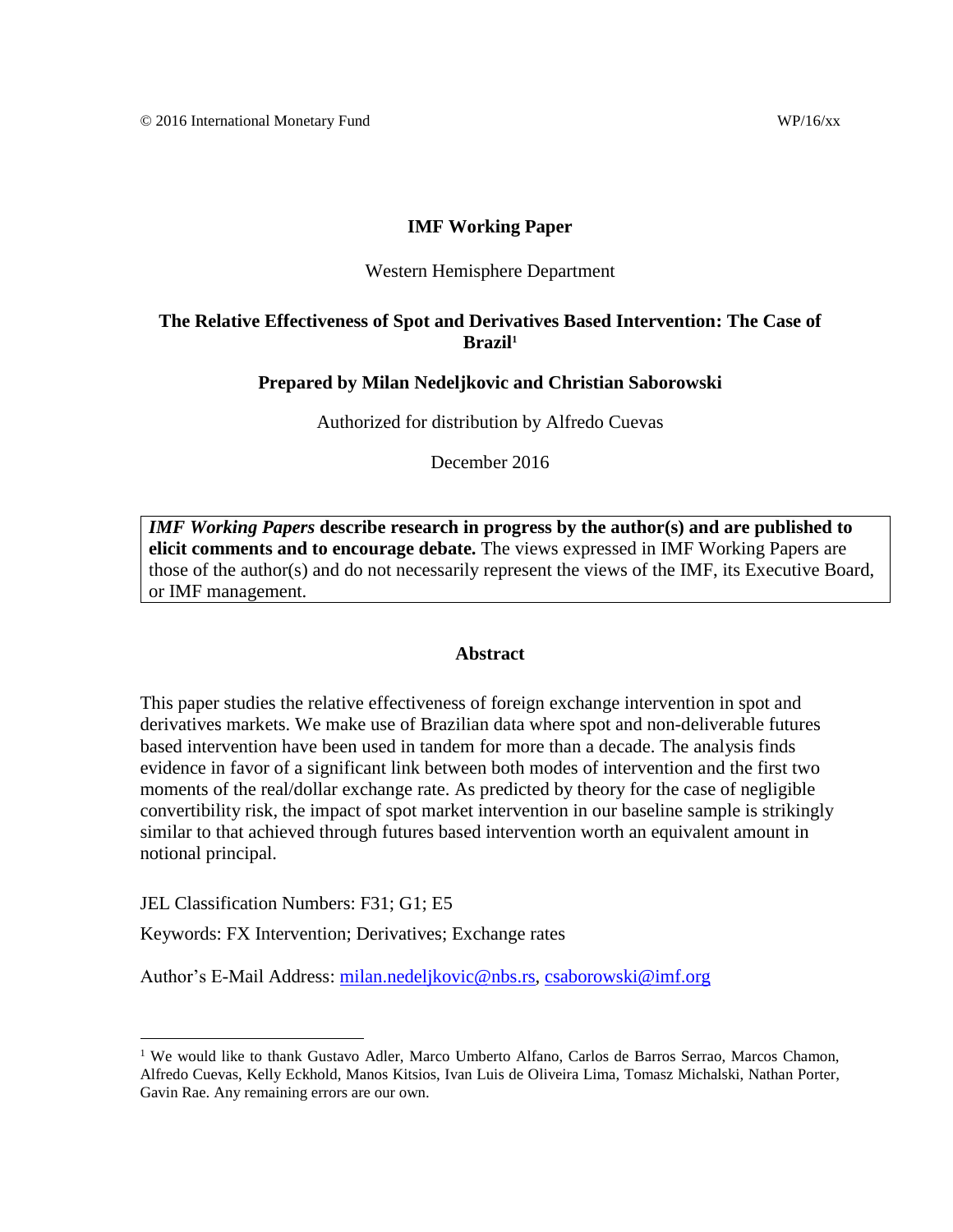| Figure                                                                                     |  |
|--------------------------------------------------------------------------------------------|--|
| 1. Spot and Brazilian (Reverse) Futures based intervention in Billions of US\$ or Notional |  |
|                                                                                            |  |
| <b>Tables</b>                                                                              |  |
|                                                                                            |  |
|                                                                                            |  |
|                                                                                            |  |
|                                                                                            |  |
|                                                                                            |  |
|                                                                                            |  |
|                                                                                            |  |
|                                                                                            |  |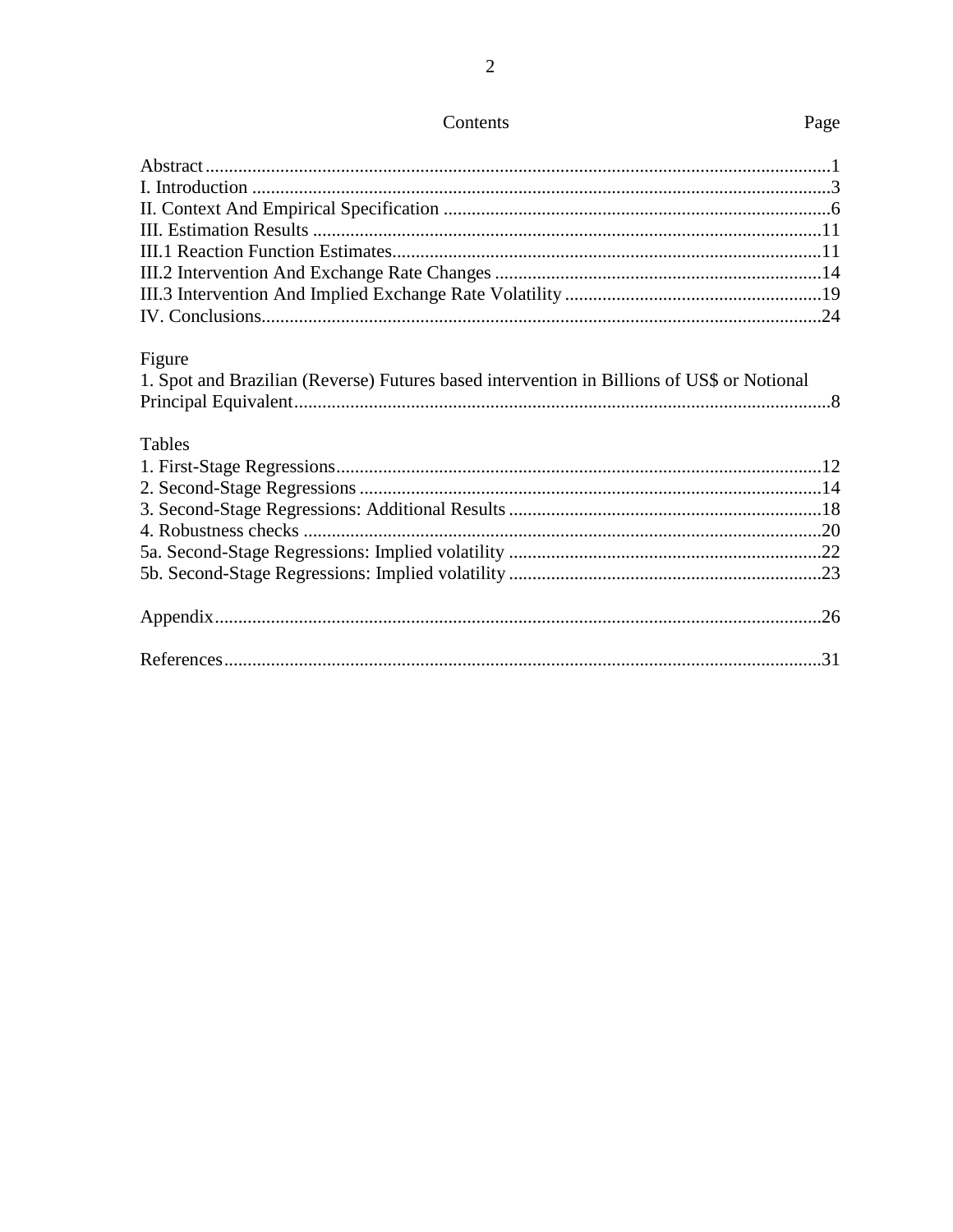Unconventional monetary policies in advanced economies and volatile capital flows in and out of emerging markets have brought foreign exchange intervention (FXI) back to the forefront of the policy debate. Following the global financial crisis, policymakers argued that unconventional policies in developed economies were causing lending booms in developing economies and threatened their competitiveness. <sup>2</sup> More recently, net capital flows to emerging markets have slowed and turned negative in some instances amid uncertainty about the pace of policy tightening in major advanced economies (IMF, 2016). While flexible exchange rate regimes have facilitated more orderly currency adjustments than during past slowdowns, intervention has been an important part of the policy response, aimed at smoothing the adjustment, avoiding disorderly market conditions or defending against a perceived overshooting.

The effectiveness of sterilized FXI in moving exchange rates has long been under debate. Sterilized intervention should affect neither prices nor interest rates but can drive exchange rates through signaling (Mussa, 1981; Vitale, 1999) and coordination (Taylor, 1995; Taylor and Sarno, 2001) channels as well as when frictions cause agents not to be indifferent between holding assets denominated in different currencies (Branson and Henderson, 1985; Kumhoff, 2010; Gabaix and Maggiori, 2015). <sup>3</sup> Economic theory would thus suggest FXI to be less effective in instances where reserve currency assets are perfect, or at least near-perfect, substitutes for domestic assets. The reason is that sterilized changes in reserves will be offset by an equal and opposite flow of private money. By contrast, in a country with imperfect asset substitutability the offsetting flow may only partially take place or not at all, thus rendering FXI more effective. In countries in which capital mobility is restricted, in turn, FXI could be effective even in the absence of imperfect substitutability (Bayoumi and Saborowski, 2014; Bayoumi et al, 2015).

The earlier empirical literature on the effectiveness of spot intervention focused on developed economies (Dominguez and Frankel, 1993; Humpage, 1999) and provided only limited evidence in favor of a potential relationship between FXI and the exchange rate in all but the very short term (or when interventions were coordinated between major central banks). <sup>4</sup> The findings of more recent cross country studies (Adler et al 2015; Blanchard et al 2015; Fratzscher et al, 2015) that include a large number of emerging economies, in turn, are more supportive of such a link. Similarly, several recent studies of emerging economies confirm that spot FXI may not only impact the exchange rate but also its volatility (Scalia, 2008; Broto,

<sup>2</sup> Se[e http://www.bbc.com/news/business-11424864.](http://www.bbc.com/news/business-11424864)

<sup>&</sup>lt;sup>3</sup> In addition, the market microstructure literature shows that new information released through FXI can also lead market participants to revise their beliefs in the presence of different types of frictions at the micro level (Lyons, 2006).

<sup>&</sup>lt;sup>4</sup> The literature on market microstructure in turn finds more supportive evidence for the effectiveness of FXI (Dominguez, 2003; Payne and Vitale, 2003). For a comprehensive survey of the literature see Sarno and Taylor (2001), Neely (2005), Lyons (2006) and Menkhoff (2013).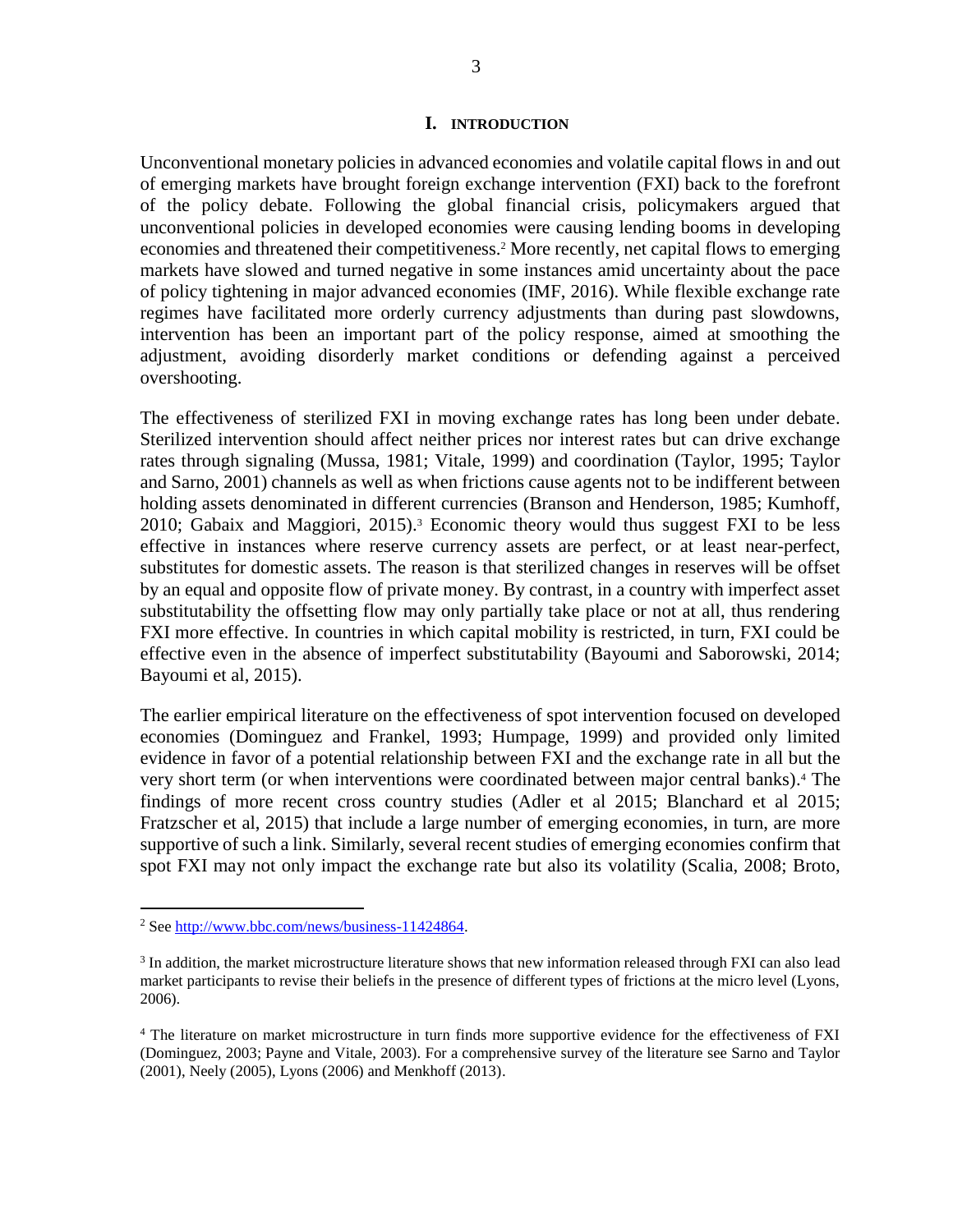2013; Fry and Wanaguru, 2013). Nevertheless, it appears that these findings cannot be generalized to all countries and sample periods. (Disyatat and Galati, 2007; Broto, 2013; Catalan-Herrera, 2016).

A less well researched question regards the effectiveness of FXI in derivatives markets. In the 1990s, several Latin American countries (e.g., Brazil, Chile, Mexico and Peru) intervened in foreign exchange markets by issuing debt denominated in, or indexed to, foreign currencies. Since then, intervention in markets for swaps, options and forwards has become part of the policy toolkit in a number of countries amid the development of increasingly liquid markets (e.g. in Brazil, Colombia, India, Indonesia, Mexico, South Africa and Thailand). <sup>5</sup> The relatively scarce empirical literature on the topic finds that derivatives based intervention, similar to spot intervention, can indeed be effective. It includes Kohlscheen and Andrade (2014) who find that auctions of Brazilian non-deliverable FX futures settled in local currency had a significant effect on intra-day exchange rate changes. Chamon et al (2015) show that a program of pre-announced interventions using the same instruments was effective although it appeared not to affect exchange rate volatility. Relatedly, Keefe and Rengifo (2015) show in an event study that FX options based intervention conducted by the Central Bank of Colombia was effective in reducing daily exchange rate volatility. While the literature on derivatives based intervention thus finds evidence supporting the effectiveness of such policies, to our knowledge, there is no study that directly compares the effectiveness of spot and non-spot FXI.

In this paper, we aim to fill this gap by investigating the effectiveness of spot and non-spot FXI in a common empirical framework. In particular, we compare the Brazilian Central Bank's (BCB) FXI in spot markets to its intervention using non-deliverable futures contracts (commonly referred to as FX swaps and Reverse FX swaps). The particular context in Brazil is crucial in allowing a comparison of the two modes of intervention: the Brazilian authorities have used futures based interventions over a long period of time and, importantly, often alongside intervention in spot markets. This variation in the choice of FXI instrument should minimize the learning bias in our data that may arise when agents adapt their actions to the prevailing mode of intervention. In addition, the BCB provides detailed data not only on both modes of intervention but also on instruments that are key to identifying distinct reaction functions for each policy. Finally, the non-deliverable futures contracts the BCB employs settle in local currency and thus offer an interesting opportunity to determine whether the effectiveness of this mode of FXI may be conditional on the absence of convertibility risk (e.g. the risk that capital controls are introduced).

The empirical approach we take in this paper is straightforward. We estimate instrumental variables regressions using daily data to explain changes in the R\$-US\$ exchange rate as well as its implied volatility. The baseline sample period of 2008–13 reflects data availability, but we also experiment with samples starting as early as 2002 by limiting the set of instruments included in the baseline specification. Our explanatory variables of interest are spot intervention—in billions of U.S. dollars—and futures intervention—in billions of U.S. dollar equivalent of notional principal—defined such that positive values imply that the BCB takes a

<sup>&</sup>lt;sup>5</sup> See BIS Quarterly Reviews of December 2010, March 2011, and December 2013.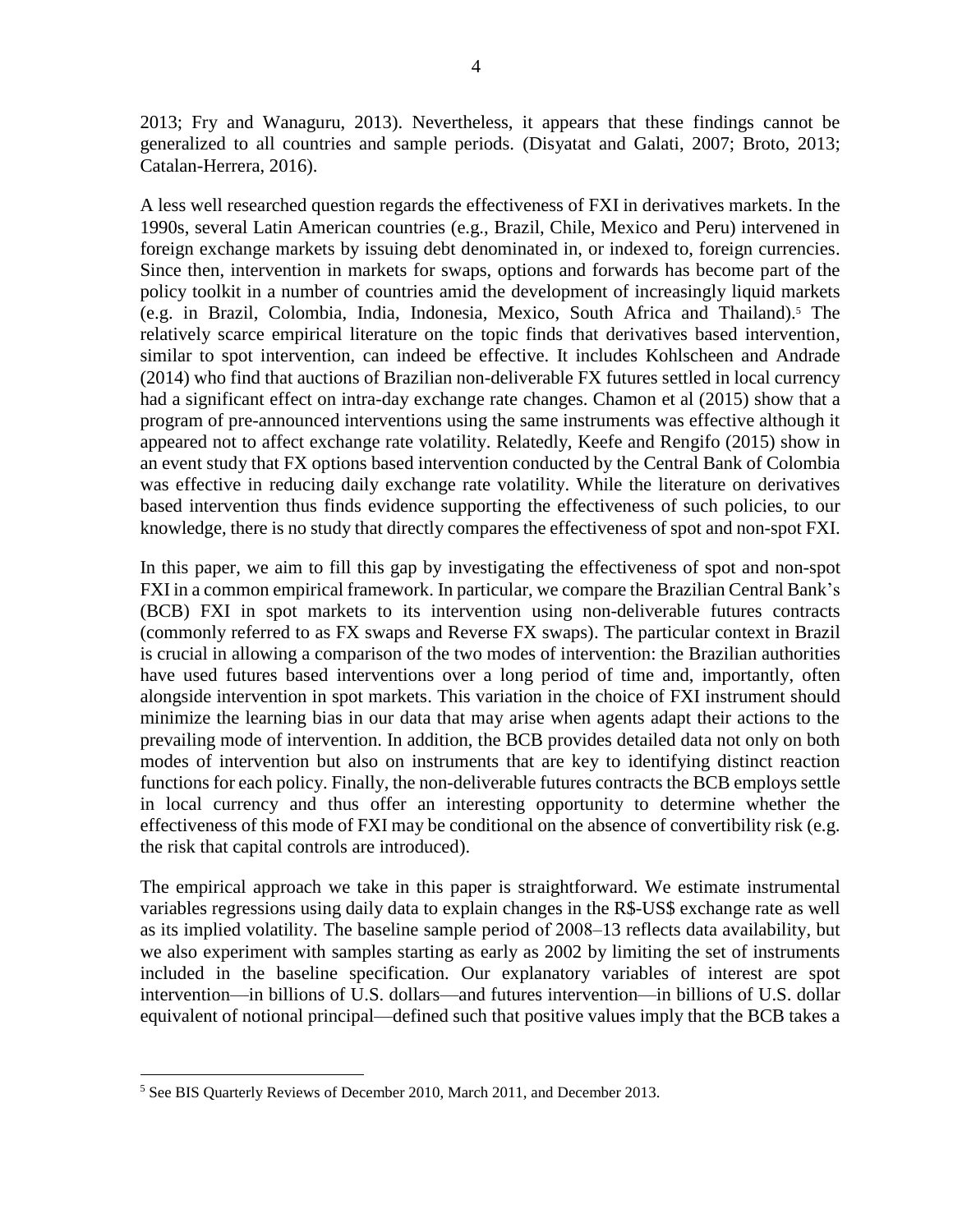long dollar position. We control for the presence of conditional heteroscedasticity in the data using the continuously updated GMM estimator (CUE, Hansen et al, 1996).

The analysis finds strong evidence in favor of a significant link between intervention through both spot and derivatives markets and changes in the real/dollar exchange rate. Both spot intervention and futures intervention enter the regression significantly and with the expected signs. What is more, the impact of US\$1 billion in net spot market intervention changes the real/dollar exchange rate by about 1 percent, an impact that is statistically indistinguishable from the 0.7 percent change achieved through auctions of non-deliverable futures worth US\$1 billion in notional principal. This main result of the paper is in line with the theoretical work of Eaton and Turnovsky (1984) who show that spot and forward market intervention have equivalent effects on the spot exchange rate in the absence of convertibility risk (e.g. through capital controls). In contrast, when convertibility risk rises, hedging local positions through futures contracts becomes incomplete, giving rise to a wedge between covered foreign and domestic interest rates and implying that intervention in the forward market no longer equally impacts the spot exchange rate. Our results would thus suggest that convertibility risk has been too limited in our baseline sample to drive a significant wedge between the relative effectiveness of spot and futures market intervention, perhaps in part due to the confluence of other factors (e.g. differences in relative market liquidity, financial intermediary capital constraints, institutional frictions and global shocks) that could generate persistent deviations from covered interest rate parity of either sign. However, in an extended sample we find some evidence suggesting that futures intervention is ineffective in the presence of nonnegligible convertibility risk, in line with the contingent local currency claim character of the underlying instrument.

We find that the same result holds when using the change in the implied exchange rate volatility as the dependent variable. Once again, both modes of intervention are statistically significant and enter the regression with the expected coefficient sign. The results imply that US\$1 billion in spot dollar sales (or a comparable amount of futures intervention) reduces volatility by some 2.5 percent. We also distinguish interventions in which the BCB takes a short dollar position from those in which it takes a long dollar position. The findings provide tentative evidence suggesting that auctions of futures in which the BCB takes a long dollar position are less effective in depreciating the exchange rate than spot dollar purchases. Finally, there is evidence suggesting that futures intervention is ineffective in the presence of non-negligible convertibility risk, in line with the contingent local currency claim character of the underlying instrument.

The analysis also detects significant differences in the reaction function estimates of the two instruments. The BCB appears to use spot FXI, more so than futures based intervention, in reaction to daily movements in the exchange rate and to resist capital flow pressures. Conversely, it is more likely to use futures based intervention to smooth trend movements in the exchange rate and to react to changes in risk aversion in global financial markets. Finally, we also find that spot rather than derivatives based intervention tends to be used to offset the exchange rate effects of tighter/looser monetary policy.

Our results contribute to the literature in at least two important ways. First, to our knowledge this is the first study analyzing empirically the relative effectiveness of spot and derivatives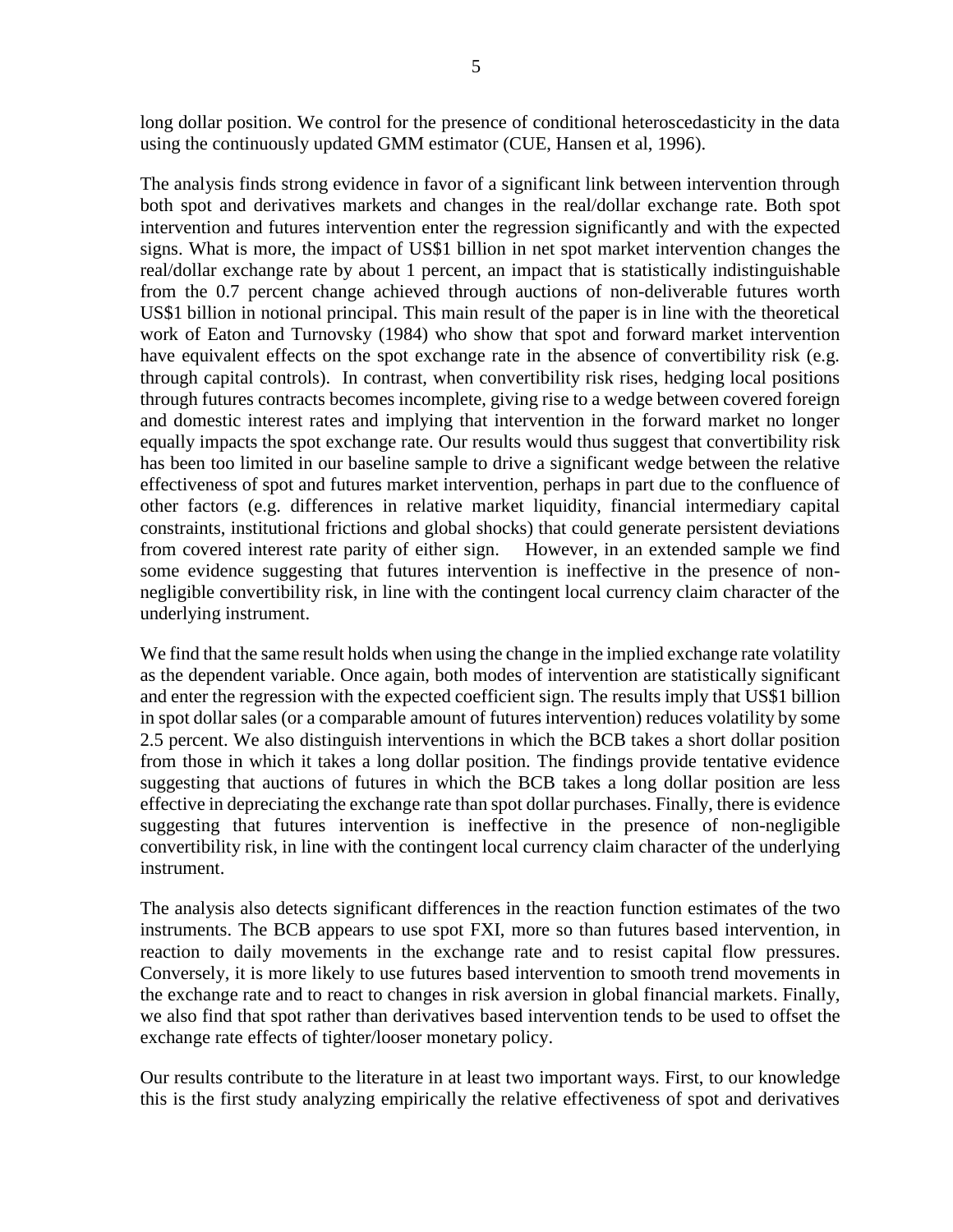based intervention in a common framework. By providing evidence suggesting that intervention in derivatives markets can be no less effective than intervention in spot markets, it highlights the advantages of a broader policy toolkit. Second, our study allows comparing central bank reaction functions for spot and derivatives based intervention, allowing us to understand which factors incentivize FXI more generally and one mode of intervention versus the other.

The remainder of this paper is organized as follows: Section II briefly discusses the data and the features of Brazilian foreign exchange interventions, before laying out our empirical specification. Section III outlines the results of the empirical analysis, and Section IV concludes.

## **II. CONTEXT AND EMPIRICAL SPECIFICATION**

## *FX Intervention in Brazil*

 $\overline{a}$ 

Since the adoption of its floating exchange rate regime in January 1999, the BCB has intervened frequently in foreign exchange markets, including through the use of derivatives instruments. Brazil's derivatives markets have developed to rank among the largest in the world amid demand for hedging instruments to cover interest and exchange rate risk given Brazil's history of high inflation, devaluations and high nominal interest rates. Trading volumes in Brazil's derivatives markets are around four times larger than those in its spot market for foreign exchange (Kang and Saborowski, 2014); relatedly, it appears that derivatives markets lead the spot market in price discovery (Garcia et al, 2014). 6 Importantly, the Brazilian exchange regime prohibits financial instruments traded in Brazilian markets from settling in foreign currency with a few exceptions.<sup>7</sup> As a result, policymakers can make use of a highly liquid market for FX derivatives that settle in local currency.

The derivatives instruments most frequently used by policymakers are the so-called Brazilian FX Swaps and Reverse FX Swaps. <sup>8</sup> The instruments were first used in March 2002 and soon replaced dollar linked treasury notes as the preferred mode of non-spot intervention (Bevilaqua

<sup>6</sup> Access to Brazil's spot market is restricted to chartered banks, laws preclude trading the *real* offshore, and domestic bank accounts denominated in foreign currency are forbidden by law.

<sup>&</sup>lt;sup>7</sup> Brazilian law (Decree-Law No. 857) states that every contract, security, document or obligation, in order to be fulfilled in Brazil, can't stipulate payment in gold or foreign currency, or, in any form, restrict or refuse fulfillment in the Brazilian currency. The exceptions to that law are: currency exchange operations, import/export contracts, export financing (when a Brazilian bank buys, paying in reais, in advance, the amount of foreign currency to be received by an exporter in an export operation) or loans or any obligations in which the creditor or debtor is domiciled outside Brazil.

<sup>8</sup> Brazilian FX Swaps and Reverse FX Swaps are typically auctioned. The BCB announces detailed information prior to each auction, such as the exact time of the auction, the maximum quantity of contracts that the BCB offers, and the maturity. Bidders are allowed to place up to five bids, specifying the quantity and price quotation for the bids. However, every bid-winner pays the same SELIC rate and receives the same cupom cambial and exchange rate variation. The BCB has its discretion to accept any volume of contracts up to the maximum that is on offer.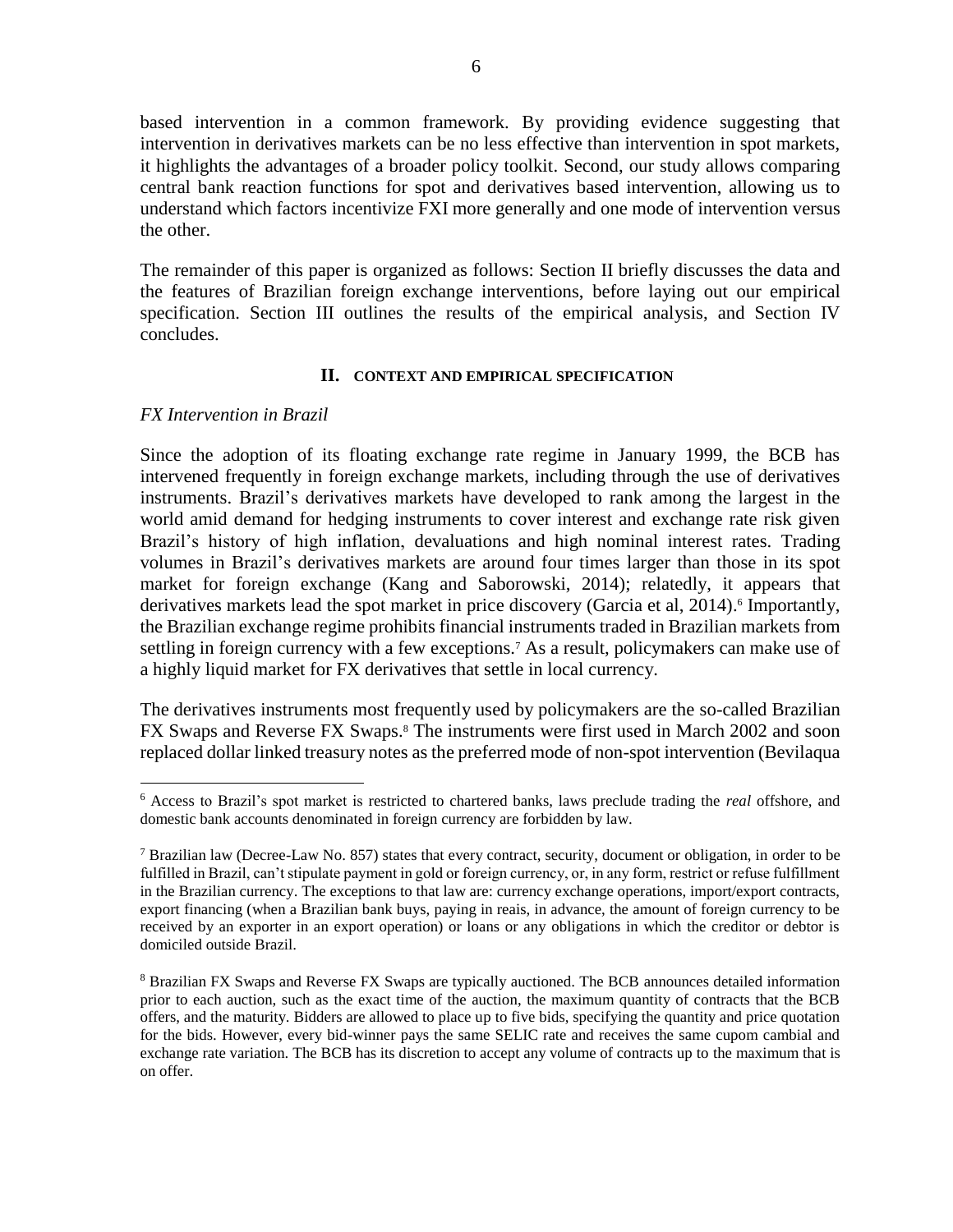and Azevedo, 2005). Formally, Brazilian FX swap contracts are structured such that, at maturity, the BCB pays its counterparts the observed exchange rate variation against the dollar plus the ex-ante Cupom Cambial and receives the ex-ante SELIC rate in return.<sup>9</sup> In other words, it makes a positive return if the observed exchange rate depreciation falls short of initial expectations and makes a loss otherwise. By offering a quantity of FX swaps, the BCB thus takes a short dollar position in the markets and expands the availability of hedge to investors with open *real* positions, potentially bidding down the forward exchange rate.<sup>10</sup> The Brazilian Reverse FX swap is structured in the same way except that the BCB takes the long dollar position.

The discussion highlights that the name Brazilian FX swap is somewhat misleading since the instruments are more similar to non-deliverable futures; unlike conventional cross-currency swaps, they do not involve an exchange of notional principal; the crucial difference to conventional non-deliverable futures is that they settle in local currency. <sup>11</sup> One major advantage of intervening via these instruments is thus that the operation does not directly impact the BCB's stock of foreign exchange reserves. From the BCB's counterparts' perspective, however, the fact that the instrument settles in local currency represents a risk to the extent that immediate conversion to hard currency at maturity is less than certain. As a result, using auctions of FX swaps in place of spot dollar sales is likely to be ineffective if convertibility risk is non-negligible. The reason is that investors are unlikely to purchase the derivative contract if they cannot be sure that its proceeds can be converted into dollars at maturity as needed (Kang and Saborowski, 2014). In what follows we frequently refer to FX swaps and Reverse FX swaps as futures based intervention for simplicity.

For the purpose of comparing the effectiveness of the two modes of intervention empirically, two conditions are key: first, developments triggering spot intervention as opposed to futures intervention need to be sufficiently distinct in order to allow for identification when included jointly in a regression; second, the two modes of intervention need to have been used during broadly the same time period in order to minimize the possibility that agents adapt their actions to the prevailing mode of intervention Figure 1 illustrates that these conditions are generally in place in our sample. The chart shows, for instance, that the BCB used both spot purchases and auctions of Reverse FX swaps during the period of  $2005-11$ , presumably to tame appreciation pressures and accumulate reserves; in turn, both spot sales of dollars and auctions of FX swaps were used to stabilize markets during the crisis episodes of 2002/03 and 2008/09.

<sup>9</sup> The Selic rate is the BCB overnight rate; the Cupom Cambial is a highly liquid instrument that serves as the onshore dollar interest rate and is priced in basis points equal to the spread between the overnight interbank deposit rate and the expected exchange rate variation.

<sup>&</sup>lt;sup>10</sup> In addition, the instruments not only transmit price signals but also fill a market gap as futures contracts tend to have shorter maturities and OTC markets offering derivative products with longer maturities are not sufficiently liquid (Kang and Saborowski, 2014).

<sup>&</sup>lt;sup>11</sup> Another frequently used instrument is the Brazilian FX repo which is akin to a conventional FX swap, resembling a dollar credit line. It has traditionally been used to provide FX liquidity to the market during periods of seasonal shortages.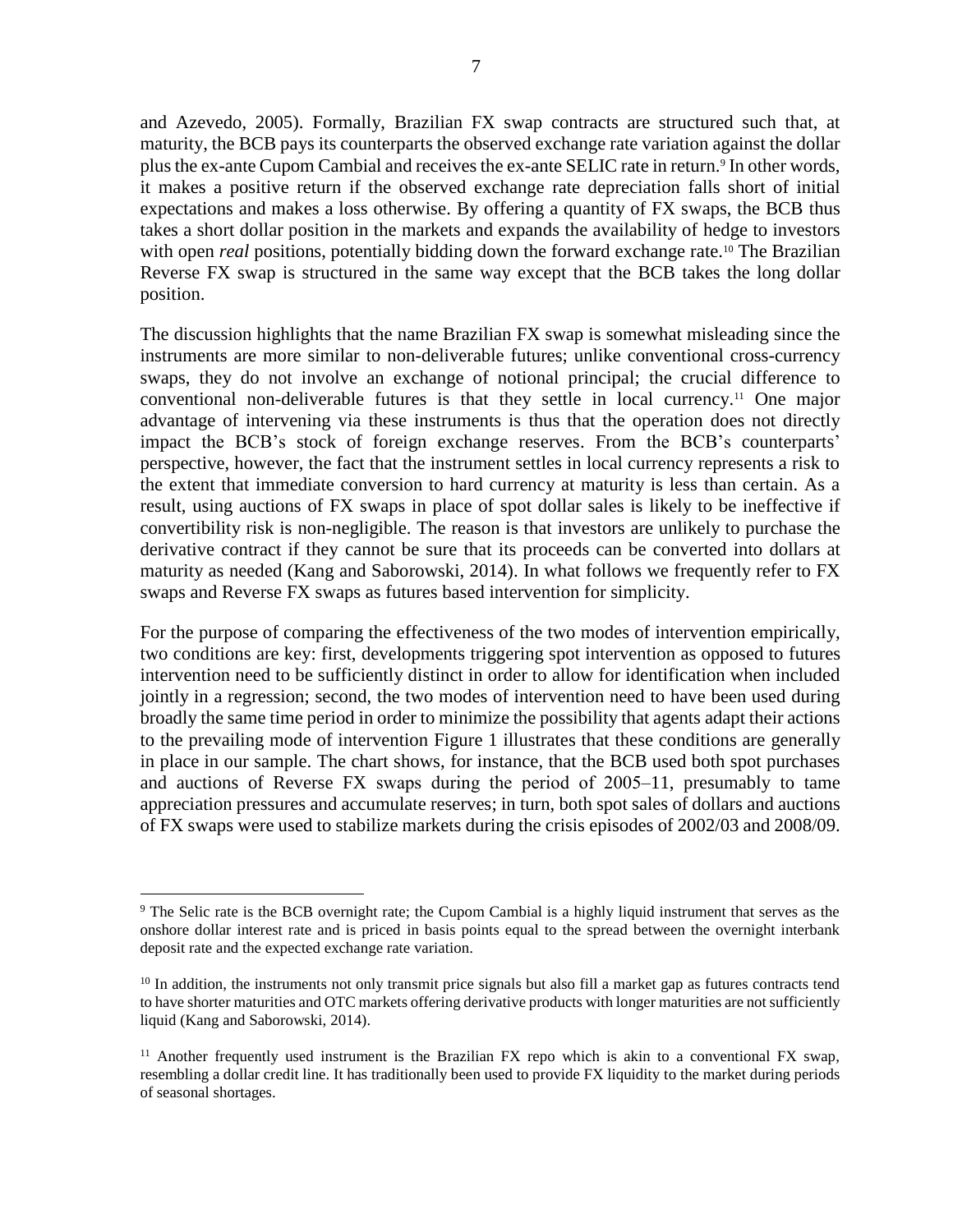Only during the market turmoil following the taper tantrum in May 2013 did the central bank use FX swaps alone.



Figure 1. Spot and Brazilian (Reverse) Futures based intervention in Billions of US\$ or Notional Principal Equivalent

Notes: The chart shows the evolution of spot and futures based FX intervention. The variables shown are Spot market purchases (*Spot purchases*), spot market sales (*Spot sales*), Short-dollar futures intervention (*Swaps*) and Long-dollar futures intervention (*Reverse swaps*) in billions of U.S. dollars and aggregated at monthly frequency. The futures based intervention variables exclude auctions for roll-over.

#### *Data and Empirical Approach*

The sample period used for our baseline regression ranges from September  $3<sup>rd</sup>$  2008 to August 21<sup>st</sup>, 2013. The beginning of the period is determined by data availability. The end point is chosen to be one day before the announcement of the central bank's 2013/14 intervention program. We exclude this most recent episode because the heavy interventions conducted at the time were largely pre-announced months in advance (with rollover rates as the only discretionary factor). Including the episode would have required a distinct empirical approach compared to the one taken in this paper as auctions were likely priced in at the time they occurred (Chamon et al, 2015).

We estimate different variants of a standard intervention model:

$$
\Delta y_t = \alpha_i + \sum_{i=1}^p \Phi_i \Delta y_{t-i} + \sum_{i=0}^q \delta_i SW I_{t-i} + \sum_{i=0}^l \beta_i SP I_{t-i} + X_t' \gamma + \varepsilon_t \tag{1}
$$

$$
INT_t = \alpha_i + \sum_{i=1}^p \phi_i \Delta y_{t-i} + X_t' \varphi + Z_t' \theta + u_t
$$
 (2)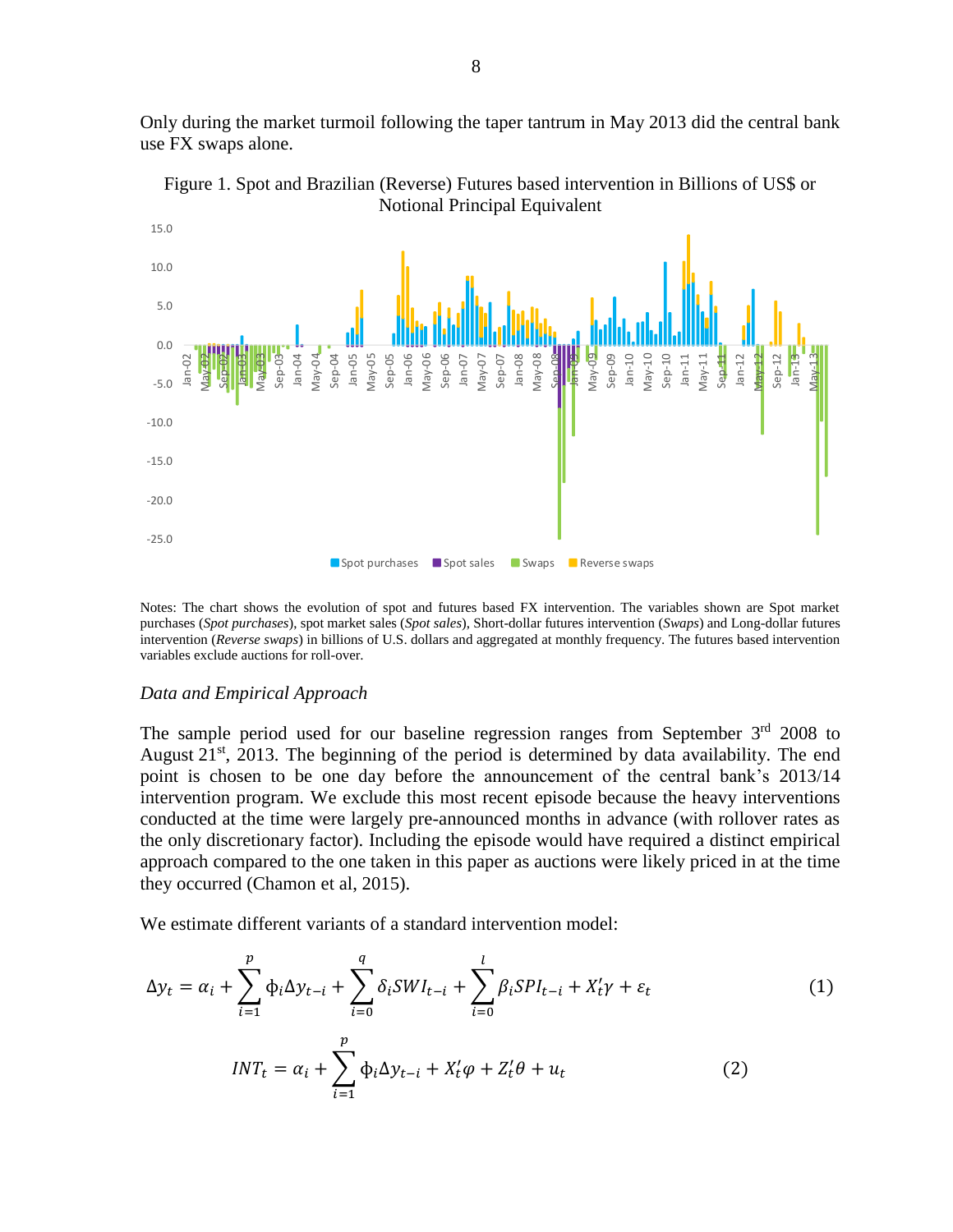where  $\Delta y_t$  is the dependent variable defined as the daily percentage change in the nominal R\$/US\$ exchange rate in the first set of regressions and as the daily percentage change in the implied R\$/US\$ volatility in the second set of regressions. The exchange rate is defined in units of local currency such that higher values imply a depreciation of the *real* and rising volatility respectively. The specification includes lagged values of the dependent variable, a measure of futures intervention,  $SWI_{t-i}$ , a measure of spot intervention,  $SPI_{t-i}$ , and a vector of control variables, including year dummies,  $X_t$ . All of these variables are defined in Table A1 in the Appendix.

For the remainder of the paper, spot intervention is defined as spot dollar purchases minus spot dollar sales in billions of U.S. dollars. The BCB publishes data on spot sales and purchases at a daily frequency since May 2009 and at a monthly frequency since 2000. In order to allow extending our daily sample back to include earlier episodes of heavy interventions, we construct an estimate of both variables based on daily data the BCB publishes under the heading "Factors conditioning the Monetary Base—External Sector Operations" in combination with the monthly data on spot intervention. In particular, we set the daily spot intervention variable to zero in months during which no intervention took place according to the monthly data; in months during which spot intervention was non-zero, we set the variable equal to the composite of external sector operations, namely the sum of spot, forward, FX repo and FX loan operations. While the variable is thus not a fully clean proxy for spot intervention in the earlier data, it would provide the best possible option for extending the sample.<sup>12</sup>

Detailed data on FX swap and FX Reverse swap auctions is available from the BCB at a daily frequency since 2002. We define the futures intervention term as the notional principal entailed in auctions of Reverse FX swaps minus that entailed in announcements of FX swap auctions in billions of U.S. dollars. <sup>13</sup>,<sup>14</sup> In other words, in line with the spot intervention term, futures intervention takes positive values when the BCB takes long dollar positions and negative values when it takes short dollar positions. Importantly, the magnitudes of the two variables are comparable in the following sense: US\$1 of negative spot intervention (spot sales) takes US\$1 of Brazilian *real* exposure off of investors' books; similarly, US\$1 of futures intervention takes US\$1 of Brazilian *real* exposure off of investors' books, although only temporarily and conditional on the absence of convertibility risk.

The main empirical challenge in studying the effectiveness of FXI is the endogeneity of the intervention terms to the contemporaneous movements in the exchange rate. To identify exogenous variation in both types of intervention we rely on the continuously updated generalized method of moments estimator (CUE). The method uses a vector of instruments  $Z_t$ 

 $12$  When aggregating our spot intervention proxy at monthly frequency, it has a correlation of 97 percent with the monthly spot market intervention data available from the BCB in the baseline sample period. In the extended sample (going back to 2001), the correlation is 86 percent.

<sup>&</sup>lt;sup>13</sup> Auctions tend to be announced a day in advance and settled several days later.

<sup>&</sup>lt;sup>14</sup> We exclude FX swaps and reverse FX swaps auctioned to roll over existing swap contracts. The reason is that these could drive the exchange rate in either direction, depending on whether the roll-over rate surprised the market on the up- or the downside.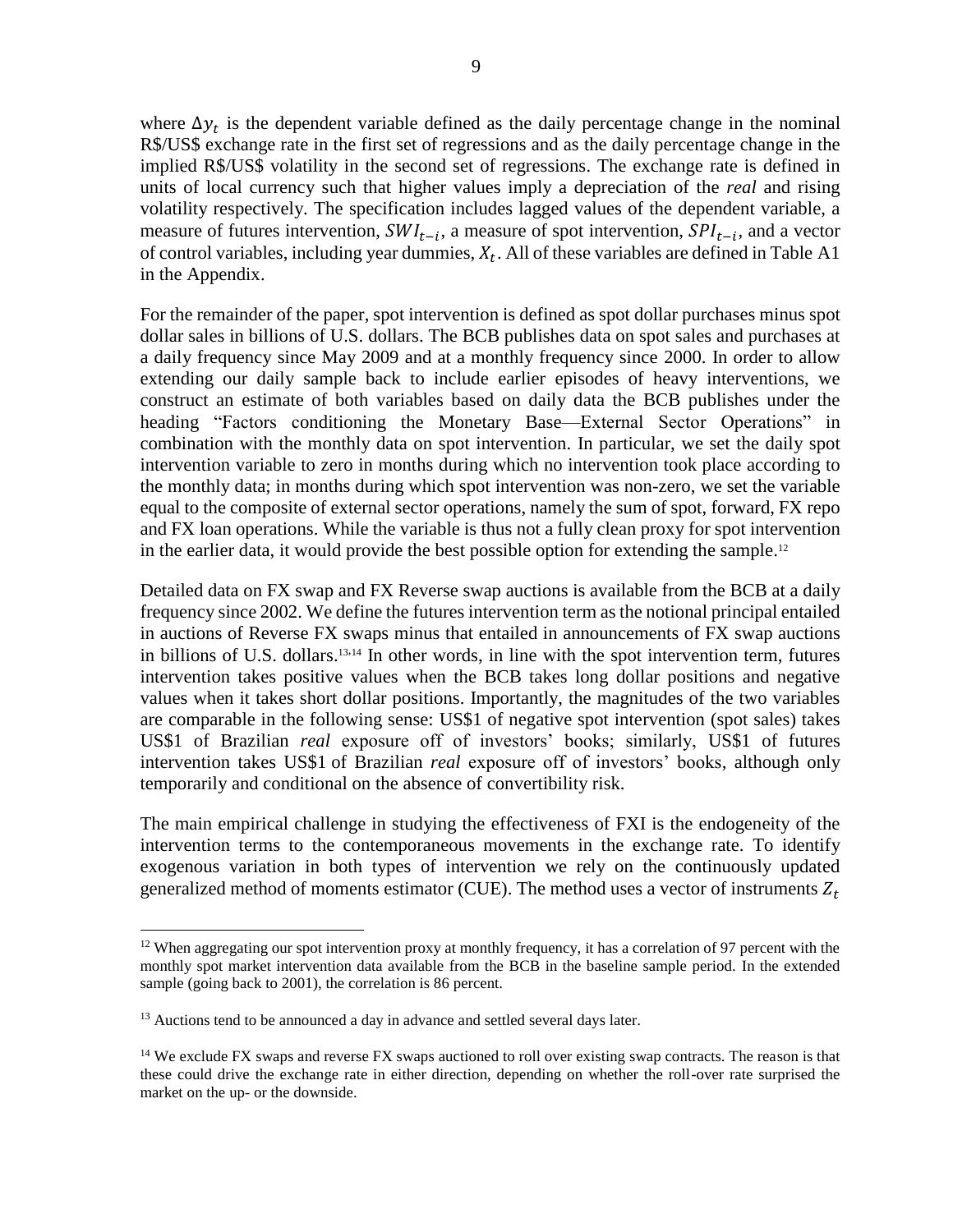for the vector of endogeneous variables given in Equation 2, where  $INT<sub>t</sub>$  is a two-dimensional vector of the two modes of intervention. CUE estimates are robust to conditional heteroscedasticity and tend to perform better than the standard two-stage least squares (2SLS) estimator in finite samples and in the presence of weak instruments (Hahn et al., 2004). Nevertheless, we also estimate Equations (1–2) using a 2SLS estimator for robustness.

Finding appropriate instruments for the two FXI terms is particularly challenging in our setup as candidate terms not only need to fulfill standard requirements for instruments; it is also essential that they allow identifying separate reaction functions that are sufficiently distinct to permit including the two modes of intervention jointly in our regressions. In part following the literature on spot interventions (see, inter alia, Ito and Yabu, 2007, Fatum and Hutchison, 2010), we include the following terms in our vector of instruments: (i) lagged trend exchange rate volatility, (ii) lagged exchange rate deviations from trend, (iii) lagged one year moving average of the exchange rate, (iv) the change in the monetary policy rate, (v) trend spot and futures intervention, and (vi) lagged trend FX flows.<sup>15</sup>

The first three terms capture the hypothesis that central banks react to exchange rate developments in various forms. The change in the local policy rate, in turn, captures potential linkages between monetary and foreign exchange intervention policies (Gnabo et al, 2010). The two trend intervention terms account for persistence in intervention, for instance during periods of trend appreciation. Finally, the trend FX flows variable captures net foreign exchange flows into Brazil. The intuition here is similar to that of the 'exchange rate deviation from trend' term. However, including the FX flows term separately aims to better distinguish flow pressures on the exchange rate from pure price pressures based on the hypothesis that the BCB may have a higher propensity to react to what it perceives as flow pressures using spot rather than derivatives based intervention. The term indeed turns out to be particularly important in distinguishing the reaction functions for spot and futures intervention. Our instruments pass a battery of validity and weak exogeneity tests.<sup>16</sup>

In selecting the vector of control variables  $X_t$  we follow the literature while trying to keep the specification parsimonious. In particular, our benchmark choice of controls includes: (i) the daily percent change in the Thomson Reuters Core Commodity (CRB) price index (both current and lagged), (ii) the daily percent change in the Chicago Board Options Exchange Market Volatility Index (VIX, both current and lagged), (iii) the lagged average change in the expected exchange rate depreciation over the coming 3 months (based on spot and forward rate differentials) and (iv) the lagged daily percentage change in the five year sovereign CDS spread for Brazil. The first two controls capture the importance of commodity prices (see also Kohlscheen and Andrade, 2014) and global risk aversion (Forbes and Warnock, 2012; Rey, 2013). The latter two control for the impact of changes in depreciation expectations and changes in investor perceptions of country risk (Della Corte et al, 2015); they enter only in lags to avoid potential endogeneity concerns. In the robustness section, we add several alternative

<sup>&</sup>lt;sup>15</sup> All trend variables reflect short-term trends and are defined over a two-week window.

<sup>&</sup>lt;sup>16</sup> In the robustness checks we include several alternative instruments and vary the moving average window for our benchmark instruments with no significant impact on the results.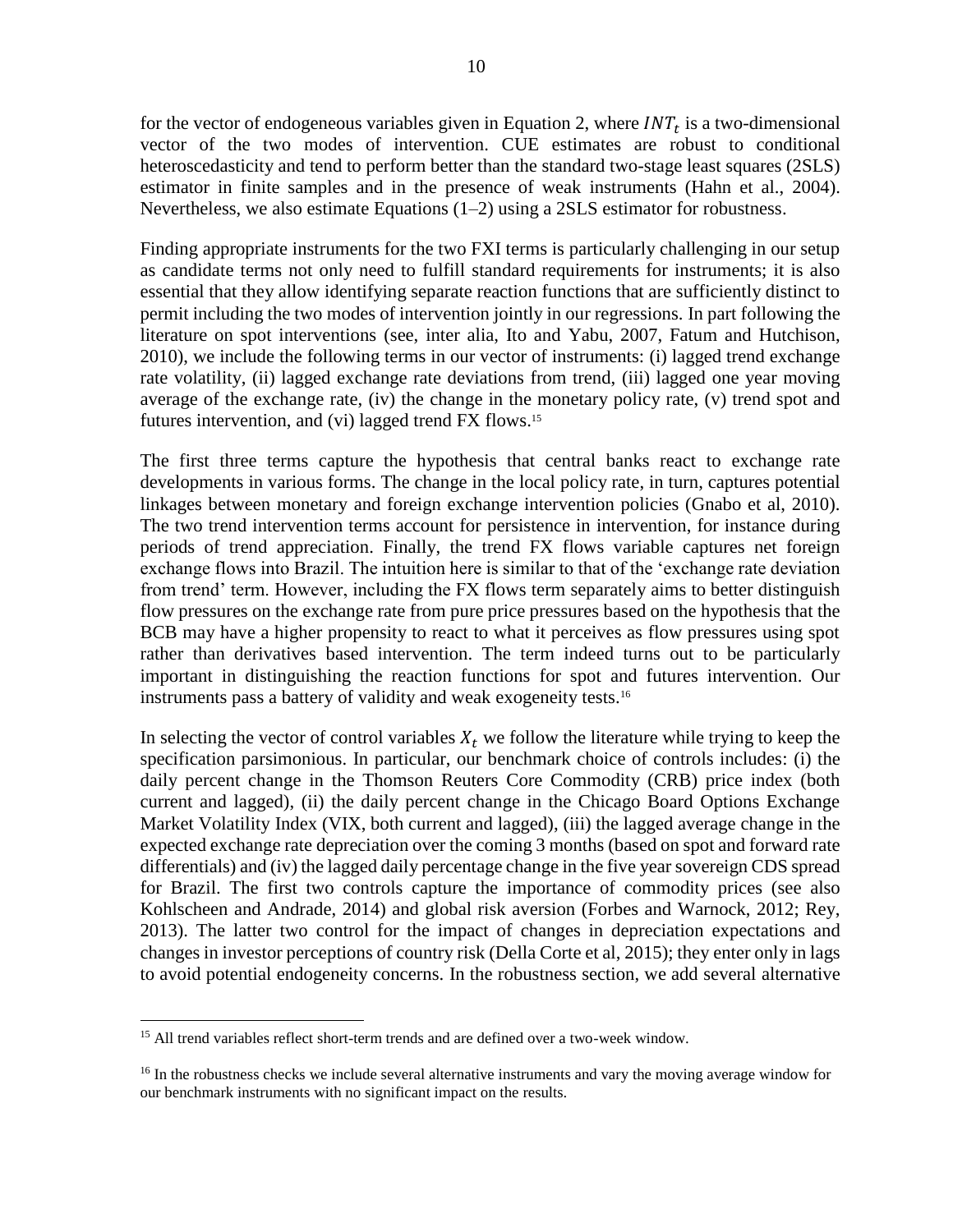controls (day of the week effects, local macroeconomic news surprises, regional and EM news sentiment, actual interest rate differential) with no impact on our results.

#### **III. ESTIMATION RESULTS**

The estimation section is divided into three parts: the first shows estimates of reaction functions for both types of intervention; the second presents estimates for regressions that use changes in the real/dollar exchange rate as the dependent variable; the third runs a similar set of regressions but uses the implied volatility in the exchange rate as the dependent variable. In the two latter sections, we ask whether or not one or both of the two modes of intervention are effective in the sense that we can establish a causal link to the dependent variable. Assuming that this first question can be answered with the affirmative, we ask whether one mode is more effective than the other.

#### **III.1 REACTION FUNCTION ESTIMATES**

We begin our analysis by estimating central bank reaction function for both types of intervention. The instruments and control variables are those discussed in the previous section and defined in Table A1. The estimates of the reaction functions are reported in Table 1. All estimations report White's (1980) heteroscedasticity-consistent (robust) standard errors. The first two columns show the estimated reaction functions for the spot and futures based interventions using the CUE estimator. The following two columns report the 2SLS results, which, as expected, differ only marginally. The first six explanatory variables in the table are the second stage control variables included in *X* while the bottom six variables are the instruments.<sup>17</sup>

Estimated coefficients for the instruments generally carry the expected signs throughout the regressions in Table 1 and are statistically significant for at least one of the two modes of intervention. Moreover, the model diagnostics at the bottom of Table 1 suggest that the instruments are valid. Kleibergen and Paap's (2006) rank LM statistic strongly rejects the null hypothesis that the model is unidentified. In addition, the instruments pass weak identification tests. Kleibergen and Paap's (2006) Wald F statistic significantly exceeds the Stock and Yogo (2005) threshold of maximum size distortions.<sup>18</sup> We also compute Sanderson and Windmeijer's (2016) conditional F-test which additionally controls for cross-effects of multiple endogenous regressors. The results from the test strongly reject the weak instrument hypothesis.

We now move to discussing the first-stage coefficient estimates in detail. The estimates in Table 1 would suggest that the two modes of intervention react to short-term trends in the nominal exchange rate and excessive FX volatility in the expected direction: the BCB would take short dollar positions when the *real* is depreciating or when volatility is elevated and long

<sup>&</sup>lt;sup>17</sup> Estimated coefficients for further lags of the control variables were not statistically significant in the joint estimation and are dropped from the analysis.

<sup>&</sup>lt;sup>18</sup> The Wald F statistic results may not be fully accurate as the critical values are tabulated under the assumption of conditional homoscedasticity in the regression errors. Nevertheless, the strong rejection of the null hypothesis as well as the results from the Sanderson and Windmeijer (2015) conditional F-test imply that these concerns should be small.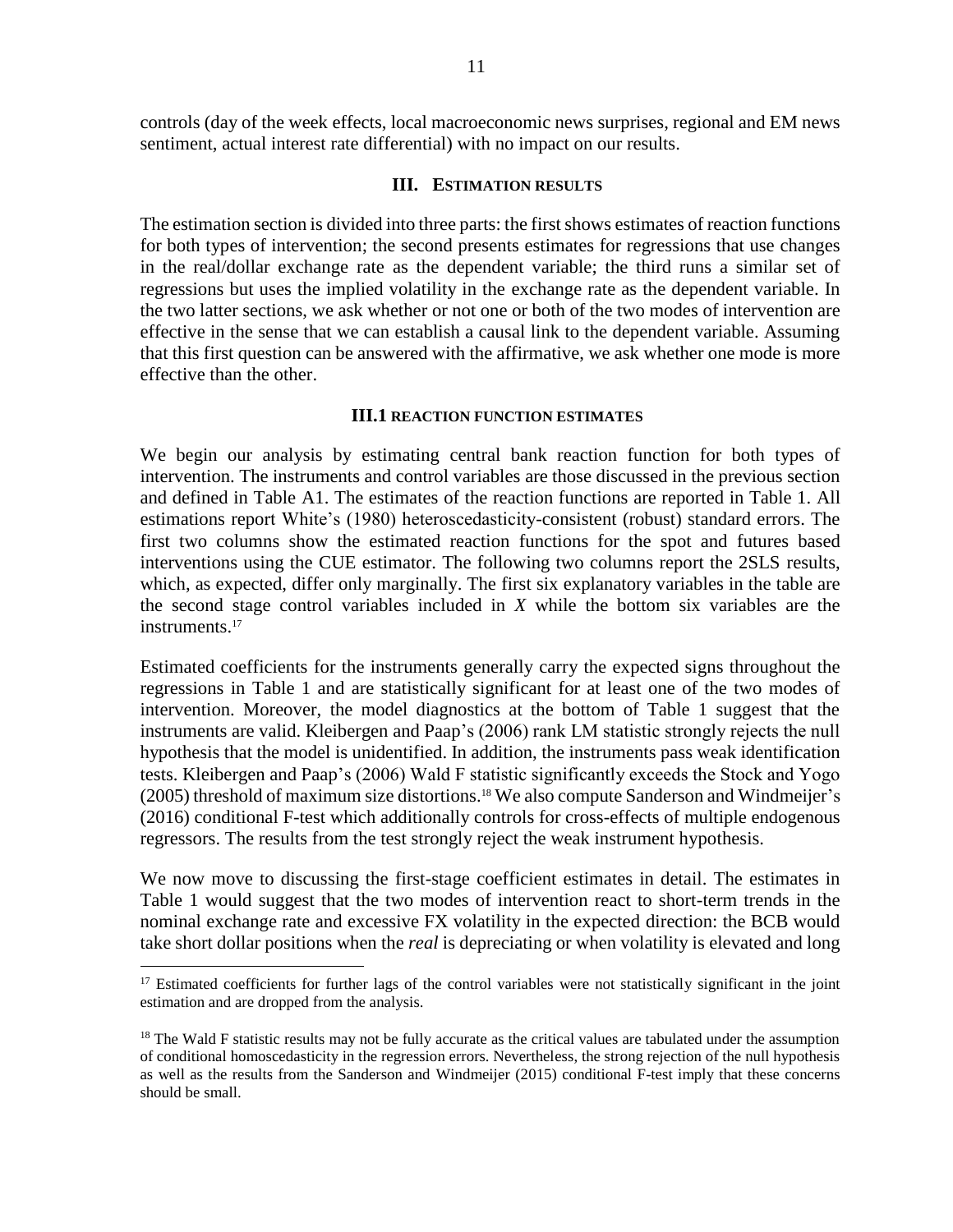dollar positions in the opposite case. In contrast, the response to the remaining variables differs notably between the two modes of intervention.

|                                    |                  | ັ                |                  |                  |             |                  |
|------------------------------------|------------------|------------------|------------------|------------------|-------------|------------------|
|                                    | Spot             | Futures          | Spot             | <b>Futures</b>   | Spot        | <b>Futures</b>   |
| Lagged daily pct change in FX      | $-0.019*$        | 0.012            | $-0.019*$        | 0.012            | $-0.003$    | $-0.005$         |
|                                    | (0.01)           | (0.02)           | (0.01)           | (0.01)           | (0.07)      | (0.05)           |
| CRB index, percent change          | 0.027            | 0.018            | 0.027            | 0.018            | $-0.16$     | 0.133            |
|                                    | (0.02)           | (0.02)           | (0.02)           | (0.02)           | (0.12)      | (0.13)           |
| CRB index, lagged percent change   | $-0.025$         | $-0.029$         | $-0.025$         | $-0.029$         | $-0.06$     | 0.007            |
|                                    | (0.03)           | (0.02)           | (0.03)           | (0.03)           | (0.14)      | (0.11)           |
| VIX, percent change                | $\boldsymbol{0}$ | $-0.004**$       | $\boldsymbol{0}$ | $-0.004**$       | $-0.002$    | $-0.017*$        |
|                                    | (0.00)           | (0.00)           | (0.00)           | (0.00)           | (0.01)      | (0.01)           |
| VIX, lagged percent change         | 0.002            | $\boldsymbol{0}$ | 0.002            | $\boldsymbol{0}$ | 0.001       | $-0.001$         |
|                                    | (0.00)           | (0.00)           | (0.00)           | (0.00)           | (0.01)      | (0.01)           |
| Trend spot forward differential    | $-0.047***$      | 0.008            | $-0.047**$       | 0.008            | $-0.413**$  | 0.089            |
|                                    | (0.02)           | (0.01)           | (0.02)           | (0.01)           | (0.20)      | (0.06)           |
| 5Y sovereign CDS return, lagged    | $-0.002$         | $-0.016***$      | $-0.002$         | $-0.016**$       | $-0.019$    | $-0.053***$      |
|                                    | (0.00)           | (0.01)           | (0.00)           | (0.01)           | (0.02)      | (0.02)           |
| Lagged pct FX deviation from trend | $-1.115*$        | $-2.741***$      | $-1.115**$       | $-2.741***$      | $-11.689**$ | $-16.992***$     |
|                                    | (0.64)           | (0.89)           | (0.53)           | (0.87)           | (5.30)      | (3.27)           |
| Medium-run FX trend                | $-0.253$         | $-0.758**$       | $-0.253$         | $-0.758**$       | $-0.254$    | $-2.872***$      |
|                                    | (0.20)           | (0.32)           | (0.32)           | (0.36)           | (0.57)      | (1.01)           |
| Lagged trend FX volatility         | $-0.009***$      | $-0.014***$      | $-0.009***$      | $-0.014***$      | 0.018       | $-0.034***$      |
|                                    | (0.00)           | (0.00)           | (0.00)           | (0.00)           | (0.01)      | (0.01)           |
| Lagged trend FX transactions       | $0.000***$       | $\mathbf{0}$     | $0.000***$       | $\boldsymbol{0}$ | $0.000***$  | $\boldsymbol{0}$ |
|                                    | 0.00             | 0.00             | 0.00             | 0.00             | 0.00        | 0.00             |
| Policy rate change                 | $0.616***$       | $-0.012$         | $0.616***$       | $-0.012$         | 3.665***    | $-0.906$         |
|                                    | (0.16)           | (0.33)           | (0.18)           | (0.30)           | (0.99)      | (1.47)           |
| Trend spot intervention, lagged    | $0.168**$        | $-0.126*$        | 0.168            | $-0.126**$       | 2.476***    | $0.453***$       |
|                                    | (0.08)           | (0.07)           | (0.11)           | (0.06)           | (0.16)      | (0.14)           |
| Trend futures intervention, lagged | $-0.022$         | 0.399***         | $-0.022$         | 0.399***         | 0.271       | 2.372 ***        |
|                                    | (0.04)           | (0.12)           | (0.04)           | (0.13)           | (0.34)      | (0.34)           |
| Constant                           | $0.291*$         | $0.500**$        | 0.291            | $0.500**$        |             |                  |
|                                    | (0.15)           | (0.22)           | (0.23)           | (0.25)           |             |                  |
| $\cal N$                           | 1,100            | 1,100            | 1,100            | 1,100            | 1,100       | 1,100            |
| F test                             | 12.6(0.00)       | 8.6(0.00)        | 11.7(0.00)       | 8.5(0.00)        |             |                  |
| Kleibergen-Paap rk Wald F          | 12.6             | 8.6              | 11.7             | 8.5              |             |                  |
| Sanderson-Windmeijer F test        | 7.4(0.00)        | 13.1(0.00)       | 6.5(0.00)        | 11.3(0.00)       |             |                  |
| Kleibergen-Paap rk LM              | 71.1(0.00)       | 47.3(0.00)       | 17.8(0.01)       | 24.7 (0.00)      |             |                  |
| Mc Fadden's $R^2$                  |                  |                  |                  |                  | 0.485       | 0.407            |

Table 1. First-Stage Regressions

Notes: The dependent variable in columns 1 and 3 is *spot intervention* - in billions of U.S. dollars – while the dependent variable in columns 2 and 4 is *futures intervention* - in billions of U.S. dollar equivalent of notional principal – defined such that positive values imply that the BCB takes a long dollar position. The dependent variable in columns 5 (spot) and 6 (futures) takes the value +1 when the BCB takes a long dollar position, -1 for when it takes a short dollar position; and 0 in the absence of intervention. Explanatory variables are defined in Table A1. The first two columns report estimates using CUE, column three and four report estimates using 2SLS, the last two columns report estimates from an ordered probit. Heteroscedasticity robust standard errors in parentheses. \*, \*\* and \*\*\* denote statistical significance at 10%, 5% and 1% level. For test statistics p-values are reported in parentheses.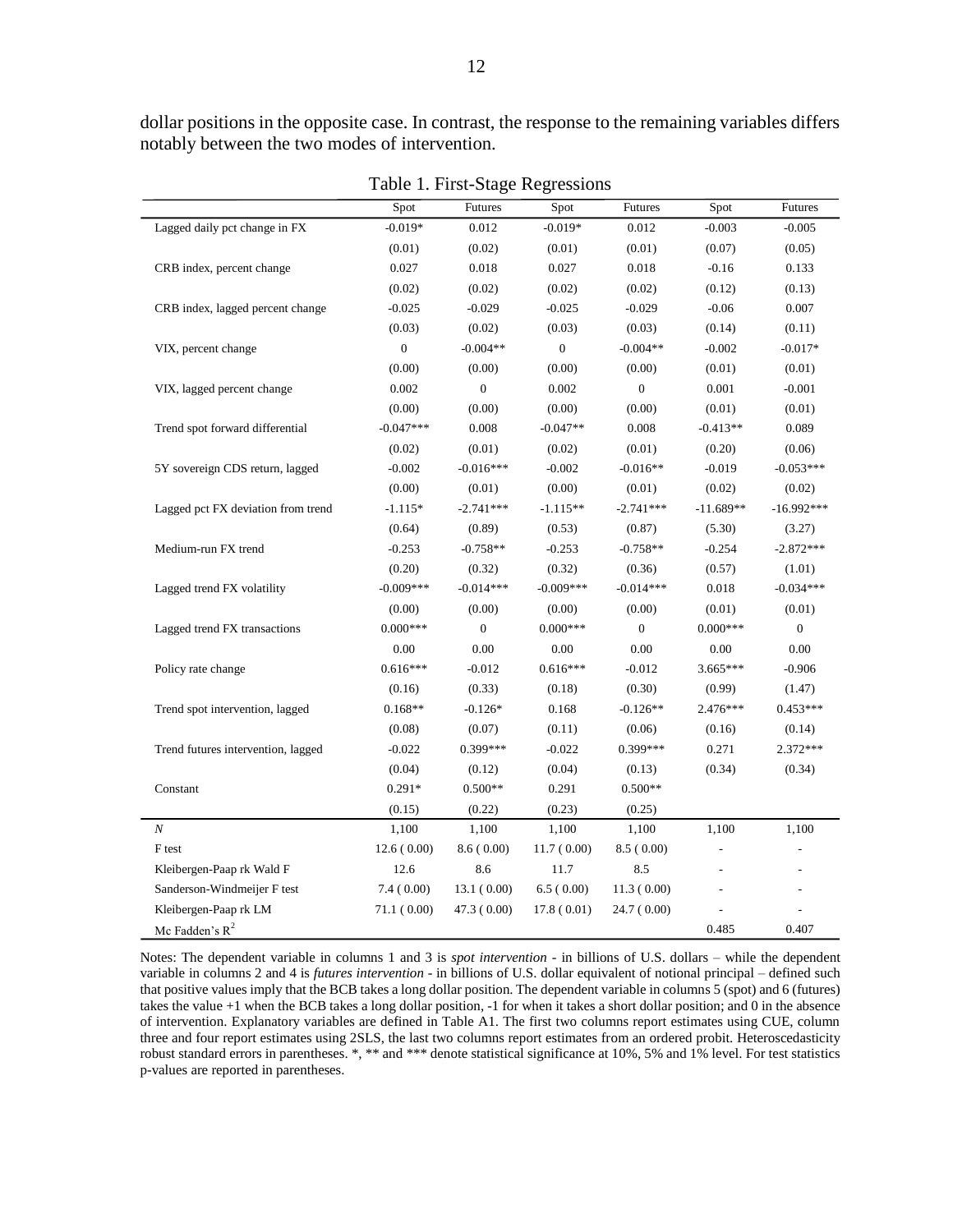First, the lagged change in the monetary policy rate is significantly positively associated only with spot intervention, suggesting that spot rather than futures intervention tends to be used to offset the exchange rate effects of tighter/looser monetary policy. Second, spot intervention appears to be used more in response to short-term movements in the exchange rate, as suggested by the signs and the significance of the coefficients on the daily change in the exchange rate and the expected depreciation term; futures intervention, in turn, appears to be used to smooth medium-term exchange rate trends (see one year moving average term). Third, the BCB responds to changes in country risk and global risk aversion through futures based intervention (the reaction of spot intervention has the expected sign but is not statistically significant). Fourth, the lagged trend FX transactions variable enters the spot regressions significantly with a positive coefficient while its coefficient is not significant in the futures regressions. This suggests that spot intervention is the mode of choice when responding to actual currency outflows rather than purely price based pressures on the exchange rate. Finally, there is evidence that both spot and futures intervention tend to cluster as illustrated by the positive and significant coefficient on their lagged moving averages. Conversely, the relationship between spot (futures) intervention and lagged futures (spot) intervention is, if anything, negative, although rarely significantly so.

In sum, the BCB appears to react to daily movements in the foreign exchange market and perceived flow pressures using spot interventions. On the other hand, futures interventions appear to be primarily used in reaction to trend movements in the exchange rate as well as to changes in country and global risk perceptions.

We perform several robustness checks of the reaction function results. Table A2 in the Appendix presents the estimates of the reaction functions when additional instruments are included and when the window over which the short term trend variables are calculated varies. Although some of the additional instruments are significant in the first stage regressions, this does not change the significance or the magnitudes of the coefficients of the baseline regressors.<sup>19</sup> In addition, Table A3 shows that changes in the instrument set do not impact the second stage results. Another potential concern is that the multiple zeros in the dependent variables in the reaction function regressions may bias the linear regression estimates. To assess the importance of this potential bias, Columns 5 and 6 of Table 1 report estimates from an Ordered Probit model (Ito and Yabu, 2007). <sup>20</sup> While the magnitudes of the estimated coefficients are not directly comparable to the linear regression estimates, we confirm that neither the significance of the key variables nor their signs change much. 21

 $19$  For space considerations Table A2 and A3 do not report results from regressions using local macroeconomic news as instruments as the results remain the same as in the baseline.

 $^{20}$  Ito and Yabu (2007) show that the ordered probit specification can be interpreted as a linearized version of the general friction model of central bank intervention (Almekinders and Eijffinger, 1996).

<sup>&</sup>lt;sup>21</sup> The only relevant difference is that the Ordered Probit model reduces the importance of the daily change in the exchange rate and FX volatility in the spot intervention regressions.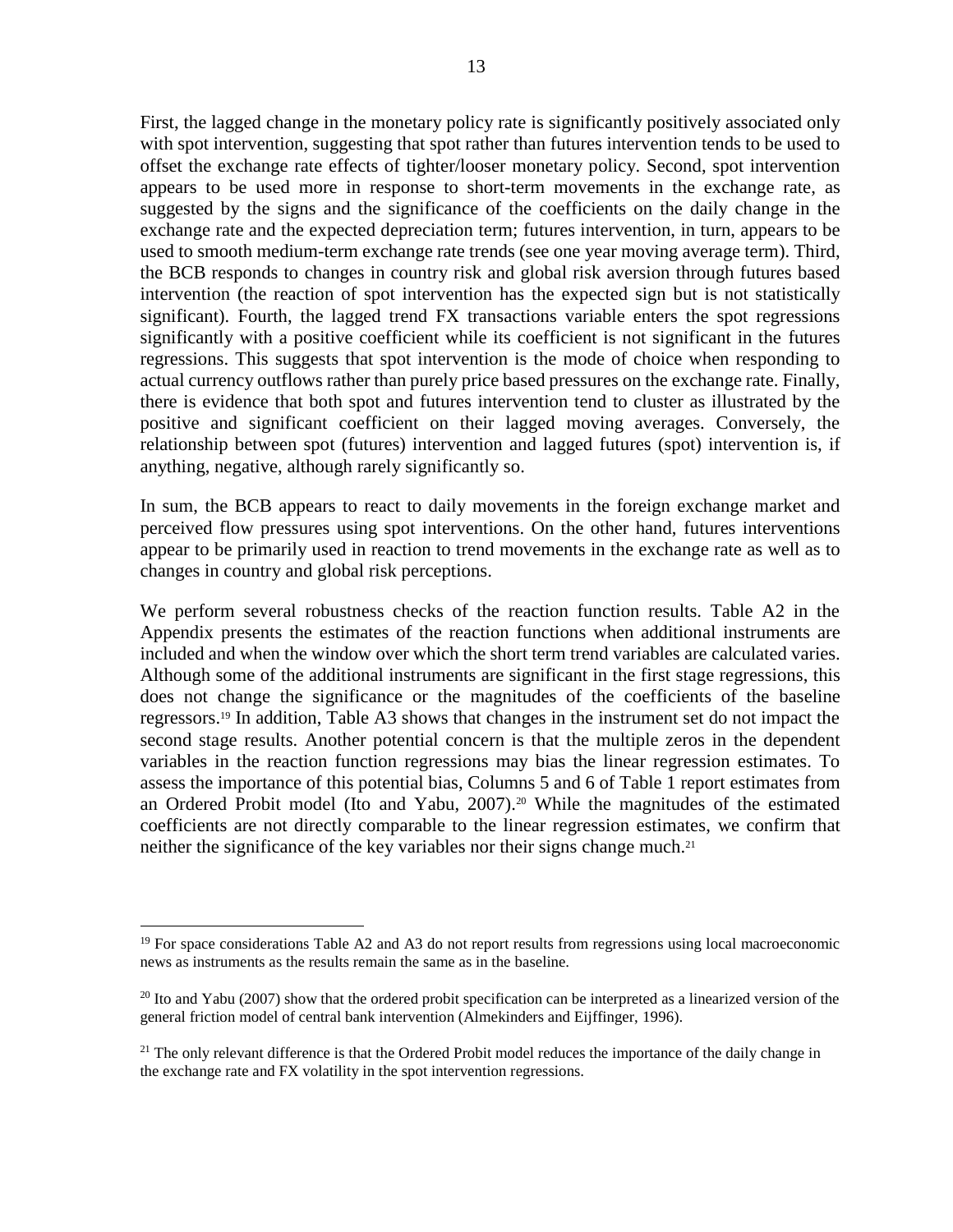#### **III.2 INTERVENTION AND EXCHANGE RATE CHANGES**

The second stage results of our baseline regressions for the exchange rate changes equation (1) are summarized in Table 2. Columns 1 to 3 use the CUE estimator, Columns 4 to 6 use the 2SLS estimator and Column 7 uses simple OLS. In order to allow for delayed impacts of our control variables, we include them either as moving averages or with both their contemporaneous and lagged values.<sup>22</sup>

|                                  | $\mathbf{1}$ | $\overline{c}$ | 3           | $\overline{\mathcal{L}}$ | 5           | 6           | $\tau$      |
|----------------------------------|--------------|----------------|-------------|--------------------------|-------------|-------------|-------------|
| Lagged daily pct change in FX    | $-0.053$     | $-0.121*$      | $-0.141**$  | $-0.148*$                | $-0.171**$  | $-0.158**$  | $-0.167**$  |
|                                  | (0.06)       | (0.07)         | (0.07)      | (0.08)                   | (0.08)      | (0.07)      | (0.07)      |
| CRB index, percent change        | $-0.161*$    | $-0.1$         | $-0.138$    | $-0.112$                 | $-0.097$    | $-0.119$    | $-0.064$    |
|                                  | (0.10)       | (0.10)         | (0.10)      | (0.08)                   | (0.11)      | (0.11)      | (0.10)      |
| CRB index, lagged percent change | $-0.406***$  | $-0.435***$    | $-0.420***$ | $-0.413***$              | $-0.421***$ | $-0.415***$ | $-0.423***$ |
|                                  | (0.08)       | (0.08)         | (0.08)      | (0.10)                   | (0.08)      | (0.08)      | (0.08)      |
| VIX, percent change              | $0.012**$    | $0.016***$     | $0.012**$   | $0.012*$                 | $0.015**$   | $0.014**$   | $0.013**$   |
|                                  | (0.01)       | (0.01)         | (0.01)      | (0.01)                   | (0.01)      | (0.01)      | (0.01)      |
| VIX, lagged percent change       | $-0.009$     | $-0.006$       | $-0.009$    | $-0.009*$                | $-0.008$    | $-0.009*$   | $-0.006$    |
|                                  | (0.01)       | (0.01)         | (0.01)      | (0.01)                   | (0.01)      | (0.01)      | (0.01)      |
| Trend FX forward differential    | $0.147***$   | $0.087**$      | $0.164***$  | $0.146***$               | $0.073*$    | $0.130***$  | 0.047       |
|                                  | (0.05)       | (0.04)         | (0.05)      | (0.04)                   | (0.04)      | (0.05)      | (0.04)      |
| 5Y sovereign CDS return, lagged  | $0.112***$   | $0.118***$     | $0.111***$  | $0.106***$               | $0.118***$  | $0.116***$  | $0.104***$  |
|                                  | (0.02)       | (0.02)         | (0.02)      | (0.01)                   | (0.02)      | (0.02)      | (0.02)      |
| Spot intervention                | $1.026**$    |                | 1.009**     | $1.294***$               |             | $0.748*$    | 0.248       |
|                                  | (0.49)       |                | (0.49)      | (0.43)                   |             | (0.42)      | (0.21)      |
| Futures intervention             |              | $0.973**$      | $0.729**$   |                          | $0.876**$   | $0.680*$    | $-0.127**$  |
|                                  |              | (0.39)         | (0.37)      |                          | (0.38)      | (0.37)      | (0.06)      |
| Constant                         | $-0.024$     | $0.227**$      | 0.148       | $-0.016$                 | $0.256**$   | 0.171       | 0.082       |
|                                  | (0.05)       | (0.11)         | (0.11)      | (0.05)                   | (0.12)      | (0.12)      | (0.31)      |
| $\boldsymbol{R}^{\,2}$           | 0.23         | 0.11           | 0.15        | 0.23                     | 0.14        | 0.18        | 0.28        |
| $\boldsymbol{N}$                 | 1,100        | 1,100          | 1,100       | 1,100                    | 1,100       | 1,100       | 1,100       |
| Hansen's J stat.                 | 8.4(0.21)    | 8.8(0.19)      | 5.2(0.40)   | 8.5(0.20)                | 12.1(0.06)  | 9.3(0.10)   |             |
| Kl.-Paap rk Wald F stat          | 12.6         | 8.6            | 7.8         | 11.7                     | 8.5         | 6.1         |             |
| Kl.-Paap rk LM stat              | 71.1(0.00)   | 47.3(0.00)     | 49.2(0.00)  | 17.8(0.01)               | 24.7(0.00)  | 22.7(0.00)  |             |
| Stock-Wright LM S stat           | 21.4(0.00)   | 21.4(0.00)     | 21.4(0.00)  | 21.0(0.00)               | 22.4(0.00)  | 23.5(0.00)  |             |
| C test for endogeneity           | 15.0(0.04)   | 15.0(0.04)     | 15.0(0.04)  | 23.4(0.00)               | 21.4(0.00)  | 24.1 (0.00) |             |
| Wald statistic                   |              |                | 0.17(0.67)  |                          |             | 0.01(0.92)  |             |

Table 2. Second-Stage Regressions

Notes: The dependent variables is the percent daily change in the R\$/US\$ rate. Explanatory variables are defined in Table A1. Regressions 1-3 report estimates using CUE, regressions 4-6 report estimates using 2SLS, regression 7 reports OLS estimates. Heteroscedasticity robust standard errors in parentheses. \*, \*\* and \*\*\* denote statistical significance at 10%, 5% and 1% level. For test statistics p-values are reported in parentheses. Wald statistic tests the null hypothesis of equality of the spot and futures intervention coefficients.

 $22$  Estimated coefficients for further lags of the control variables were not statistically significant in the joint estimation and are dropped from the analysis.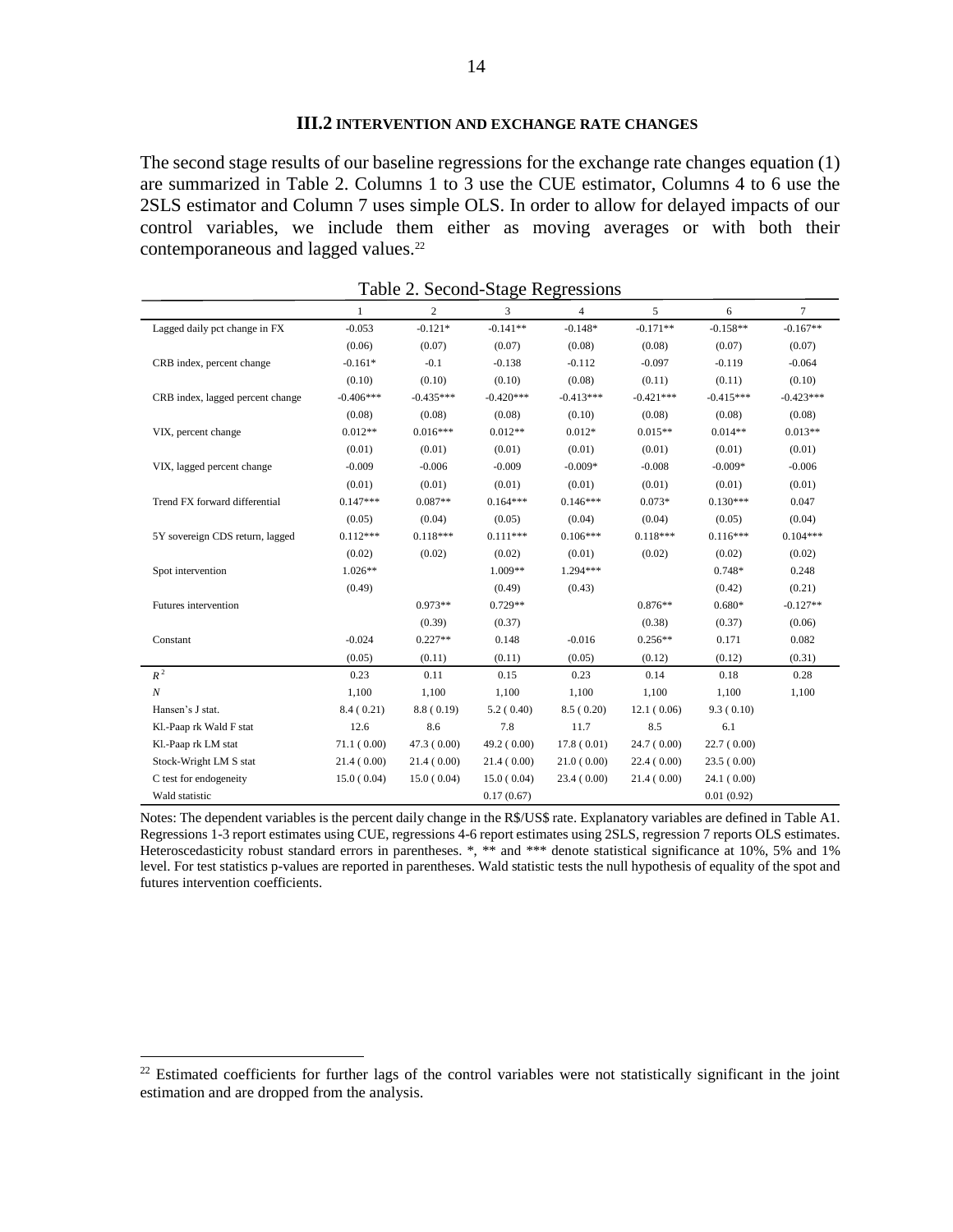We begin by including the intervention terms separately in the regressions. The first regression in Table 2 shows that the spot intervention term is highly significant and carries the expected positive coefficient. Taken at face value, the coefficient of 1.03 suggests that US\$1 billion of spot purchases (sells) would depreciate (appreciate) the exchange rate by 1.03 percent. Similarly, Regression 2 would suggest that futures intervention is a highly significant determinant of the real/dollar exchange rate, with futures intervention worth US\$1 billion in notional equivalent moving the exchange rate by some 0.97 percent. Interestingly, these results not only suggest that both modes of intervention are highly significant determinants of the exchange rate, but their impacts on average are also very similar. The third regression in Table 2 includes both intervention terms in the regression simultaneously. Of crucial importance at this point is the fact that our instruments identify central bank reaction functions that are sufficiently distinct to permit including the two variables jointly in a single regression. The results in Column 3 confirm those from the first two regressions: while both coefficients are now somewhat smaller, they are still strikingly similar at 1 and 0.7 respectively, and the two variables remain highly significant. Indeed, the Wald-test cannot reject the null hypothesis the two coefficients are equal.

The estimated coefficients on the control variables are in line with theory, and they are frequently significant at conventional levels. Across Table 2, we find that the lagged dependent variable is significant with a negative coefficient. The commodity price index and its lag both carry the expected negative coefficient, indicating that rising commodity prices are associated with an appreciating *real*, but only the lagged term is consistently significant. The VIX term carries a positive coefficient and is highly significant as we would expect, suggesting that risk aversion in global financial markets is associated with depreciating exchange rates in emerging markets and the effect appears to be contemporaneous. Similarly, lagged depreciation expectations and a rise in the country risk are associated with *real* depreciation.

The bottom five columns of Table 2 show that the baseline specification passes the J-test of overidentifying restrictions as well as the underidentification and weak identification tests. The Stock and Wright LM statistic, in addition, confirms that the impact of the interventions is significant even if we allow for the case of weak instruments. Finally, the C-test for endogeneity confirms that both types of interventions are endogenous to contemporaneous movements in the exchange rate. To assess the sensitivity of the results to our choice of estimator, Regressions 4 to 6 present the same regressions as in Columns 1 to 3 except that we now use the 2SLS estimator in place of our preferred CUE estimator. The results are barely affected by this specification change except that the magnitudes of the estimated coefficients for the intervention variables are slightly smaller when included jointly. Finally, in Column 7, we run the same regression as in Columns 3 and 6 except that we depart from the use of instruments and run a simple OLS regression of the percentage change in the exchange rate on the two intervention terms and controls. The coefficients on both terms become substantially smaller and turn negative in the case of futures intervention. This is in line with the results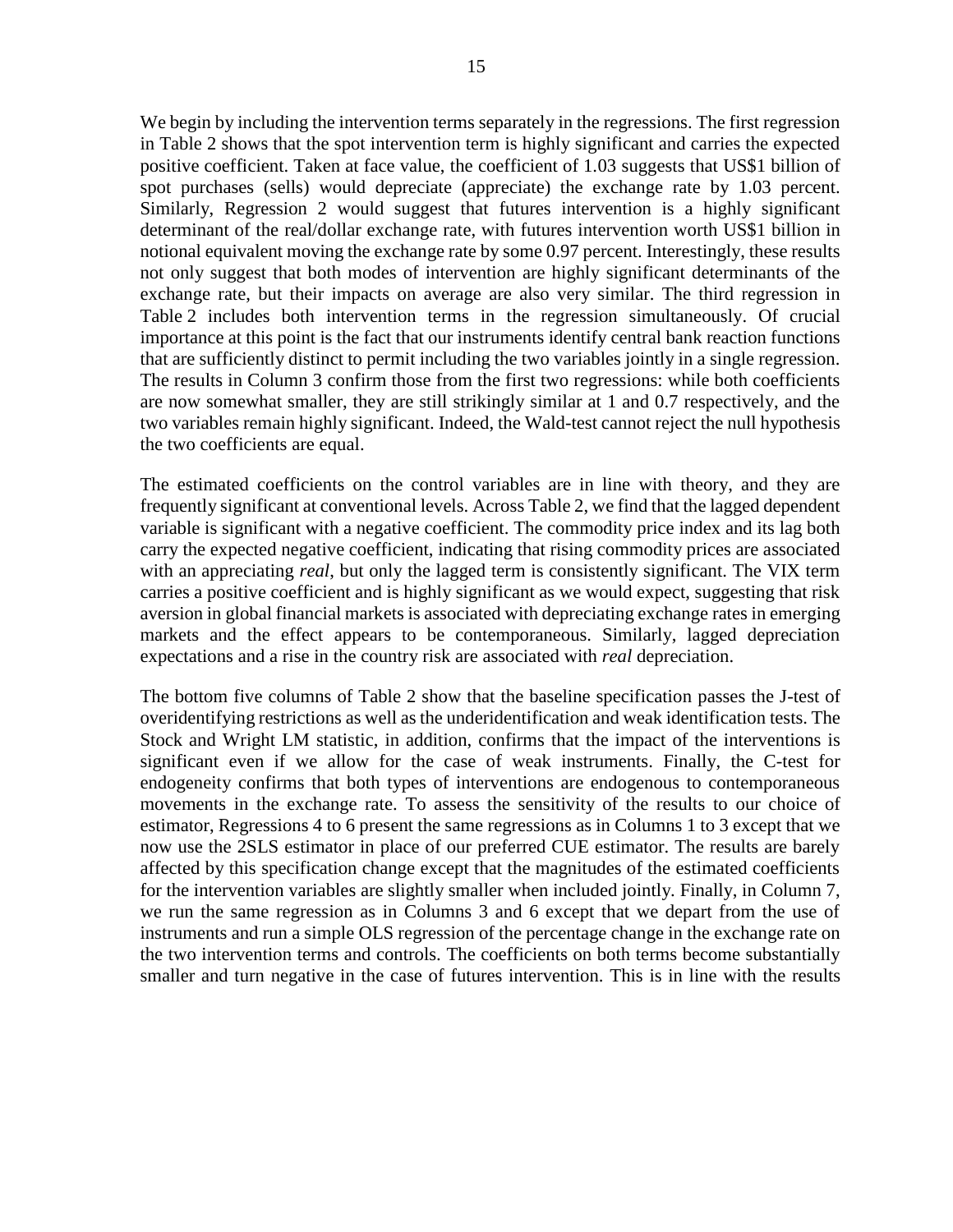from the endogeneity test since theory would predict that the OLS regression without instruments would likely introduce a negative bias in the estimated coefficients. 23

We extend our baseline specification in several directions. The results are presented in Table 3. *First*, we extend the sample to 2002, the first year for which the futures intervention data is available. As we move the start date back to 2002 we lose the FX transactions instrument (which plays an important role in ensuring that the reaction function for the two modes of intervention are sufficiently distinct) as well as the implied volatility term due to lack of data availability. In place of lagged trend exchange rate volatility we now include an alternative forward-looking proxy of uncertainty in the FX market, namely the lagged trend difference between the onshore and offshore forward rate. The data for this variable is available from 2002, and is highly correlated with the volatility series (sample correlation 0.47 over the period).<sup>24</sup> The first two columns in Table 3 show that our main findings continue to hold in that both modes of intervention appear to be significant drivers of the exchange rate with only somewhat lower coefficients than before  $(0.83-0.92)$  for spot intervention and  $0.55-0.58$  for futures intervention).<sup>25</sup> The results in the first column, however, indicate that the specification does not pass the J-test. The second column shows that excluding the potentially problematic instrument (the long-run trend in the exchange rate—as suggested by the J-test) does not change the results.

*Second*, an important advantage of extending the sample period back to 2002 is that it allows us to test whether futures intervention loses its effectiveness in the presence of non-negligible convertibility risk. As discussed earlier, FX swap contracts settle in local currency. As such, they only provide effective hedge against currency movements to the extent that their holder is able to convert the proceeds at the time of maturity. In other words, we would expect futures intervention to be ineffective in the presence of non-negligible convertibility risk. In order to test this prediction, we define a dummy variable denoted "Convertibility Risk" that takes the value 1 on days on which the three-month onshore dollar interest rate (cupom cambial) was 1.5 standard deviations above its sample mean. 26,27 Including this variable alongside its interaction with futures intervention in Regression 3–4, we indeed find tentative evidence for our hypothesis: the interaction term is highly significant with a negative coefficient, indicating

 $\overline{a}$  $^{23}$  A negative bias would result if the BCB responds to a depreciating (appreciating) exchange rate by taking short (long) dollar positions.

<sup>&</sup>lt;sup>24</sup> The variable also passes the instrument redundancy test.

 $^{25}$  The results from individual intervention regressions are also in line with the findings in the baseline regressions.

 $^{26}$  It is important to note that changes in the cupom cambial do not necessarily reflect convertibility risk, although large shifts relative to offshore dollar interest rates are likely attributable to it.

<sup>&</sup>lt;sup>27</sup> The results do not change if we use a higher or lower threshold  $(2 \text{ instead of } 1 \text{ standard deviation})$  or if we use the spread between the cupom cambial and the three month US\$ Libor rate in place of the cupom cambial. Figure A1 in the Appendix shows that the period of heightened convertibility risk broadly matches the crisis episode of 2002/03.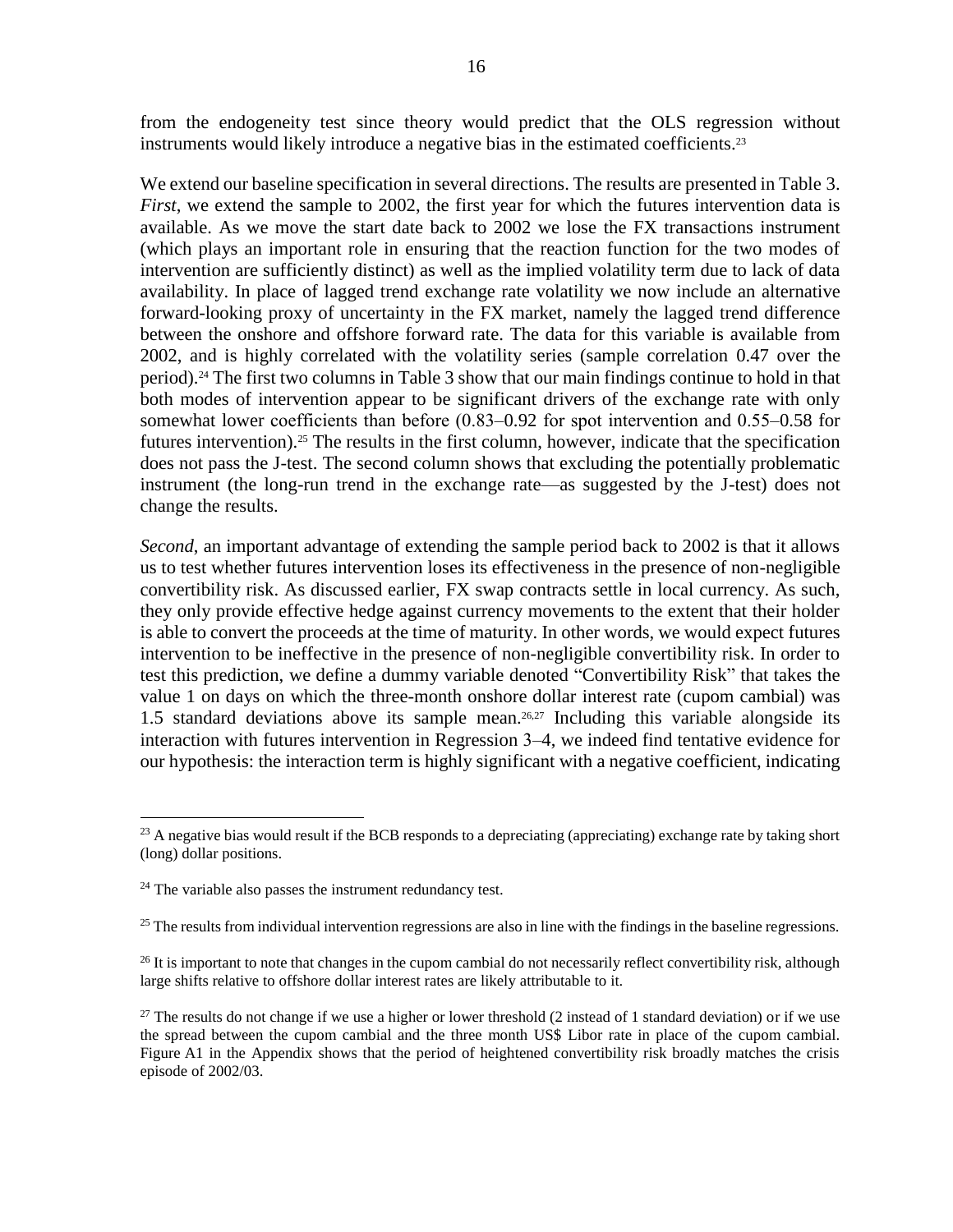that futures intervention becomes less significant when convertibility risk is high.<sup>28</sup> In fact, the combined coefficient of futures intervention and the interaction term turns negative, suggesting that futures intervention moves the exchange rate *with the wind* in such an environment.

*Third*, our baseline specification implicitly assumes that the impact of both types of interventions is symmetric. To allow for asymmetric effects we interact our intervention variables with a dummy variable denoted "Spot (Futures) Positive" that takes the value one on days when the BCB takes long dollar positions. Column five of Table 3 presents the estimates of regressions in which we use the interaction of "Spot (Futures) Positive" with lagged trend exchange rate volatility and trend intervention as additional instruments for the interaction terms.<sup>29</sup> The coefficient for the spot intervention interaction term is negative, but not statistically significant indicating that spot FXI has a broadly symmetric impact on exchange rate changes. The coefficient for the futures intervention interaction term, on the other hand, is negative and statistically significant, suggesting that derivatives based interventions are more effective when the BCB takes short dollar positions. The tentative evidence of asymmetries in the effects of futures interventions corroborates the findings of Kohlscheen and Andrade (2014) who show that FX swap auctions ("Futures negative") have much stronger impacts relative to Reverse FX swaps ("Futures positive") in their high frequency setting. The result may reflect the fact that the Brazilian foreign exchange market, as is the case in most other EMs, lacks sufficient depth in FX hedging instruments with long maturities. Futures based intervention may thus fill a market gap by providing hedging opportunities that would otherwise not exist in sufficient quantity. The resulting impact on exchange rates may be higher than the one that would materialize if the central bank simply took a position in an already existing market. Since in Brazil private foreign liabilities in local currency grossly exceed private domestic assets in foreign currency (such that downside risks for private investors are more likely to arise in the form of depreciations), this effect may be more relevant for private market participants when the central bank takes a short dollar position.

The final regression of Table 3 allows for a dynamic impact of the interventions. In addition to the instrumented contemporaneous value of interventions we add the first five lags of each intervention to the specification, however only the coefficients for the first lag of the futures intervention term and the first two lags of the spot intervention term turn out to be significant. Column 6 in Table 3 reports the cumulative impact of both types of intervention together with the Wald test of the null hypothesis of no difference in the cumulative effects. The results again suggest that both modes of intervention have significant and quite similar impacts on exchange rate changes.

 $28$  We interact the instruments with the convertibility risk dummy to obtain instruments for the interaction term.

 $^{29}$  Both additional instruments enter the first stage regressions of the interaction terms significantly and pass the instrument validity tests.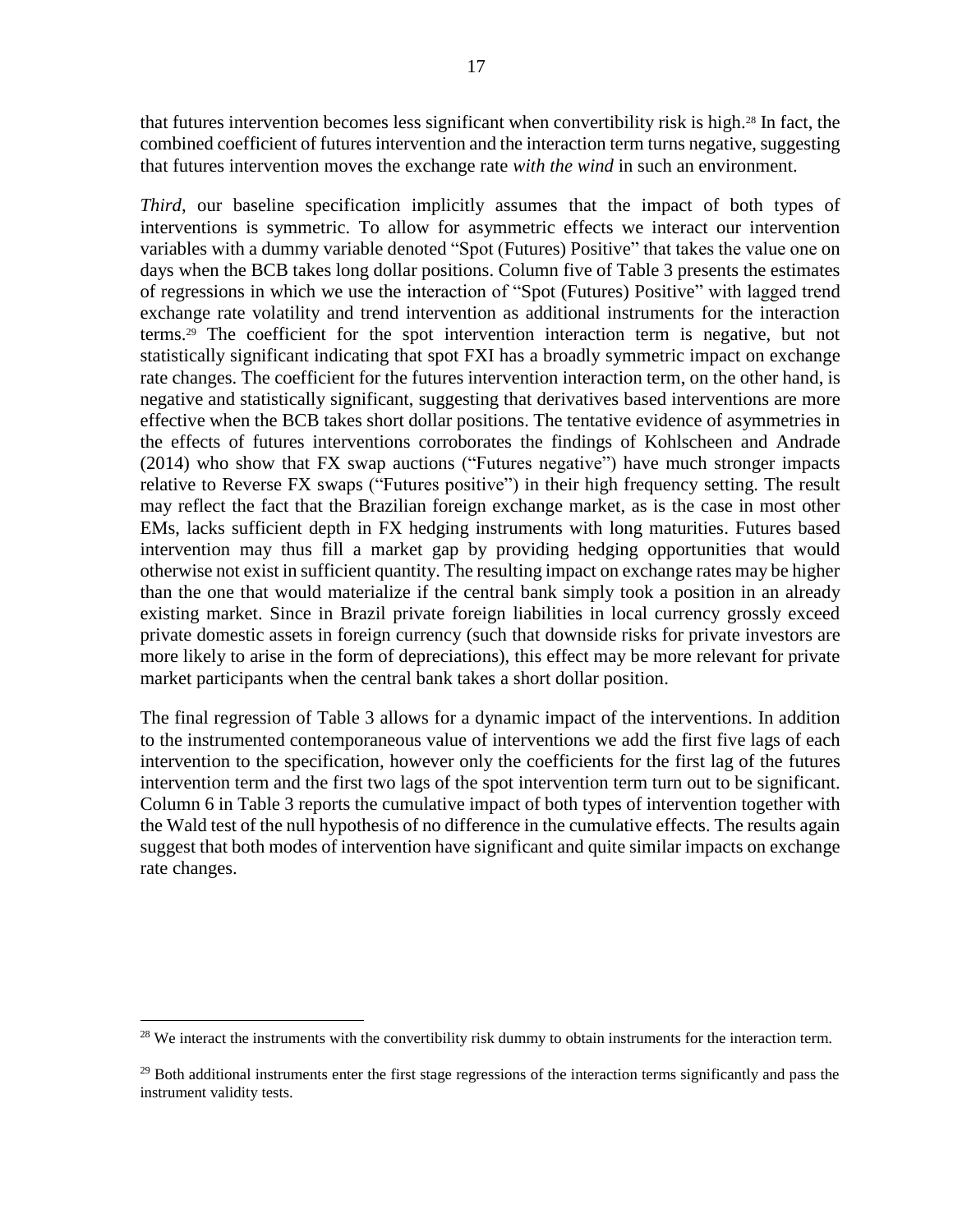|                                      | $\mathbf{1}$ | $\mathbf{2}$ | 3           | $\sqrt{4}$   | 5            | 6            |
|--------------------------------------|--------------|--------------|-------------|--------------|--------------|--------------|
| Lagged daily pct change in FX        | $-0.082*$    | $-0.077*$    | $-0.079*$   | $-0.066$     | $-0.120**$   | $-0.197**$   |
|                                      | (0.05)       | (0.05)       | (0.04)      | (0.04)       | (0.06)       | (0.08)       |
| CRB index, percent change            | $-0.177**$   | $-0.166**$   | $-0.179***$ | $-0.182***$  | $-0.142$     | $-0.111$     |
|                                      | (0.07)       | (0.07)       | (0.07)      | (0.07)       | (0.09)       | (0.11)       |
| CRB index, lagged percent change     | $-0.353***$  | $-0.356***$  | $-0.362***$ | $-0.358***$  | $-0.402***$  | $-0.449***$  |
|                                      | (0.06)       | (0.06)       | (0.06)      | (0.06)       | (0.09)       | (0.08)       |
| VIX, percent change                  | 0.006        | 0.007        | 0.006       | $0.007*$     | $0.011*$     | $0.015**$    |
|                                      | (0.00)       | (0.00)       | (0.00)      | (0.00)       | (0.01)       | (0.01)       |
| VIX, lagged percent change           | $-0.001$     | $-0.002$     | 0.001       | $\mathbf{0}$ | $-0.008$     | $-0.008$     |
|                                      | (0.01)       | (0.01)       | (0.01)      | (0.01)       | (0.01)       | (0.01)       |
| Trend spot forward differential      | $0.164***$   | $0.180***$   | $0.163***$  | $0.175***$   | $0.159***$   | 0.093        |
|                                      | (0.05)       | (0.05)       | (0.05)      | (0.05)       | (0.05)       | (0.06)       |
| 5Y sovereign CDS return, lagged      | $0.091***$   | $0.096***$   | $0.090***$  | $0.093***$   | $0.103***$   | $0.121***$   |
|                                      | (0.01)       | (0.01)       | (0.01)      | (0.01)       | (0.02)       | (0.02)       |
| Spot intervention                    | $0.927*$     | 0.831*       | 0.892*      | $0.781*$     | $2.140**$    | $0.839**$    |
|                                      | (0.48)       | (0.48)       | (0.46)      | (0.46)       | (1.01)       | (0.35)       |
| Futures intervention                 | $0.582*$     | $0.556*$     | $0.651**$   | $0.512*$     | $0.693*$     | $0.926**$    |
|                                      | (0.34)       | (0.34)       | (0.32)      | (0.32)       | (0.36)       | (0.46)       |
| Conv. Risk * Futures intervention    |              |              | $-2.179*$   | $-2.269*$    |              |              |
|                                      |              |              | (1.29)      | (1.34)       |              |              |
| Convertibility Risk                  |              |              | 0.066       | 0.032        |              |              |
|                                      |              |              | (0.66)      | (0.65)       |              |              |
| Spot positive * Spot intervention    |              |              |             |              | $-1.188$     |              |
|                                      |              |              |             |              | (1.11)       |              |
| Swap positive * Futures intervention |              |              |             |              | $-0.936**$   |              |
|                                      |              |              |             |              | (0.38)       |              |
| Constant                             | 0.136        | 0.105        | 0.153       | 0.094        | 0.166        | 0.186        |
|                                      | (0.10)       | (0.10)       | (0.10)      | (0.10)       | (0.10)       | (0.12)       |
| $R^2$                                | 0.14         | 0.15         | 0.14        | 0.17         | 0.16         | $-0.03$      |
| N                                    | 2,202        | 2,202        | 2,202       | 2,202        | 1,100        | 1,068        |
| Hansen's J stat.                     | 13.9(0.01)   | 4.4(0.23)    | 17.3(0.04)  | 7.7(0.36)    | 8.0(0.33)    | 4.6(0.47)    |
| Kl.-Paap rk Wald F stat              | 9.6          | 11.4         | 5.7         | 6.7          | 7.3          | 3.7          |
| Kl.-Paap rk LM stat                  | 54.9 (0.00)  | 53.7 (0.00)  | 64.2(0.00)  | 63.0(0.00)   | 72.0 (0.000) | 24.5 (0.000) |
| Stock-Wright LM S stat               | 26.0(0.00)   | 17.8(0.00)   | 32.0(0.00)  | 23.0(0.01)   | 31.0(0.00)   | 24.1 (0.00)  |
| C test for endogeneity               | 23.1(0.00)   | 11.5(0.04)   | 29.5(0.00)  | 16.1(0.10)   | 26.4(0.01)   | 15.4(0.03)   |
| Wald statistic                       | 0.20(0.66)   | 0.30(0.58)   |             |              |              | 0.04(0.85)   |
| Wald statistic - short USD           |              |              |             |              | 1.80(0.17)   |              |
| Wald statistic – long USD            |              |              |             |              | 6.01(0.01)   |              |

Table 3. Second-Stage Regressions: Additional Results

Notes: The dependent variables is the percent daily change in the R\$/US\$ rate. The *Convertibility Risk* variable takes the value one on days on which the three month local interest rate (cupom cambial) was 1.5 standard deviations above its sample mean. The *Spot* (*Swap*) *positive* dummy takes the value one on days when the BCB takes a long dollar position via the respective mode of intervention. Other explanatory variables are defined in Table A1. All regressions report estimates using CUE. Regressions 2 and 4 exclude the medium-run FX trend from the instrument set. The coefficients for *spot* and *futures intervention* in Regression 6 are cumulative effects. Heteroscedasticity robust standard errors in parentheses. \*, \*\* and \*\*\* denote statistical significance at 10%, 5% and 1% level. For test statistics p-values are reported in parentheses. Wald statistic tests the null hypothesis of the equality of the spot and futures intervention coefficients. Wald statistic – short USD tests the null hypothesis of equality of the spot and futures intervention coefficients. Wald statistic – long USD tests the null hypothesis of equality of the sum of the level and interaction term coefficients for spot and futures interventions.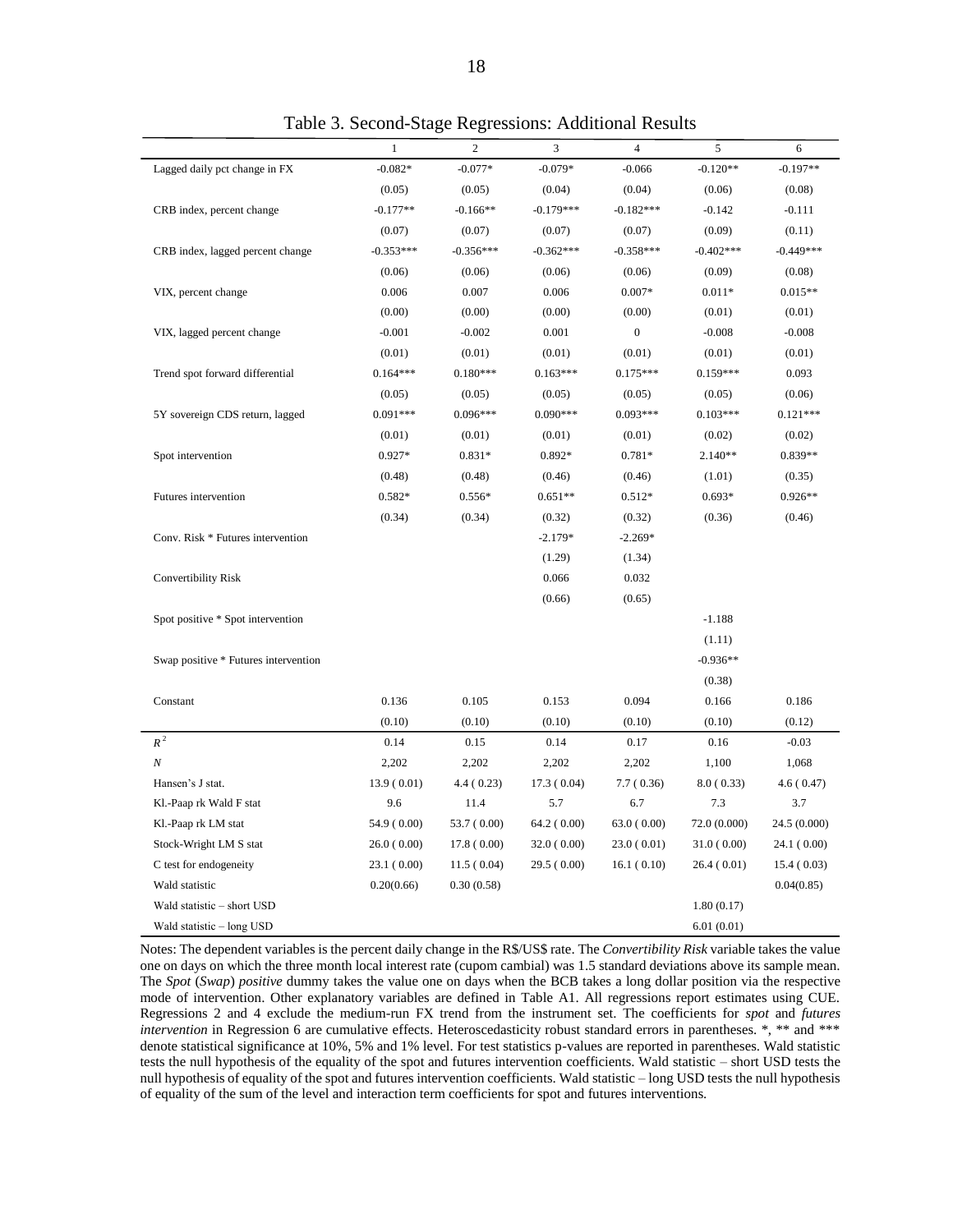Table 4 includes a battery of robustness checks of our baseline specification, including one additional regressor at a time. Regression 1 repeats our baseline specification. Regression 2 includes Brazilian macroeconomic announcement surprises (for inflation, unemployment and industrial production). Regressions 3 and 4 include the Citi EM Economic Surprise Index and the Citi Latin America Economic Surprise Index, respectively, in the specification alongside their respective lags. Neither variable appears to add much to the regressions' explanatory power and neither variable changes our results in a notable way. The same is the case when we add additional lags of the dependent variable (Regression  $5$ ).<sup>30</sup> Regression 6 adds the actual interest rate differential and once again our results are unchanged. Finally, Regression 7 drops all remaining insignificant variables from the regression without affecting our findings.

In sum, we find that spot and futures based interventions have very similar impacts on the exchange rate. This main result of the paper is in line with the theoretical work of Eaton and Turnovsky (1984) who show that spot and forward market intervention have equivalent effects on the spot exchange rate in the absence of convertibility risk (e.g. through capital controls). Our finding suggests that episodes of non-negligible convertibility risk are rare and have thus only a limited impact on the regression coefficients (Figure A1). Similarly, the finite nature of the futures contracts does not seem to weaken the relative effectiveness of futures based intervention in Brazil significantly, suggesting that the maturities are sufficiently long to limit the associated roll-over risk for FX investors.

#### **III.3 INTERVENTION AND IMPLIED EXCHANGE RATE VOLATILITY**

The final part of the empirical analysis examines a potential role for the two modes of FXI in reducing exchange rate volatility. Indeed, containing FX volatility was named a prime motive for FXI in a recent BIS survey of EM central banks (Mohanty and Berger, 2013). Short of targeting a specific exchange rate level or range, a role for FXI in limiting volatility in foreign exchange markets may arise in the form of limiting private sector exposure to FX risk. When private foreign liabilities in local currency grossly exceed private domestic assets in foreign currency (as is the case in Brazil), downside risks for private investors are more likely to arise in the form of depreciations rather than appreciations. It is thus through reducing its own net long position in foreign exchange that the central bank can limit private sector FX risk during periods of high volatility. Testing the relevance of this link and comparing the relative effectiveness of the two modes of intervention is the focus of this sub-section.

<sup>&</sup>lt;sup>30</sup> We report coefficient only for the second lag but the regression includes up to four lags which were all insignificant. We also included day-of-the-week dummies (not reported), with no effect on our results.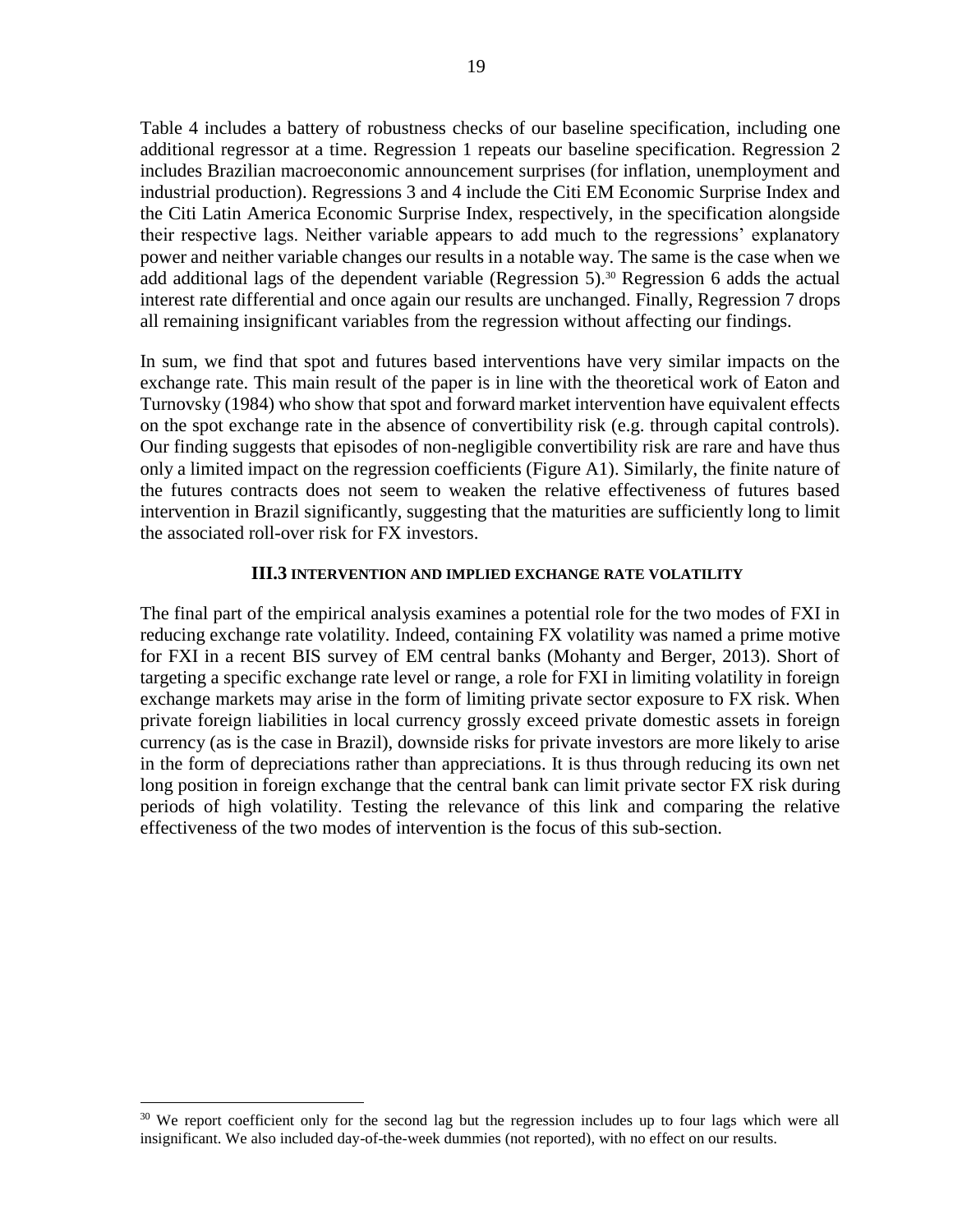|                                           | $\,1\,$     | $\sqrt{2}$  | 3           | $\overline{4}$ | $\mathfrak s$ | 6           | $\boldsymbol{7}$ |
|-------------------------------------------|-------------|-------------|-------------|----------------|---------------|-------------|------------------|
| Lagged daily pct change in FX             | $-0.141**$  | $-0.140**$  | $-0.139**$  | $-0.138**$     | $-0.152**$    | $-0.163**$  | $-0.142**$       |
|                                           | (0.07)      | (0.07)      | (0.07)      | (0.06)         | (0.06)        | (0.06)      | (0.06)           |
| CRB index, percent change                 | (0.14)      | (0.14)      | (0.15)      | (0.16)         | (0.12)        | (0.12)      |                  |
|                                           | (0.10)      | (0.10)      | (0.10)      | (0.10)         | (0.09)        | (0.10)      |                  |
| CRB index, lagged percent change          | $-0.420***$ | $-0.423***$ | $-0.432***$ | $-0.418***$    | $-0.415***$   | $-0.424***$ | $-0.416***$      |
|                                           | (0.08)      | (0.08)      | (0.09)      | (0.09)         | (0.08)        | (0.09)      | (0.08)           |
| VIX, percent change                       | $0.012**$   | $0.012**$   | $0.012**$   | $0.011*$       | 0.01          | $0.012*$    | $0.017***$       |
|                                           | (0.01)      | (0.01)      | (0.01)      | (0.01)         | (0.01)        | (0.01)      | (0.01)           |
| VIX, lagged percent change                | (0.01)      | (0.01)      | (0.01)      | (0.01)         | (0.01)        | (0.01)      |                  |
|                                           | (0.01)      | (0.01)      | (0.01)      | (0.01)         | (0.01)        | (0.01)      |                  |
| Trend spot forward differential           | $0.164***$  | $0.163***$  | $0.166***$  | $0.184***$     | $0.177***$    | $0.137***$  | $0.161***$       |
|                                           | (0.05)      | (0.05)      | (0.06)      | (0.06)         | (0.06)        | (0.05)      | (0.05)           |
| 5Y sov. CDS return, lagged                | $0.111***$  | $0.111***$  | $0.109***$  | $0.109***$     | $0.107***$    | $0.114***$  | $0.103***$       |
|                                           | (0.02)      | (0.02)      | (0.02)      | (0.02)         | (0.02)        | (0.02)      | (0.01)           |
| Spot intervention                         | 1.009**     | $1.005**$   | 1.090**     | 1.223**        | 1.072**       | $0.900*$    | $0.934*$         |
|                                           | (0.49)      | (0.49)      | (0.52)      | (0.56)         | (0.49)        | (0.51)      | (0.48)           |
| Futures intervention                      | $0.729**$   | 0.729*      | $0.711*$    | $0.670*$       | $0.733**$     | $0.944***$  | $0.660*$         |
|                                           | (0.37)      | (0.37)      | (0.39)      | (0.38)         | (0.35)        | (0.36)      | (0.37)           |
| Inflation surprise                        |             | 0.46        |             |                |               |             |                  |
|                                           |             | (2.03)      |             |                |               |             |                  |
| Unemployment surprise                     |             | (0.13)      |             |                |               |             |                  |
|                                           |             | (0.41)      |             |                |               |             |                  |
| Industrial production surprise            |             | (0.08)      |             |                |               |             |                  |
|                                           |             | (0.09)      |             |                |               |             |                  |
| Citi EM surprise index                    |             |             | (0.71)      |                |               |             |                  |
|                                           |             |             | (0.72)      |                |               |             |                  |
| Citi EM surprise index, lagged            |             |             | 0.54        |                |               |             |                  |
|                                           |             |             | (0.71)      |                |               |             |                  |
| Citi LATAM surprise index                 |             |             |             | 1.75           |               |             |                  |
|                                           |             |             |             | (1.50)         |               |             |                  |
| Citi LATAM surprise index, lagged         |             |             |             | (1.88)         |               |             |                  |
|                                           |             |             |             | (1.51)         |               |             |                  |
| Lag 2 of daily change in FX               |             |             |             |                | 0.01          |             |                  |
|                                           |             |             |             |                | (0.05)        |             |                  |
| Interest rate differential, change        |             |             |             |                |               | (0.34)      |                  |
|                                           |             |             |             |                |               | (0.43)      |                  |
| Interest rate differential, lagged change |             |             |             |                |               | (0.18)      |                  |
|                                           |             |             |             |                |               | (0.42)      |                  |
| Constant                                  | (0.02)      | 0.15        | $0.02\,$    | 0.09           | $0.15\,$      | 0.197*      | 0.14             |
|                                           | (0.05)      | (0.11)      | (0.10)      | (0.11)         | (0.10)        | (0.11)      | (0.11)           |
| $\boldsymbol{R}^{\,2}$                    | 0.23        | 0.15        | 0.16        | 0.15           | 0.14          | 0.10        | 0.17             |
| $\cal N$                                  | 1100.00     | 1100.00     | 1086.00     | 1088.00        | 1100.00       | 1058.00     | 1101.00          |
| Hansen's J stat.                          | 8.4 (0.21)  | 5.1(0.41)   | 5.1(0.41)   | 4.8(0.44)      | 4.2(0.53)     | 5.0(0.42)   | 5.1(0.41)        |
| Kl.-Paap rk Wald F stat                   | 12.60       | 7.80        | 7.90        | 8.30           | 7.90          | 7.80        | 7.80             |
| Kl.-Paap rk LM stat                       | 71.1(0.00)  | 49.1 (0.00) | 49.3 (0.00) | 51.5(0.00)     | 48.2(0.00)    | 49.0 (0.00) | 49.0(0.00)       |
| Stock-Wright LM S stat                    | 21.4(0.00)  | 21.3(0.00)  | 22.4 (0.00) | 21.7(0.00)     | 21.5(0.00)    | 23.0(0.00)  | 19.7(0.01)       |
| C test for endogeneity                    | 15.0(0.04)  | 17.2(0.02)  | 17.2(0.02)  | 17.2(0.02)     | 17.2(0.02)    | 17.2(0.02)  | 17.2(0.02)       |

Notes: The dependent variables is the percent daily change in the R\$/US\$ rate. Explanatory variables are defined in Table A1. All regressions report estimates using CUE. Heteroscedasticity robust standard errors in parentheses. \*, \*\* and \*\*\* denote statistical significance at 10%, 5% and 1% level. For test statistics p-values are reported in parentheses.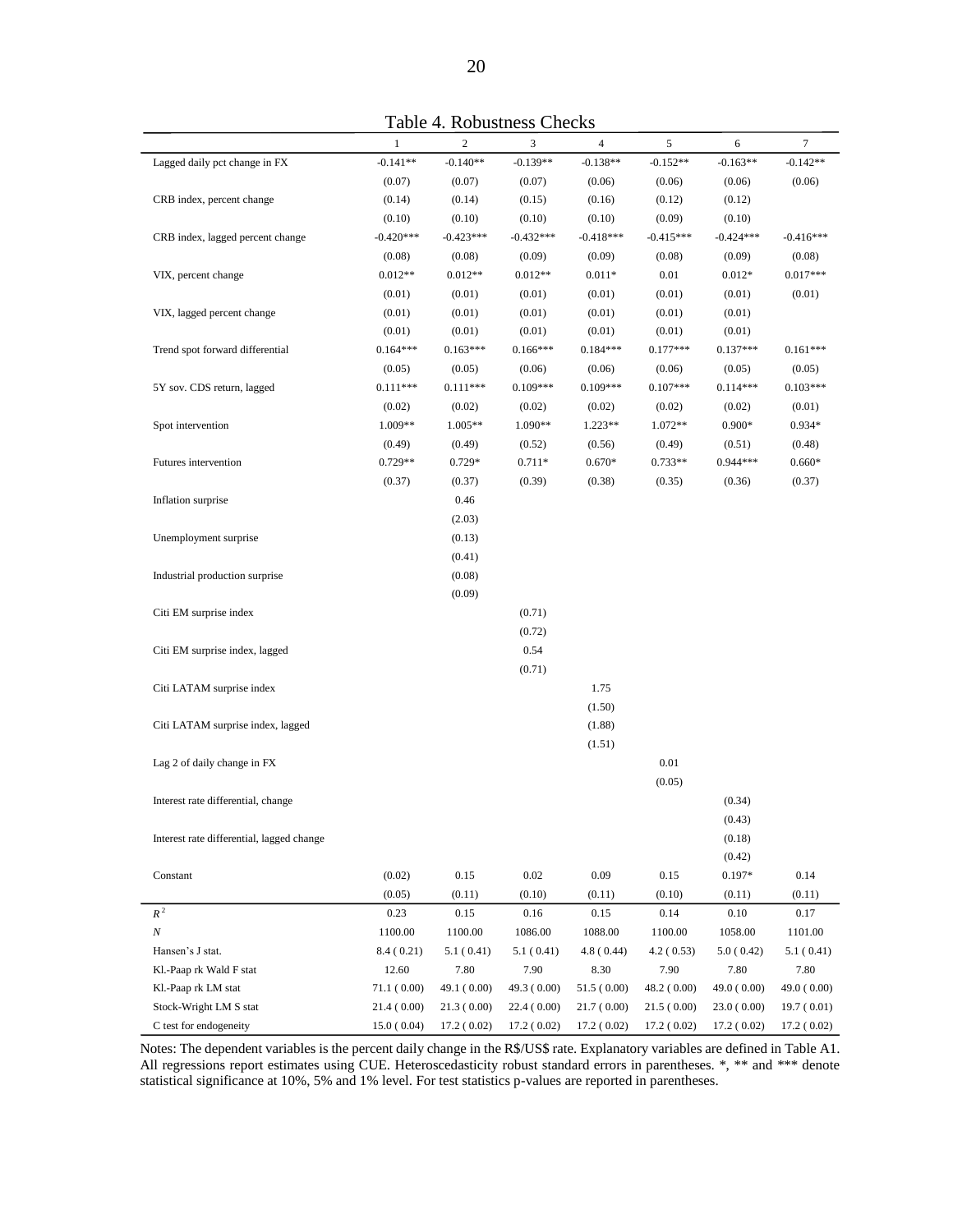The dependent variable throughout this sub-section is the implied volatility in the real/dollar exchange rate. We use the same set of instruments and the same control variables as before, allowing us to focus our discussion here only on the second stage results. The first three regressions in Table 5 present the results from estimating our baseline specification using the CUE and including the two intervention terms individually and jointly. Regression 4 shows the results from estimating the same specification as in Regression 3 using OLS in place of the CUE. Regression 5 extends the sample period back to 2003 (when the volatility data starts), Regression 6 tests for asymmetric effects of interventions. Regression 1 in Table 5b allows for dynamic impact of interventions and the remainder of the regressions add additional control variables for robustness. Table A4 in Appendix reports results from additional robustness checks, including estimating the coefficients via 2SLS.

As in the previous sub-section, we find that the control variables in Table 5 generally carry the expected signs and are often significant. The lagged dependent variable is significant with a positive coefficient in most regressions, indicating some (small) persistency in volatility movements. Higher commodity prices are significantly negatively associated with volatility in the real/dollar exchange rate as expected, and the impact is primarily contemporaneous. The VIX, in turn, enters the regression with a positive coefficient in all regressions and is always highly significant. Intuitively, higher risk aversion in global financial markets implies higher volatility in emerging market exchange rates.<sup>31</sup>

Regressions 1 and 2 in Table 5a contain the results from estimating the baseline specification when including one intervention term at a time. We note that both intervention terms enter the regression with the expected positive coefficient and are significant. Analogously to the exchange rate regressions, the coefficient estimates are strikingly similar, ranging between 4.2 and 4.6. When including the two terms jointly in Regression 3, the coefficients fall notably but remain in a close range between 2.3 and 3. The Wald test once again fails to reject the null hypothesis of coefficient equality. Taken at face value, these findings imply that US\$1 billion in short dollar spot intervention or short dollar futures intervention reduces implied volatility in the real/dollar exchange rate by some 2.5 percent. Regression 4, in turn, shows that the coefficient on the intervention term drops significantly in the absence of instruments, signaling that these were important in attenuating a likely negative bias. In line with this finding, a battery of tests confirms the validity of our instruments and documents the endogeneity of the two intervention variables.

The remainder of Table 5 conducts a number of robustness checks. Regression 5 extends the sample period to 2003–13 by dropping the FX transactions term from our set of instruments. Compared to the baseline specification in Regression 3, we find that the coefficient on spot intervention increases somewhat while futures intervention loses its significance and carries a somewhat lower coefficient than before. Regression 6 tests for asymmetric effects by adding interaction terms between the intervention variables and a dummy variable indicating positive

<sup>&</sup>lt;sup>31</sup> The coefficients for the lagged forward exchange rate differential and the CDS spread change are not statistically significant at any lags and are excluded from the later baseline analysis.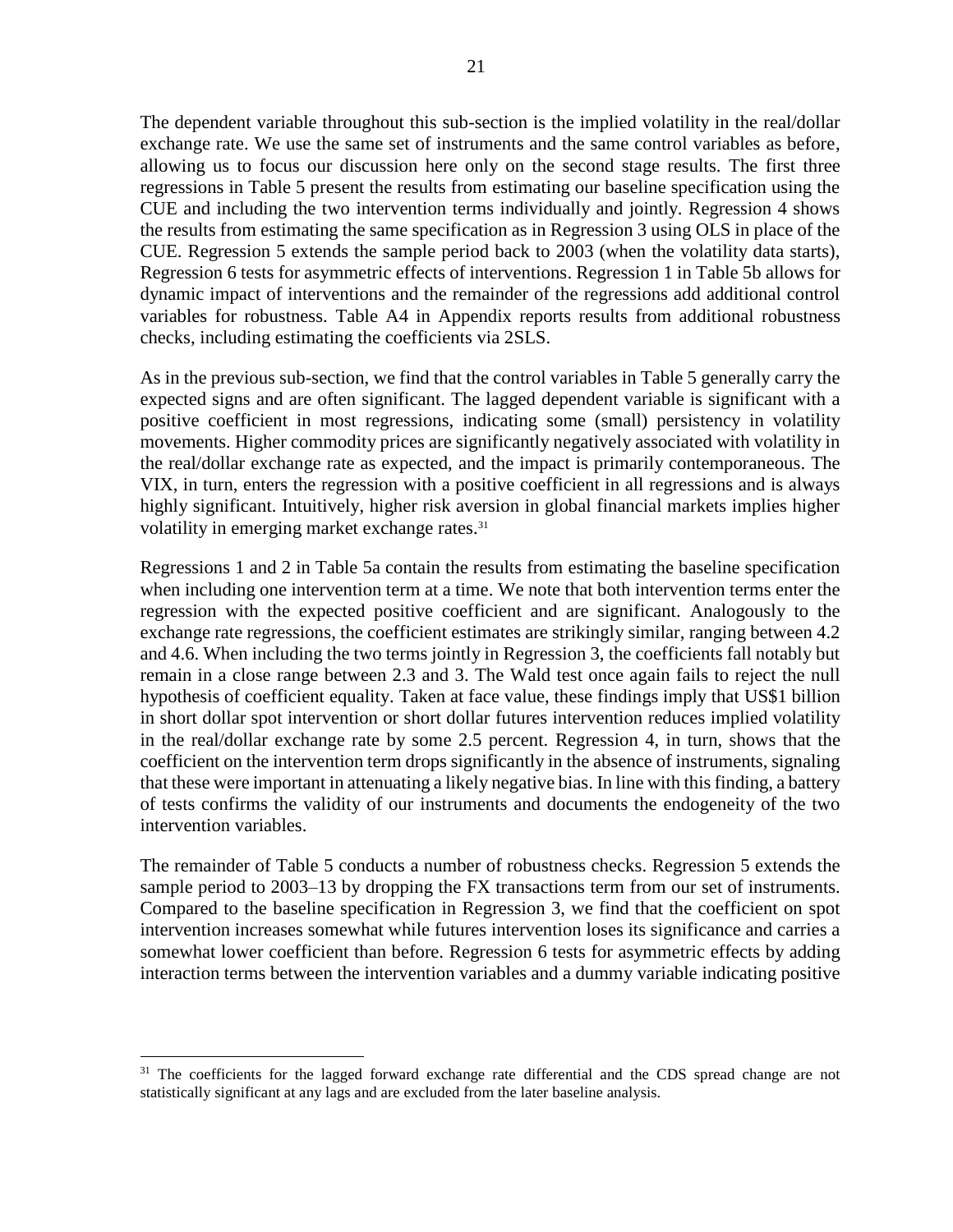|                                 | 1           | $\overline{2}$ | $\overline{3}$ | $\overline{4}$ | $\overline{5}$ | 6           |
|---------------------------------|-------------|----------------|----------------|----------------|----------------|-------------|
| Lagged daily pct change in IV   | $0.070*$    | $0.107**$      | $0.090**$      | $0.070*$       | $-0.087**$     | $0.102**$   |
|                                 | (0.04)      | (0.04)         | (0.04)         | (0.04)         | (0.04)         | (0.05)      |
| CRB index, % change             | $-2.119***$ | $-2.037***$    | $-2.100***$    | $-1.685***$    | $-1.672***$    | $-1.929***$ |
|                                 | (0.34)      | (0.35)         | (0.34)         | (0.37)         | (0.36)         | (0.33)      |
| CRB index, lag % change         | $-0.169$    | $-0.202$       | $-0.217$       | $-0.449$       | $-0.533*$      | $-0.396$    |
|                                 | (0.37)      | (0.36)         | (0.37)         | (0.36)         | (0.28)         | (0.36)      |
| VIX, percent change             | $0.260***$  | $0.280***$     | $0.274***$     | $0.287***$     | $0.257***$     | $0.284***$  |
|                                 | (0.02)      | (0.02)         | (0.02)         | (0.03)         | (0.02)         | (0.02)      |
| VIX, lagged % change            | $0.056*$    | 0.053          | 0.051          | 0.057          | $0.085***$     | $0.068**$   |
|                                 | (0.03)      | (0.04)         | (0.04)         | (0.04)         | (0.03)         | (0.03)      |
| Trend spot forward differential | 0.161       | $-0.215$       | 0.083          | $-0.31$        | 0.106          |             |
|                                 | (0.26)      | (0.19)         | (0.26)         | (0.19)         | (0.25)         |             |
| 5Y sov. CDS return, lagged      | 0.047       | 0.087          | 0.079          | 0.06           | $0.197***$     |             |
|                                 | (0.07)      | (0.08)         | (0.08)         | (0.07)         | (0.06)         |             |
| Spot intervention               | 5.887***    |                | 3.849*         | $1.003*$       | $4.262**$      | 5.115*      |
|                                 | (1.85)      |                | (2.07)         | (0.55)         | (1.98)         | (2.87)      |
| Futures intervention            |             | 3.975 ***      | $2.421*$       | $-0.281$       | 1.847          | $2.304*$    |
|                                 |             | (1.23)         | (1.25)         | (0.39)         | (1.23)         | (1.38)      |
| Spot positive * Spot interv.    |             |                |                |                |                | $-2.623$    |
|                                 |             |                |                |                |                | (3.44)      |
| Swap positive * Futures interv. |             |                |                |                |                | $-1.291$    |
|                                 |             |                |                |                |                | (1.57)      |
| Constant                        | 0.193       | $1.358***$     | 0.86           | 0.728          | 0.798          | 0.980*      |
|                                 | (0.43)      | (0.51)         | (0.55)         | (1.05)         | (0.54)         | (0.54)      |
| $R^2$                           | 0.24        | 0.18           | 0.23           | 0.3            | 0.15           | 0.24        |
| N                               | 1,097       | 1,097          | 1,097          | 1,097          | 1,935          | 1,097       |
| Hansen's J stat.                | 6.9(0.33)   | 6.2(0.40)      | 3.2(0.67)      |                | 1.1(0.89)      | 10.2(0.18)  |
| Kl.-Paap rk Wald F stat         | 12          | 8.9            | 7.4            |                | 7.4            | 7.4         |
| Kl.-Paap rk LM stat             | 67.5(0.00)  | 50.3(0.00)     | 46.8(0.00)     |                | 54.9 (0.00)    | 51.3(0.00)  |
| Stock-Wright LM S stat          | 20.7(0.00)  | 20.7(0.00)     | 20.7(0.00)     |                | 15.7(0.02)     | 32.1(0.00)  |
| C test for endogeneity          | 20.2(0.01)  | 20.2(0.01)     | 20.2(0.01)     |                | 12.9(0.04)     | 53.6(0.00)  |
| Wald statistic                  |             |                | 0.25(0.61)     |                | 0.82(0.36)     |             |
| Wald statistic - short USD      |             |                |                |                |                | 0.59(0.44)  |
| Wald statistic - long USD       |             |                |                |                |                | 0.61(0.43)  |

Table 5a. Second-Stage Regressions: Implied Volatility

L

Notes: The dependent variables is the percent daily change in R\$/US\$ implied volatility. The Spot (Swap) positive dummy takes the value one on days when the BCB takes a long dollar position via the respective mode of intervention. Other explanatory variables are defined in Table A1. Regression 4 reports OLS estimates, all other regressions report estimates using CUE. The coefficients for the spot and futures intervention in regression 7 are cumulative effects. Heteroscedasticity robust standard errors in parentheses. \*, \*\* and \*\*\* denote statistical significance at 10%, 5% and 1% level. For test statistics pvalues are reported in parentheses. Wald statistic tests the null hypothesis of the equality of the spot and futures intervention coefficients. Wald statistic – short USD tests the null hypothesis of the equality of the spot and futures intervention coefficients. Wald statistic – long USD tests the null hypothesis of the equality of the sum of the level and interaction term coefficients for spot and futures interventions.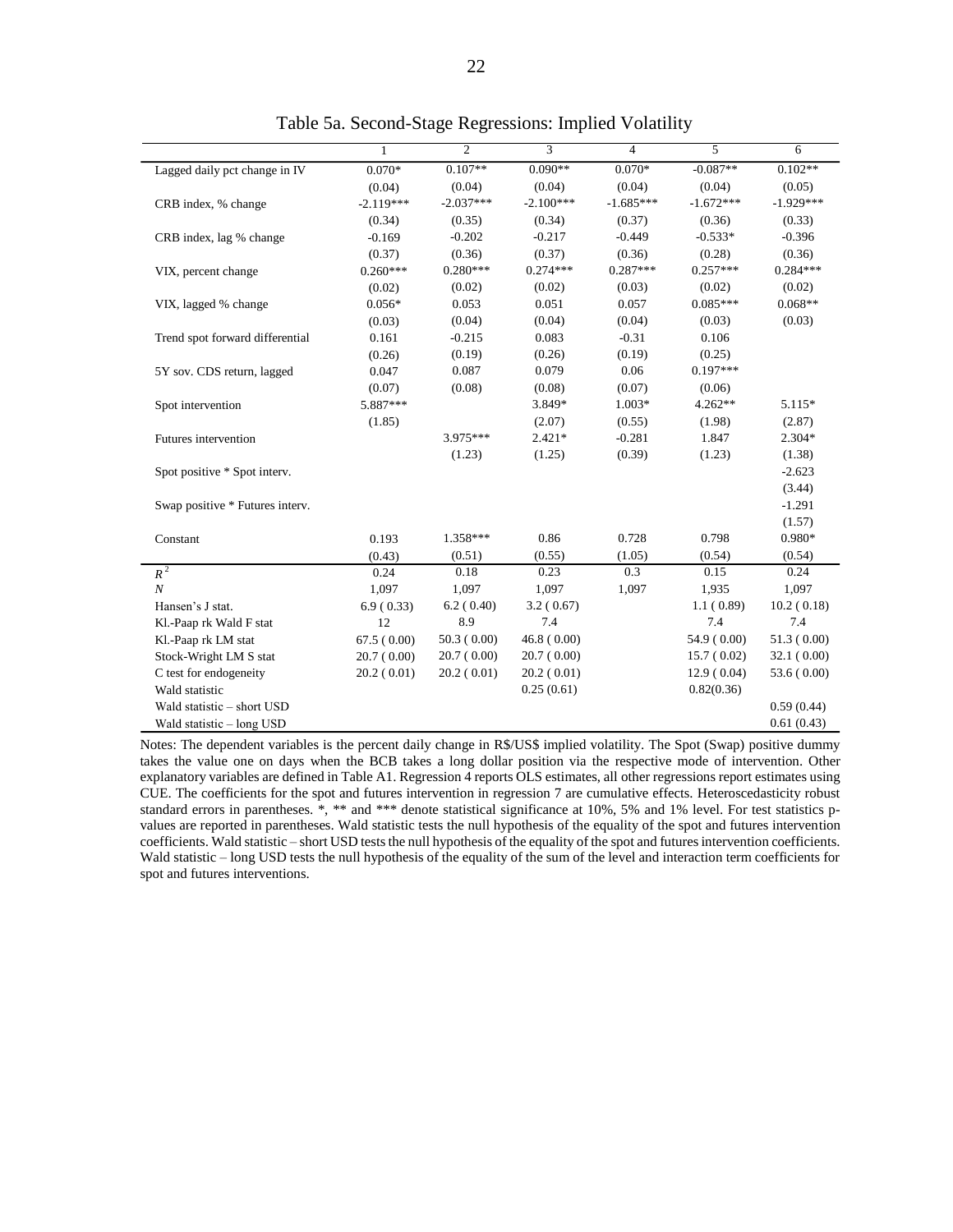|                                 | $\mathbf{1}$ | $\overline{2}$ | $\overline{3}$ | $\overline{4}$ | $\overline{5}$ |
|---------------------------------|--------------|----------------|----------------|----------------|----------------|
| Lagged daily pct change in IV   | $0.118**$    | $0.101**$      | $0.100**$      | $0.103**$      | $0.094**$      |
|                                 | (0.05)       | (0.04)         | (0.04)         | (0.04)         | (0.04)         |
| CRB index, % change             | $-2.133***$  | $-2.110***$    | $-2.253***$    | $-2.209***$    | $-2.125***$    |
|                                 | (0.36)       | (0.34)         | (0.34)         | (0.34)         | (0.34)         |
| CRB index, lag % change         | $-0.396$     | $-0.361$       | $-0.323$       | $-0.412$       | $-0.346$       |
|                                 | (0.39)       | (0.38)         | (0.38)         | (0.38)         | (0.37)         |
| VIX, percent change             | $0.286***$   | $0.274***$     | $0.271***$     | $0.273***$     | $0.273***$     |
|                                 | (0.03)       | (0.02)         | (0.03)         | (0.03)         | (0.03)         |
| VIX, lagged % change            | $0.069**$    | $0.069***$     | $0.071***$     | $0.067**$      | $0.071***$     |
|                                 | (0.03)       | (0.03)         | (0.03)         | (0.03)         | (0.03)         |
| Spot intervention               | 3.276*       | 3.699**        | 3.716**        | 3.697**        | $3.765**$      |
|                                 | (1.81)       | (1.64)         | (1.89)         | (1.78)         | (1.66)         |
| Futures intervention            | 2.706*       | $2.274*$       | 2.445*         | 2.558*         | 2.206*         |
|                                 | (1.46)       | (1.26)         | (1.31)         | (1.33)         | (1.28)         |
| Inflation surprise              |              | $-3.158$       |                |                |                |
|                                 |              | (7.34)         |                |                |                |
| Unemployment surprise           |              | 0.412          |                |                |                |
|                                 |              | (1.83)         |                |                |                |
| IP surprise                     |              | $-0.135$       |                |                |                |
|                                 |              | (0.30)         |                |                |                |
| Citi LATAM surprise index       |              |                | 2.144          |                |                |
|                                 |              |                | (4.45)         |                |                |
| Citi LATAM surprise index, lag  |              |                | $-2.487$       |                |                |
|                                 |              |                | (4.42)         |                |                |
| Citi EM surprise index          |              |                |                | $-4.653$       |                |
|                                 |              |                |                | $-2.896$       |                |
| Citi EM surprise index, lagged  |              |                |                | 3.954          |                |
|                                 |              |                |                | $-2.877$       |                |
| Lag 2 of daily pct change in IV |              |                |                |                | 0.04           |
|                                 |              |                |                |                | $-0.04$        |
| Constant                        | 0.883        | $0.913*$       | 0.861          | 0.446          | 0.890*         |
|                                 | $-0.539$     | $-0.512$       | $-0.546$       | $-0.591$       | $-0.514$       |
| $R^2$                           | 0.16         | 0.23           | 0.23           | 0.23           | 0.24           |
| N                               | 1,065        | 1,097          | 1,085          | 1,083          | 1,095          |
| Hansen's J stat.                | 3.4(0.63)    | 3.1(0.69)      | 3.5(0.63)      | 2.8(0.72)      | 3.1(0.69)      |
| Kl.-Paap rk Wald F stat         | 3.5          | 3.5            | 3.5            | 3.5            | 3.5            |
| Kl.-Paap rk LM stat             | 22.3 (0.001) | 38.5(0.00)     | 37.5(0.00)     | 37.5(0.00)     | 36.9(0.00)     |
| Stock-Wright LM S stat          | 27.6(0.00)   | 23.7(0.00)     | 24.4 (0.00)    | 24.4(0.00)     | 22.8(0.00)     |
| C test for endogeneity          | 28.2 (0.00)  | 24.4 (0.00)    | 23.6(0.00)     | 25.0(0.00)     | 24.0(0.00)     |
| Wald statistic                  | 0.04(0.84)   |                |                |                |                |

Table 5b. Second-Stage Regressions: Implied Volatility

Notes: The dependent variables is the percent daily change in R\$/US\$ implied volatility. The Spot (Swap) positive variable takes the value one on days when the BCB takes long dollar position via the respective mode of intervention. Other explanatory variables are defined in Table A1. All regressions report estimates using CUE. The coefficients for spot and futures intervention in regression 1 are cumulative effects. Heteroscedasticity robust standard errors in parentheses. \*, \*\* and \*\*\* denote statistical significance at 10%, 5% and 1% level. For test statistics p-values are reported in parentheses.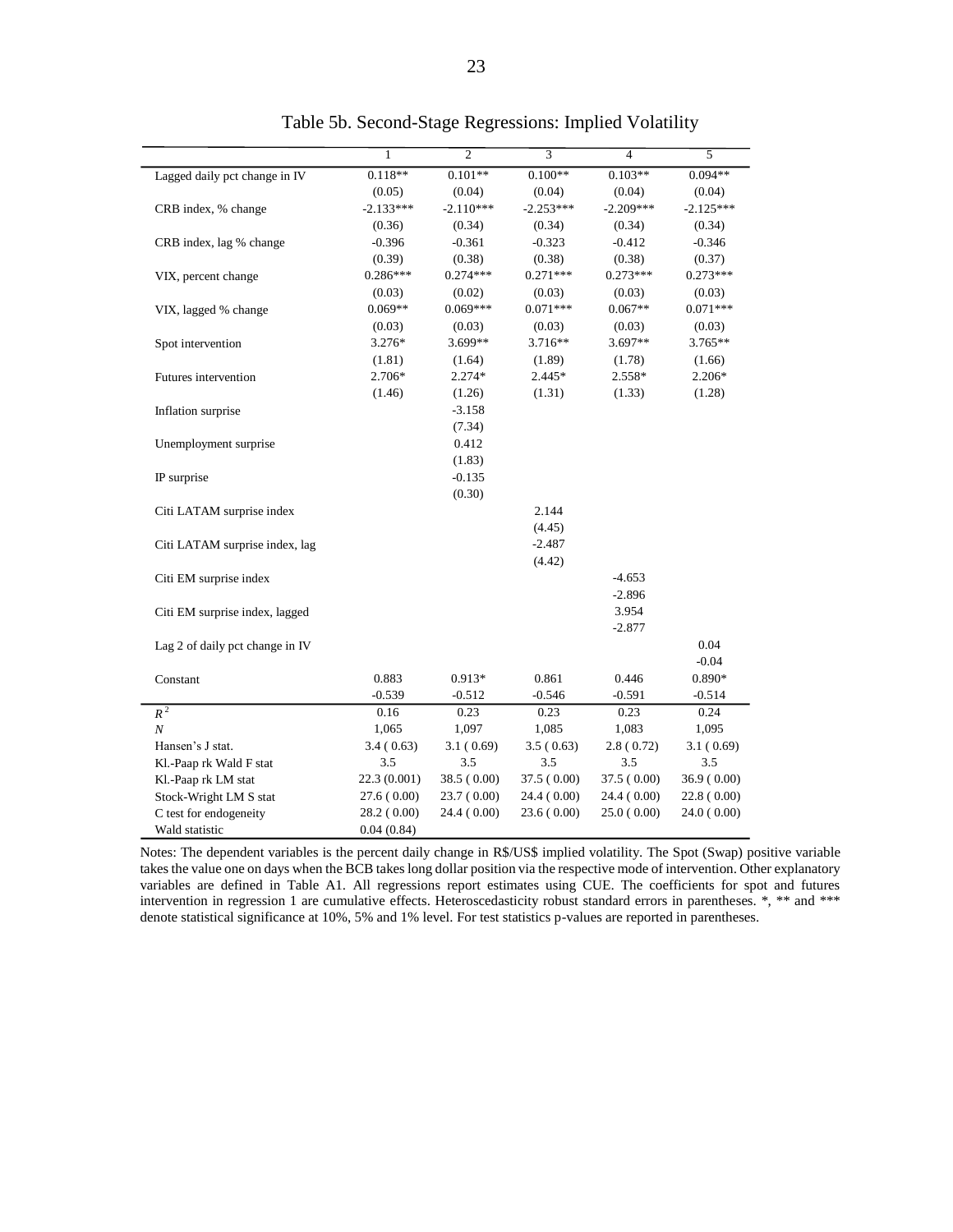interventions. <sup>32</sup> The estimated coefficients for both interaction terms carry negative signs but are not statistically significant, suggesting that both modes of intervention havesymmetric impacts on volatility Regression 1 in Table 5a allows for dynamic effects of the interventions by including the first five lags of each intervention term in the specification. Only the coefficient for the first lag of futures intervention, however, is found to be significant, in line with previous findings in the literature. The estimated (quasi) cumulative impacts—shown in the table instead of the individual coefficients—are again very similar for the two modes of intervention. Finally, Regression 2 adds the three announcement surprise terms to the regression while Regressions 3 and 4 add the Citi Latin America and EM Economic Surprise Indexes and Regression 5 adds additional lags of the dependent variable. <sup>33</sup> The results remain robust to all these additions.

In sum, the results of this section suggest that both spot and futures intervention have important impacts on implied exchange rate volatility. As in the previous section, we also find that these impacts are strikingly similar for spot and futures interventions of a comparable magnitude. While the channels through which FXI affects volatility are the same for the two modes of intervention, spot intervention would be more effective to the extent that the finite maturity of futures contracts or the prevalence of convertibility risk limit the ability of futures intervention to reduce private sector FX risk. As in the previous section, the similarity in the effectiveness of the two modes of intervention thus suggests that convertibility risk is generally negligible and that the maturities of the futures contracts are sufficiently long not to give rise to significant convertibility risk.

## **IV. CONCLUSIONS**

This paper studies the relative effectiveness of foreign exchange intervention in spot and derivatives markets. We focus on the case of Brazil where spot and non-deliverable futures based intervention have been used alongside each other since the early 2000s.

In particular, we compare the Brazilian Central Banks's purchases and sales of spot dollars to its auctions of non-deliverable futures settled in local currency (futures intervention) via instrumental variable regressions that seek to explain changes in the real/dollar exchange rate and its implied volatility. Our set of instruments for the two intervention terms makes use of a rich data set and succeeds at identifying distinct reaction functions that permit including the two modes of intervention jointly in our regressions.

The analysis also detects significant differences in the reaction function estimates of the two instruments. The BCB appears to use spot intervention more so than derivatives based intervention in reaction to daily movements in the exchange rate and to capital flow pressures. Conversely, it is more likely to use futures based intervention to smooth trend movements in the exchange rate and when price pressures dominate. Finally, we also find that spot rather

 $32$  As in the previous section we use interaction terms between "Positive" and lagged trend exchange rate volatility as well as trend intervention as additional instruments for the interaction terms.

<sup>&</sup>lt;sup>33</sup> We report only the coefficient for the second lag but regression includes up to four lags whose coefficients are not statistically significant.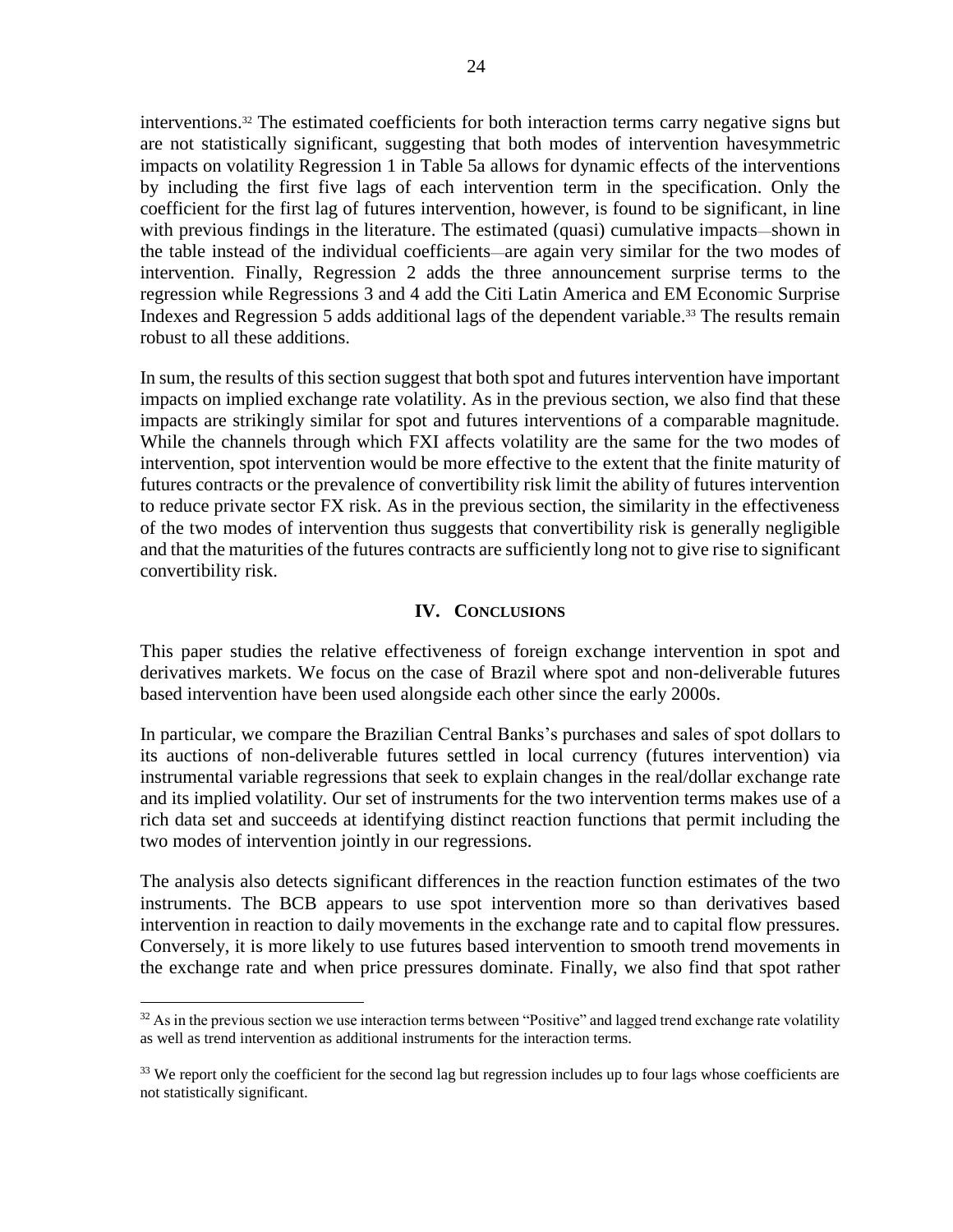than derivatives based intervention tends to be used to offset the exchange rate effects of tighter/looser monetary policy.

Our results contribute to the scarce literature on derivatives based intervention in at least two important ways. First, to our knowledge this is the first study that analyzes empirically the relative effectiveness of spot and derivatives based intervention in a common framework. By providing evidence suggesting that intervention in derivatives markets can be no less effective than intervention in spot markets, it highlights the usefulness of a broader central bank toolkit. Second, our study allows comparing central bank reaction functions for spot and derivatives based intervention, allowing us to understand which factors incentivize both intervention more generally and one mode of intervention versus the other in particular.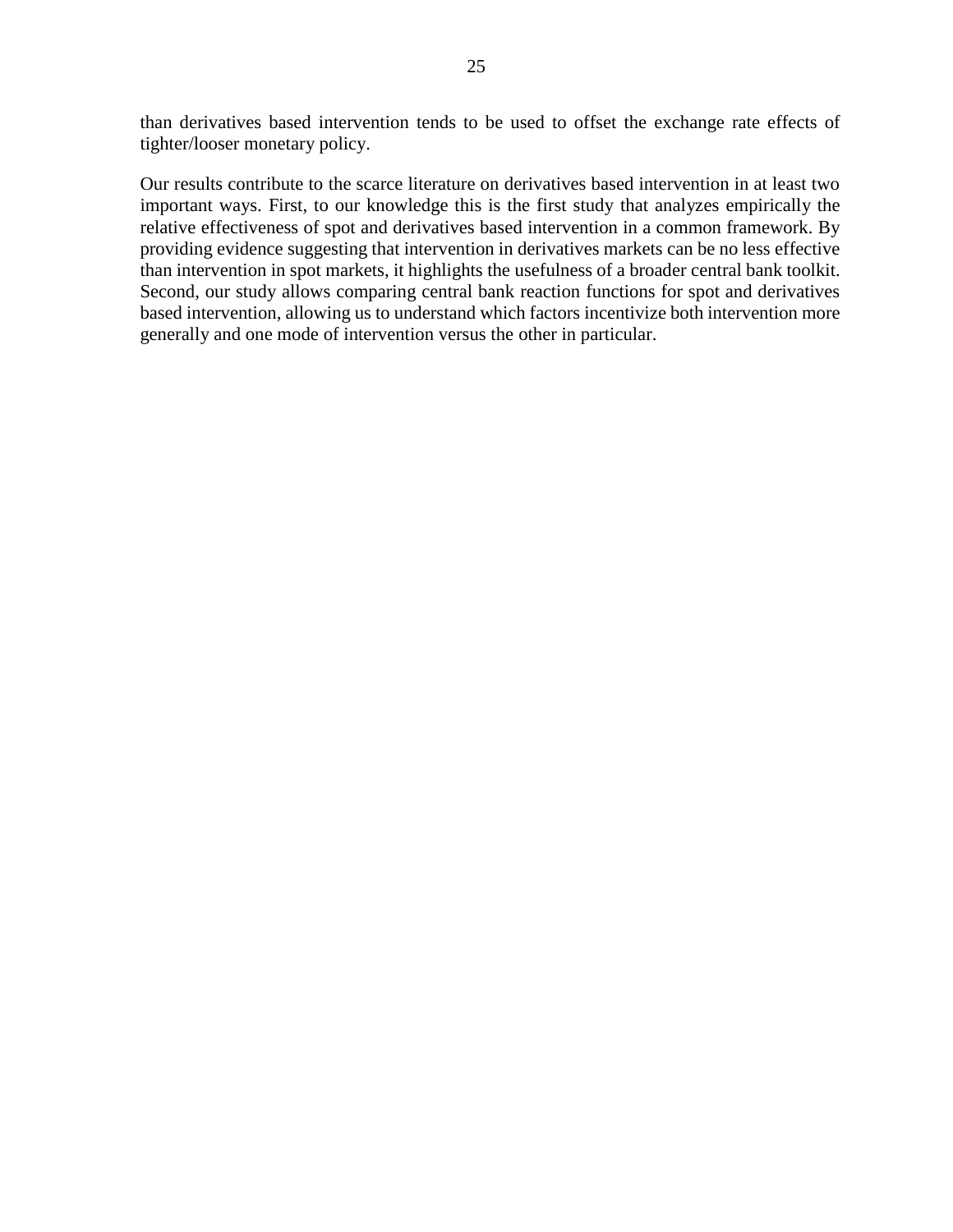# **APPENDIX**



# Figure A1: Convertibility Risk

Notes: The graph shows the evolution of *Convertibility Risk* proxied by the three month Cupom Cambial rate. The threshold is equal to one sample standard deviation above the sample mean. The cupom cambial is priced in basis points equal to the spread between the overnight interbank deposit rate and the expected exchange rate variation and serves as the onshore dollar interest rate.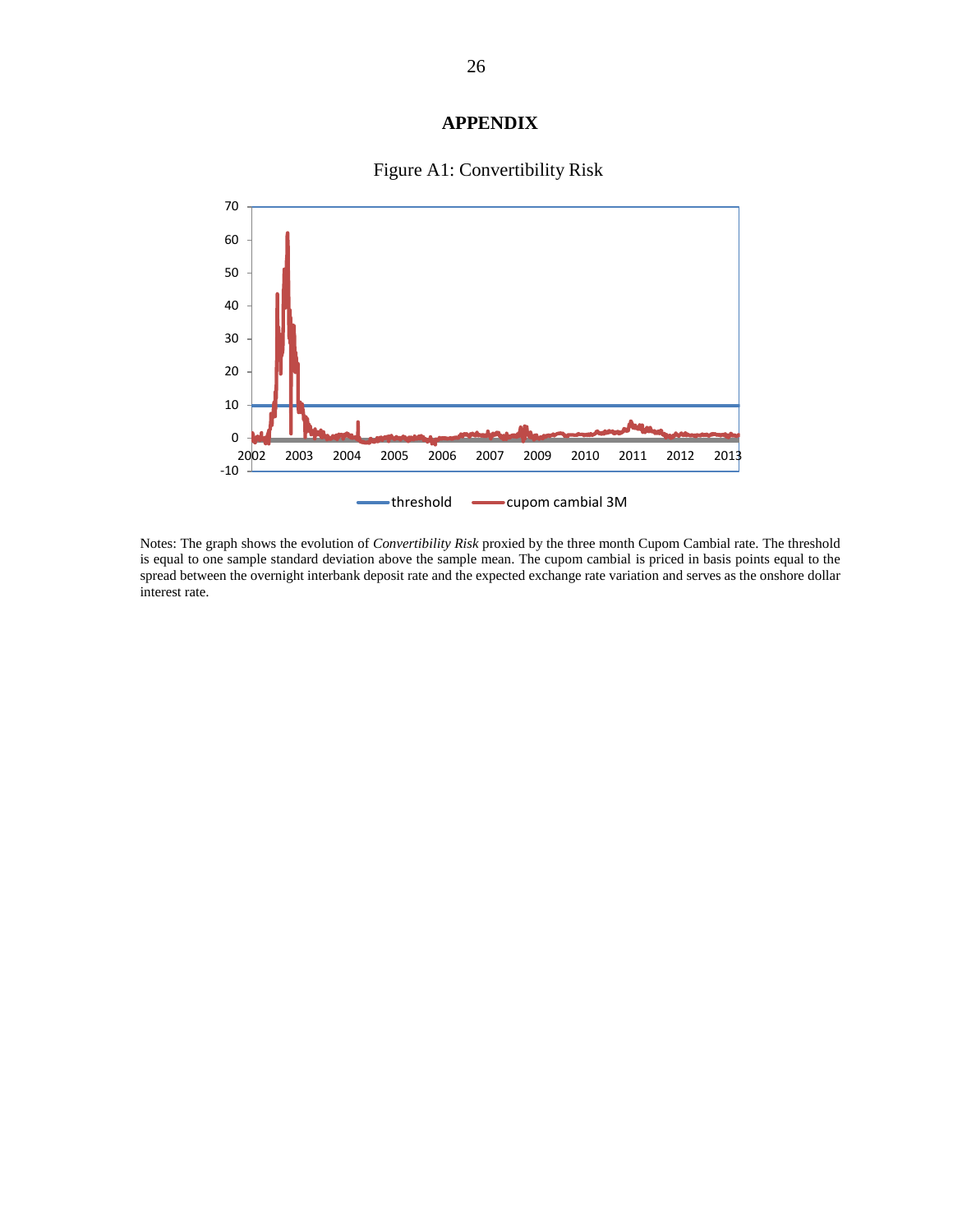| <b>Dependent Variables</b><br>Exchange rate<br>Percent Daily Change in R\$/US\$<br>Bloomberg; authors' calculations<br>Volatility<br>Percent Daily Change in implied R\$/US\$ volatility<br>Bloomberg; authors' calculations<br><b>Intervention Terms</b><br>Spot intervention<br>Spot purchases net of Spot sales<br>BCB and authors' calculations<br>Futures intervention<br>Reverse FX swaps net of FX swaps<br>BCB and authors' calculations<br>In billions US\$<br>Spot purchases<br><b>BCB</b> and authors' calculations<br>Spot sales<br>In billions US\$<br>BCB and authors' calculations<br>Reverse swaps<br>In billions of notional outstanding principal in US\$<br>BCB and authors' calculations<br>In billions of notional outstanding principal in US\$<br><b>BCB</b> and authors' calculations<br>Swaps<br><b>Instruments</b><br>FX deviation from trend<br>The difference between the exchange rate and the<br>Bloomberg; authors' calculations<br>two week moving average of the exchange rate in<br>log terms.<br>Two week moving average of implied volatility<br>Trend FX volatility<br>Bloomberg; authors' calculations<br>Medium-run FX trend<br>One year moving average of the log of the<br>Bloomberg; authors' calculations<br>exchange rate<br>One-week average FX transactions<br>BCB and authors' calculations<br>Trend FX transactions<br>In billions US\$<br>One week moving average of the spot interventions<br>BCB and authors' calculations<br>Trend spot intervention<br><b>Trend futures</b><br>One week moving average of the futures<br><b>BCB</b> and authors' calculations<br>intervention<br>interventions<br>One week change in the Selic target rate<br>Policy rate change<br>Bloomberg; authors' calculations<br>Difference between the<br>One-week moving average percent difference<br>Bloomberg; authors' calculations<br>between offshore and onshore NDF<br>onshore and offshore<br>forward rate<br><b>Control Variables</b><br>5Y sovereign CDS return<br>Percent daily change in 5Y sovereign CDS spread<br>Bloomberg; authors' calculations<br>CRB index<br>Haver; authors' calculations<br>Thomson Reuters Core Commodity (CRB) price<br>index<br>Chicago Board Options Exchange Market<br>Haver, authors' calculations<br><b>VIX</b><br>Volatility Index<br>One-week average percent difference between spot<br>Trend FX forward<br>Bloomberg; authors' calculations<br>differential<br>and forward rate<br>The difference between actual announcement and<br>Inflation surprise<br>Bloomberg; authors' calculations<br>Bloomberg expectations<br>The difference between actual announcement and<br>Bloomberg; authors' calculations<br>Unemployment surprise<br><b>Bloomberg</b> expectations<br>The difference between actual announcement and<br>Bloomberg; authors' calculations<br>Industrial production<br>surprise<br>Bloomberg expectations<br>Haver; authors' calculations<br>Citi EM surprise<br>Citi EM surprise Index<br>Citi Latam surprise Index<br>Haver; authors' calculations<br>Citi LATAM surprise | <b>Variable Name</b>       | <b>Definition</b>                           | <b>Source</b>        |
|-----------------------------------------------------------------------------------------------------------------------------------------------------------------------------------------------------------------------------------------------------------------------------------------------------------------------------------------------------------------------------------------------------------------------------------------------------------------------------------------------------------------------------------------------------------------------------------------------------------------------------------------------------------------------------------------------------------------------------------------------------------------------------------------------------------------------------------------------------------------------------------------------------------------------------------------------------------------------------------------------------------------------------------------------------------------------------------------------------------------------------------------------------------------------------------------------------------------------------------------------------------------------------------------------------------------------------------------------------------------------------------------------------------------------------------------------------------------------------------------------------------------------------------------------------------------------------------------------------------------------------------------------------------------------------------------------------------------------------------------------------------------------------------------------------------------------------------------------------------------------------------------------------------------------------------------------------------------------------------------------------------------------------------------------------------------------------------------------------------------------------------------------------------------------------------------------------------------------------------------------------------------------------------------------------------------------------------------------------------------------------------------------------------------------------------------------------------------------------------------------------------------------------------------------------------------------------------------------------------------------------------------------------------------------------------------------------------------------------------------------------------------------------------------------------------------------------------------------------------------------------------------------------------------------------------------------------------------------------------------------------------------------------------------------------------------------------|----------------------------|---------------------------------------------|----------------------|
|                                                                                                                                                                                                                                                                                                                                                                                                                                                                                                                                                                                                                                                                                                                                                                                                                                                                                                                                                                                                                                                                                                                                                                                                                                                                                                                                                                                                                                                                                                                                                                                                                                                                                                                                                                                                                                                                                                                                                                                                                                                                                                                                                                                                                                                                                                                                                                                                                                                                                                                                                                                                                                                                                                                                                                                                                                                                                                                                                                                                                                                                             |                            |                                             |                      |
|                                                                                                                                                                                                                                                                                                                                                                                                                                                                                                                                                                                                                                                                                                                                                                                                                                                                                                                                                                                                                                                                                                                                                                                                                                                                                                                                                                                                                                                                                                                                                                                                                                                                                                                                                                                                                                                                                                                                                                                                                                                                                                                                                                                                                                                                                                                                                                                                                                                                                                                                                                                                                                                                                                                                                                                                                                                                                                                                                                                                                                                                             |                            |                                             |                      |
|                                                                                                                                                                                                                                                                                                                                                                                                                                                                                                                                                                                                                                                                                                                                                                                                                                                                                                                                                                                                                                                                                                                                                                                                                                                                                                                                                                                                                                                                                                                                                                                                                                                                                                                                                                                                                                                                                                                                                                                                                                                                                                                                                                                                                                                                                                                                                                                                                                                                                                                                                                                                                                                                                                                                                                                                                                                                                                                                                                                                                                                                             |                            |                                             |                      |
|                                                                                                                                                                                                                                                                                                                                                                                                                                                                                                                                                                                                                                                                                                                                                                                                                                                                                                                                                                                                                                                                                                                                                                                                                                                                                                                                                                                                                                                                                                                                                                                                                                                                                                                                                                                                                                                                                                                                                                                                                                                                                                                                                                                                                                                                                                                                                                                                                                                                                                                                                                                                                                                                                                                                                                                                                                                                                                                                                                                                                                                                             |                            |                                             |                      |
|                                                                                                                                                                                                                                                                                                                                                                                                                                                                                                                                                                                                                                                                                                                                                                                                                                                                                                                                                                                                                                                                                                                                                                                                                                                                                                                                                                                                                                                                                                                                                                                                                                                                                                                                                                                                                                                                                                                                                                                                                                                                                                                                                                                                                                                                                                                                                                                                                                                                                                                                                                                                                                                                                                                                                                                                                                                                                                                                                                                                                                                                             |                            |                                             |                      |
|                                                                                                                                                                                                                                                                                                                                                                                                                                                                                                                                                                                                                                                                                                                                                                                                                                                                                                                                                                                                                                                                                                                                                                                                                                                                                                                                                                                                                                                                                                                                                                                                                                                                                                                                                                                                                                                                                                                                                                                                                                                                                                                                                                                                                                                                                                                                                                                                                                                                                                                                                                                                                                                                                                                                                                                                                                                                                                                                                                                                                                                                             |                            |                                             |                      |
|                                                                                                                                                                                                                                                                                                                                                                                                                                                                                                                                                                                                                                                                                                                                                                                                                                                                                                                                                                                                                                                                                                                                                                                                                                                                                                                                                                                                                                                                                                                                                                                                                                                                                                                                                                                                                                                                                                                                                                                                                                                                                                                                                                                                                                                                                                                                                                                                                                                                                                                                                                                                                                                                                                                                                                                                                                                                                                                                                                                                                                                                             |                            |                                             |                      |
|                                                                                                                                                                                                                                                                                                                                                                                                                                                                                                                                                                                                                                                                                                                                                                                                                                                                                                                                                                                                                                                                                                                                                                                                                                                                                                                                                                                                                                                                                                                                                                                                                                                                                                                                                                                                                                                                                                                                                                                                                                                                                                                                                                                                                                                                                                                                                                                                                                                                                                                                                                                                                                                                                                                                                                                                                                                                                                                                                                                                                                                                             |                            |                                             |                      |
|                                                                                                                                                                                                                                                                                                                                                                                                                                                                                                                                                                                                                                                                                                                                                                                                                                                                                                                                                                                                                                                                                                                                                                                                                                                                                                                                                                                                                                                                                                                                                                                                                                                                                                                                                                                                                                                                                                                                                                                                                                                                                                                                                                                                                                                                                                                                                                                                                                                                                                                                                                                                                                                                                                                                                                                                                                                                                                                                                                                                                                                                             |                            |                                             |                      |
|                                                                                                                                                                                                                                                                                                                                                                                                                                                                                                                                                                                                                                                                                                                                                                                                                                                                                                                                                                                                                                                                                                                                                                                                                                                                                                                                                                                                                                                                                                                                                                                                                                                                                                                                                                                                                                                                                                                                                                                                                                                                                                                                                                                                                                                                                                                                                                                                                                                                                                                                                                                                                                                                                                                                                                                                                                                                                                                                                                                                                                                                             |                            |                                             |                      |
|                                                                                                                                                                                                                                                                                                                                                                                                                                                                                                                                                                                                                                                                                                                                                                                                                                                                                                                                                                                                                                                                                                                                                                                                                                                                                                                                                                                                                                                                                                                                                                                                                                                                                                                                                                                                                                                                                                                                                                                                                                                                                                                                                                                                                                                                                                                                                                                                                                                                                                                                                                                                                                                                                                                                                                                                                                                                                                                                                                                                                                                                             |                            |                                             |                      |
|                                                                                                                                                                                                                                                                                                                                                                                                                                                                                                                                                                                                                                                                                                                                                                                                                                                                                                                                                                                                                                                                                                                                                                                                                                                                                                                                                                                                                                                                                                                                                                                                                                                                                                                                                                                                                                                                                                                                                                                                                                                                                                                                                                                                                                                                                                                                                                                                                                                                                                                                                                                                                                                                                                                                                                                                                                                                                                                                                                                                                                                                             |                            |                                             |                      |
|                                                                                                                                                                                                                                                                                                                                                                                                                                                                                                                                                                                                                                                                                                                                                                                                                                                                                                                                                                                                                                                                                                                                                                                                                                                                                                                                                                                                                                                                                                                                                                                                                                                                                                                                                                                                                                                                                                                                                                                                                                                                                                                                                                                                                                                                                                                                                                                                                                                                                                                                                                                                                                                                                                                                                                                                                                                                                                                                                                                                                                                                             |                            |                                             |                      |
|                                                                                                                                                                                                                                                                                                                                                                                                                                                                                                                                                                                                                                                                                                                                                                                                                                                                                                                                                                                                                                                                                                                                                                                                                                                                                                                                                                                                                                                                                                                                                                                                                                                                                                                                                                                                                                                                                                                                                                                                                                                                                                                                                                                                                                                                                                                                                                                                                                                                                                                                                                                                                                                                                                                                                                                                                                                                                                                                                                                                                                                                             |                            |                                             |                      |
|                                                                                                                                                                                                                                                                                                                                                                                                                                                                                                                                                                                                                                                                                                                                                                                                                                                                                                                                                                                                                                                                                                                                                                                                                                                                                                                                                                                                                                                                                                                                                                                                                                                                                                                                                                                                                                                                                                                                                                                                                                                                                                                                                                                                                                                                                                                                                                                                                                                                                                                                                                                                                                                                                                                                                                                                                                                                                                                                                                                                                                                                             |                            |                                             |                      |
|                                                                                                                                                                                                                                                                                                                                                                                                                                                                                                                                                                                                                                                                                                                                                                                                                                                                                                                                                                                                                                                                                                                                                                                                                                                                                                                                                                                                                                                                                                                                                                                                                                                                                                                                                                                                                                                                                                                                                                                                                                                                                                                                                                                                                                                                                                                                                                                                                                                                                                                                                                                                                                                                                                                                                                                                                                                                                                                                                                                                                                                                             |                            |                                             |                      |
|                                                                                                                                                                                                                                                                                                                                                                                                                                                                                                                                                                                                                                                                                                                                                                                                                                                                                                                                                                                                                                                                                                                                                                                                                                                                                                                                                                                                                                                                                                                                                                                                                                                                                                                                                                                                                                                                                                                                                                                                                                                                                                                                                                                                                                                                                                                                                                                                                                                                                                                                                                                                                                                                                                                                                                                                                                                                                                                                                                                                                                                                             |                            |                                             |                      |
|                                                                                                                                                                                                                                                                                                                                                                                                                                                                                                                                                                                                                                                                                                                                                                                                                                                                                                                                                                                                                                                                                                                                                                                                                                                                                                                                                                                                                                                                                                                                                                                                                                                                                                                                                                                                                                                                                                                                                                                                                                                                                                                                                                                                                                                                                                                                                                                                                                                                                                                                                                                                                                                                                                                                                                                                                                                                                                                                                                                                                                                                             |                            |                                             |                      |
|                                                                                                                                                                                                                                                                                                                                                                                                                                                                                                                                                                                                                                                                                                                                                                                                                                                                                                                                                                                                                                                                                                                                                                                                                                                                                                                                                                                                                                                                                                                                                                                                                                                                                                                                                                                                                                                                                                                                                                                                                                                                                                                                                                                                                                                                                                                                                                                                                                                                                                                                                                                                                                                                                                                                                                                                                                                                                                                                                                                                                                                                             |                            |                                             |                      |
|                                                                                                                                                                                                                                                                                                                                                                                                                                                                                                                                                                                                                                                                                                                                                                                                                                                                                                                                                                                                                                                                                                                                                                                                                                                                                                                                                                                                                                                                                                                                                                                                                                                                                                                                                                                                                                                                                                                                                                                                                                                                                                                                                                                                                                                                                                                                                                                                                                                                                                                                                                                                                                                                                                                                                                                                                                                                                                                                                                                                                                                                             |                            |                                             |                      |
|                                                                                                                                                                                                                                                                                                                                                                                                                                                                                                                                                                                                                                                                                                                                                                                                                                                                                                                                                                                                                                                                                                                                                                                                                                                                                                                                                                                                                                                                                                                                                                                                                                                                                                                                                                                                                                                                                                                                                                                                                                                                                                                                                                                                                                                                                                                                                                                                                                                                                                                                                                                                                                                                                                                                                                                                                                                                                                                                                                                                                                                                             |                            |                                             |                      |
|                                                                                                                                                                                                                                                                                                                                                                                                                                                                                                                                                                                                                                                                                                                                                                                                                                                                                                                                                                                                                                                                                                                                                                                                                                                                                                                                                                                                                                                                                                                                                                                                                                                                                                                                                                                                                                                                                                                                                                                                                                                                                                                                                                                                                                                                                                                                                                                                                                                                                                                                                                                                                                                                                                                                                                                                                                                                                                                                                                                                                                                                             |                            |                                             |                      |
|                                                                                                                                                                                                                                                                                                                                                                                                                                                                                                                                                                                                                                                                                                                                                                                                                                                                                                                                                                                                                                                                                                                                                                                                                                                                                                                                                                                                                                                                                                                                                                                                                                                                                                                                                                                                                                                                                                                                                                                                                                                                                                                                                                                                                                                                                                                                                                                                                                                                                                                                                                                                                                                                                                                                                                                                                                                                                                                                                                                                                                                                             |                            |                                             |                      |
|                                                                                                                                                                                                                                                                                                                                                                                                                                                                                                                                                                                                                                                                                                                                                                                                                                                                                                                                                                                                                                                                                                                                                                                                                                                                                                                                                                                                                                                                                                                                                                                                                                                                                                                                                                                                                                                                                                                                                                                                                                                                                                                                                                                                                                                                                                                                                                                                                                                                                                                                                                                                                                                                                                                                                                                                                                                                                                                                                                                                                                                                             |                            |                                             |                      |
|                                                                                                                                                                                                                                                                                                                                                                                                                                                                                                                                                                                                                                                                                                                                                                                                                                                                                                                                                                                                                                                                                                                                                                                                                                                                                                                                                                                                                                                                                                                                                                                                                                                                                                                                                                                                                                                                                                                                                                                                                                                                                                                                                                                                                                                                                                                                                                                                                                                                                                                                                                                                                                                                                                                                                                                                                                                                                                                                                                                                                                                                             |                            |                                             |                      |
|                                                                                                                                                                                                                                                                                                                                                                                                                                                                                                                                                                                                                                                                                                                                                                                                                                                                                                                                                                                                                                                                                                                                                                                                                                                                                                                                                                                                                                                                                                                                                                                                                                                                                                                                                                                                                                                                                                                                                                                                                                                                                                                                                                                                                                                                                                                                                                                                                                                                                                                                                                                                                                                                                                                                                                                                                                                                                                                                                                                                                                                                             |                            |                                             |                      |
|                                                                                                                                                                                                                                                                                                                                                                                                                                                                                                                                                                                                                                                                                                                                                                                                                                                                                                                                                                                                                                                                                                                                                                                                                                                                                                                                                                                                                                                                                                                                                                                                                                                                                                                                                                                                                                                                                                                                                                                                                                                                                                                                                                                                                                                                                                                                                                                                                                                                                                                                                                                                                                                                                                                                                                                                                                                                                                                                                                                                                                                                             |                            |                                             |                      |
|                                                                                                                                                                                                                                                                                                                                                                                                                                                                                                                                                                                                                                                                                                                                                                                                                                                                                                                                                                                                                                                                                                                                                                                                                                                                                                                                                                                                                                                                                                                                                                                                                                                                                                                                                                                                                                                                                                                                                                                                                                                                                                                                                                                                                                                                                                                                                                                                                                                                                                                                                                                                                                                                                                                                                                                                                                                                                                                                                                                                                                                                             |                            |                                             |                      |
|                                                                                                                                                                                                                                                                                                                                                                                                                                                                                                                                                                                                                                                                                                                                                                                                                                                                                                                                                                                                                                                                                                                                                                                                                                                                                                                                                                                                                                                                                                                                                                                                                                                                                                                                                                                                                                                                                                                                                                                                                                                                                                                                                                                                                                                                                                                                                                                                                                                                                                                                                                                                                                                                                                                                                                                                                                                                                                                                                                                                                                                                             |                            |                                             |                      |
|                                                                                                                                                                                                                                                                                                                                                                                                                                                                                                                                                                                                                                                                                                                                                                                                                                                                                                                                                                                                                                                                                                                                                                                                                                                                                                                                                                                                                                                                                                                                                                                                                                                                                                                                                                                                                                                                                                                                                                                                                                                                                                                                                                                                                                                                                                                                                                                                                                                                                                                                                                                                                                                                                                                                                                                                                                                                                                                                                                                                                                                                             |                            |                                             |                      |
|                                                                                                                                                                                                                                                                                                                                                                                                                                                                                                                                                                                                                                                                                                                                                                                                                                                                                                                                                                                                                                                                                                                                                                                                                                                                                                                                                                                                                                                                                                                                                                                                                                                                                                                                                                                                                                                                                                                                                                                                                                                                                                                                                                                                                                                                                                                                                                                                                                                                                                                                                                                                                                                                                                                                                                                                                                                                                                                                                                                                                                                                             |                            |                                             |                      |
|                                                                                                                                                                                                                                                                                                                                                                                                                                                                                                                                                                                                                                                                                                                                                                                                                                                                                                                                                                                                                                                                                                                                                                                                                                                                                                                                                                                                                                                                                                                                                                                                                                                                                                                                                                                                                                                                                                                                                                                                                                                                                                                                                                                                                                                                                                                                                                                                                                                                                                                                                                                                                                                                                                                                                                                                                                                                                                                                                                                                                                                                             |                            |                                             |                      |
|                                                                                                                                                                                                                                                                                                                                                                                                                                                                                                                                                                                                                                                                                                                                                                                                                                                                                                                                                                                                                                                                                                                                                                                                                                                                                                                                                                                                                                                                                                                                                                                                                                                                                                                                                                                                                                                                                                                                                                                                                                                                                                                                                                                                                                                                                                                                                                                                                                                                                                                                                                                                                                                                                                                                                                                                                                                                                                                                                                                                                                                                             |                            |                                             |                      |
|                                                                                                                                                                                                                                                                                                                                                                                                                                                                                                                                                                                                                                                                                                                                                                                                                                                                                                                                                                                                                                                                                                                                                                                                                                                                                                                                                                                                                                                                                                                                                                                                                                                                                                                                                                                                                                                                                                                                                                                                                                                                                                                                                                                                                                                                                                                                                                                                                                                                                                                                                                                                                                                                                                                                                                                                                                                                                                                                                                                                                                                                             |                            |                                             |                      |
|                                                                                                                                                                                                                                                                                                                                                                                                                                                                                                                                                                                                                                                                                                                                                                                                                                                                                                                                                                                                                                                                                                                                                                                                                                                                                                                                                                                                                                                                                                                                                                                                                                                                                                                                                                                                                                                                                                                                                                                                                                                                                                                                                                                                                                                                                                                                                                                                                                                                                                                                                                                                                                                                                                                                                                                                                                                                                                                                                                                                                                                                             |                            |                                             |                      |
|                                                                                                                                                                                                                                                                                                                                                                                                                                                                                                                                                                                                                                                                                                                                                                                                                                                                                                                                                                                                                                                                                                                                                                                                                                                                                                                                                                                                                                                                                                                                                                                                                                                                                                                                                                                                                                                                                                                                                                                                                                                                                                                                                                                                                                                                                                                                                                                                                                                                                                                                                                                                                                                                                                                                                                                                                                                                                                                                                                                                                                                                             |                            |                                             |                      |
|                                                                                                                                                                                                                                                                                                                                                                                                                                                                                                                                                                                                                                                                                                                                                                                                                                                                                                                                                                                                                                                                                                                                                                                                                                                                                                                                                                                                                                                                                                                                                                                                                                                                                                                                                                                                                                                                                                                                                                                                                                                                                                                                                                                                                                                                                                                                                                                                                                                                                                                                                                                                                                                                                                                                                                                                                                                                                                                                                                                                                                                                             |                            |                                             |                      |
|                                                                                                                                                                                                                                                                                                                                                                                                                                                                                                                                                                                                                                                                                                                                                                                                                                                                                                                                                                                                                                                                                                                                                                                                                                                                                                                                                                                                                                                                                                                                                                                                                                                                                                                                                                                                                                                                                                                                                                                                                                                                                                                                                                                                                                                                                                                                                                                                                                                                                                                                                                                                                                                                                                                                                                                                                                                                                                                                                                                                                                                                             |                            |                                             |                      |
|                                                                                                                                                                                                                                                                                                                                                                                                                                                                                                                                                                                                                                                                                                                                                                                                                                                                                                                                                                                                                                                                                                                                                                                                                                                                                                                                                                                                                                                                                                                                                                                                                                                                                                                                                                                                                                                                                                                                                                                                                                                                                                                                                                                                                                                                                                                                                                                                                                                                                                                                                                                                                                                                                                                                                                                                                                                                                                                                                                                                                                                                             |                            |                                             |                      |
|                                                                                                                                                                                                                                                                                                                                                                                                                                                                                                                                                                                                                                                                                                                                                                                                                                                                                                                                                                                                                                                                                                                                                                                                                                                                                                                                                                                                                                                                                                                                                                                                                                                                                                                                                                                                                                                                                                                                                                                                                                                                                                                                                                                                                                                                                                                                                                                                                                                                                                                                                                                                                                                                                                                                                                                                                                                                                                                                                                                                                                                                             |                            |                                             |                      |
|                                                                                                                                                                                                                                                                                                                                                                                                                                                                                                                                                                                                                                                                                                                                                                                                                                                                                                                                                                                                                                                                                                                                                                                                                                                                                                                                                                                                                                                                                                                                                                                                                                                                                                                                                                                                                                                                                                                                                                                                                                                                                                                                                                                                                                                                                                                                                                                                                                                                                                                                                                                                                                                                                                                                                                                                                                                                                                                                                                                                                                                                             |                            |                                             |                      |
|                                                                                                                                                                                                                                                                                                                                                                                                                                                                                                                                                                                                                                                                                                                                                                                                                                                                                                                                                                                                                                                                                                                                                                                                                                                                                                                                                                                                                                                                                                                                                                                                                                                                                                                                                                                                                                                                                                                                                                                                                                                                                                                                                                                                                                                                                                                                                                                                                                                                                                                                                                                                                                                                                                                                                                                                                                                                                                                                                                                                                                                                             | Interest rate differential | Difference between Selic and Fed Funds rate | Bloomberg and Haver. |
| <b>Other</b>                                                                                                                                                                                                                                                                                                                                                                                                                                                                                                                                                                                                                                                                                                                                                                                                                                                                                                                                                                                                                                                                                                                                                                                                                                                                                                                                                                                                                                                                                                                                                                                                                                                                                                                                                                                                                                                                                                                                                                                                                                                                                                                                                                                                                                                                                                                                                                                                                                                                                                                                                                                                                                                                                                                                                                                                                                                                                                                                                                                                                                                                |                            |                                             |                      |
| <b>Convertibility Risk</b><br>Value 1 on days when cupom cambial is 1.5 std<br>Bloomberg; authors' calculations<br>above sample mean                                                                                                                                                                                                                                                                                                                                                                                                                                                                                                                                                                                                                                                                                                                                                                                                                                                                                                                                                                                                                                                                                                                                                                                                                                                                                                                                                                                                                                                                                                                                                                                                                                                                                                                                                                                                                                                                                                                                                                                                                                                                                                                                                                                                                                                                                                                                                                                                                                                                                                                                                                                                                                                                                                                                                                                                                                                                                                                                        |                            |                                             |                      |
| Bloomberg; authors' calculations<br>Cupom cambial<br>Three-month onshore dollar interest rate                                                                                                                                                                                                                                                                                                                                                                                                                                                                                                                                                                                                                                                                                                                                                                                                                                                                                                                                                                                                                                                                                                                                                                                                                                                                                                                                                                                                                                                                                                                                                                                                                                                                                                                                                                                                                                                                                                                                                                                                                                                                                                                                                                                                                                                                                                                                                                                                                                                                                                                                                                                                                                                                                                                                                                                                                                                                                                                                                                               |                            |                                             |                      |

Table A1. Variable Definitions and Sources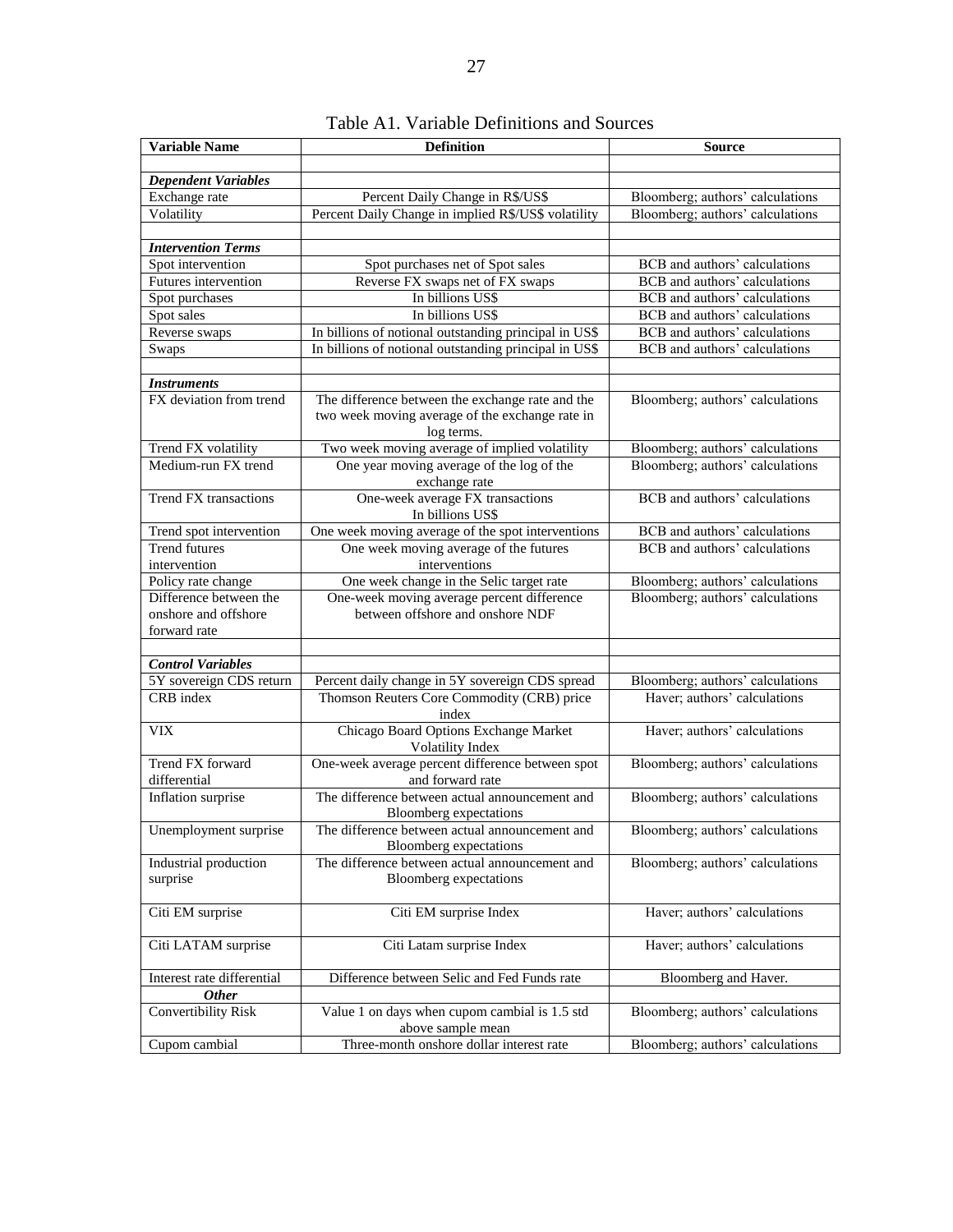|                                     | Spot             | <b>Futures</b>   | Spot             | Futures      | Spot             | <b>Futures</b> |
|-------------------------------------|------------------|------------------|------------------|--------------|------------------|----------------|
| Lagged daily change in FX           | $-0.018*$        | 0.011            | $-0.026**$       | 0.008        | $-0.019*$        | 0.011          |
|                                     | (0.01)           | (0.02)           | (0.01)           | (0.01)       | (0.01)           | (0.02)         |
| CRB index, percent change           | 0.03             | 0.017            | 0.029            | 0.017        | 0.029            | 0.02           |
|                                     | (0.02)           | (0.02)           | (0.02)           | (0.02)       | (0.02)           | (0.02)         |
| CRB index, lagged percent change    | $-0.024$         | $-0.03$          | $-0.022$         | $-0.029$     | $-0.022$         | $-0.024$       |
|                                     | (0.03)           | (0.02)           | (0.03)           | (0.02)       | (0.03)           | (0.02)         |
| VIX, percent change                 | $\boldsymbol{0}$ | $-0.004**$       | $\boldsymbol{0}$ | $-0.004**$   | $\boldsymbol{0}$ | $-0.004**$     |
|                                     | (0.00)           | (0.00)           | (0.00)           | (0.00)       | (0.00)           | (0.00)         |
| VIX, lagged percent change          | 0.001            | 0.001            | 0.002            | 0.001        | 0.002            | 0.001          |
|                                     | (0.00)           | (0.00)           | (0.00)           | (0.00)       | (0.00)           | (0.00)         |
| Trend FX forward differential       | $-0.048***$      | 0.008            | $-0.055***$      | 0.011        | $-0.049***$      | 0.002          |
|                                     | (0.02)           | (0.01)           | (0.02)           | (0.01)       | (0.02)           | (0.01)         |
| 5Y sovereign CDS return, lagged     | $-0.002$         | $-0.016***$      | $-0.002$         | $-0.016***$  | $-0.002$         | $-0.016**$     |
|                                     | (0.00)           | (0.01)           | (0.00)           | (0.01)       | (0.00)           | (0.01)         |
| Lagged FX deviation from trend (2W) | $-1.067*$        | $-2.740***$      |                  |              | $-1.057$         | $-2.529***$    |
|                                     | (0.65)           | (0.89)           |                  |              | (0.67)           | (0.90)         |
| Medium-run FX trend                 | $-0.335$         | $-0.808**$       | $-0.216$         | $-0.699**$   | $-0.202$         | $-0.572*$      |
|                                     | (0.21)           | (0.34)           | (0.20)           | (0.32)       | (0.21)           | (0.33)         |
| Policy rate change                  | $0.506***$       | $-0.017$         | $0.610***$       | $-0.03$      | $0.647***$       | 0.053          |
|                                     | (0.14)           | (0.34)           | (0.16)           | (0.33)       | (0.16)           | (0.33)         |
| Lagged trend FX volatility (2W)     | $-0.009***$      | $-0.014***$      | $-0.009***$      | $-0.012***$  |                  |                |
|                                     | (0.00)           | (0.00)           | (0.00)           | (0.00)       |                  |                |
| Lagged trend FX transactions        | $0.000***$       | $\boldsymbol{0}$ | $0.000***$       | $\mathbf{0}$ | $0.000***$       | $\mathbf{0}$   |
|                                     | 0.00             | 0.00             | 0.00             | 0.00         | 0.00             | 0.00           |
| Trend spot intervention, lagged     | $0.161**$        | $-0.129*$        | $0.163**$        | $-0.115*$    | $0.189**$        | $-0.074$       |
|                                     | (0.08)           | (0.07)           | (0.08)           | (0.07)       | (0.08)           | (0.07)         |
| Trend swap intervention, lagged     | $-0.023$         | $0.396***$       | $-0.011$         | $0.377***$   | 0.006            | $0.453***$     |
|                                     | (0.04)           | (0.12)           | (0.03)           | (0.12)       | (0.04)           | (0.12)         |
| Citi LATAM surprise index           | $0.042*$         | 0.01             |                  |              |                  |                |
|                                     | (0.02)           | (0.03)           |                  |              |                  |                |
| Lagged FX deviation from trend (1M) |                  |                  | $-0.123$         | $-2.421***$  |                  |                |
|                                     |                  |                  | (0.40)           | (0.62)       |                  |                |
| Lagged trend FX volatility (1M)     |                  |                  |                  |              | $-0.007**$       | $-0.008***$    |
|                                     |                  |                  |                  |              | (0.00)           | (0.00)         |
| Constant                            | $0.355**$        | $0.539**$        | $0.262*$         | $0.444**$    | 0.24             | 0.327          |
|                                     | (0.16)           | (0.24)           | (0.15)           | (0.22)       | (0.16)           | (0.23)         |
| N                                   | 1,094            | 1,094            | 1,100            | 1,100        | 1,100            | 1,100          |
| F test                              | 11.3(0.00)       | 7.6(0.00)        | 12.6(0.00)       | 8.7(0.00)    | 12.2(0.00)       | 6.2(0.00)      |
| Kleibergen-Paap rk Wald F           | 11.3             | 7.6              | 12.6             | 8.7          | 12.2             | 6.2            |
| Sanderson-Windmeijer F test         | 6.5(0.00)        | 11.2(0.00)       | 8.8(0.00)        | 13.8(0.00)   | 6.1(0.00)        | 13.1(0.00)     |
| Kleibergen-Paap rk LM               | 74.2 (0.00)      | 47.7 (0.00)      | 71.3(0.00)       | 48.9 (0.00)  | 70.3 (0.00)      | 37.9 (0.00)    |

Table A2. First-Stage Regressions, Alternative Instruments

Notes: The dependent variables in all columns are spot intervention - in billions of U.S. dollars - and futures intervention - in billions of U.S. dollar equivalent of notional principal—defined such that positive values imply that the BCB takes a long dollar position. All columns report CUE estimates. Columns 1-2 add the regional news index (*Citi LATAM*) to the list of instruments. Columns 3-4 use the one month moving average of the exchange rate to approximate short-term trends. Columns 5–6 use one month moving average of the implied volatility to approximate short-term trends in volatility. Heteroscedasticity robust standard errors in parentheses.  $\ast$ ,  $\ast\ast$  and  $\ast\ast\ast$  denote statistical significance at 10%, 5% and 1% level. For test statistics p-values are reported in parentheses.

 $\overline{a}$  $\overline{a}$ 

L,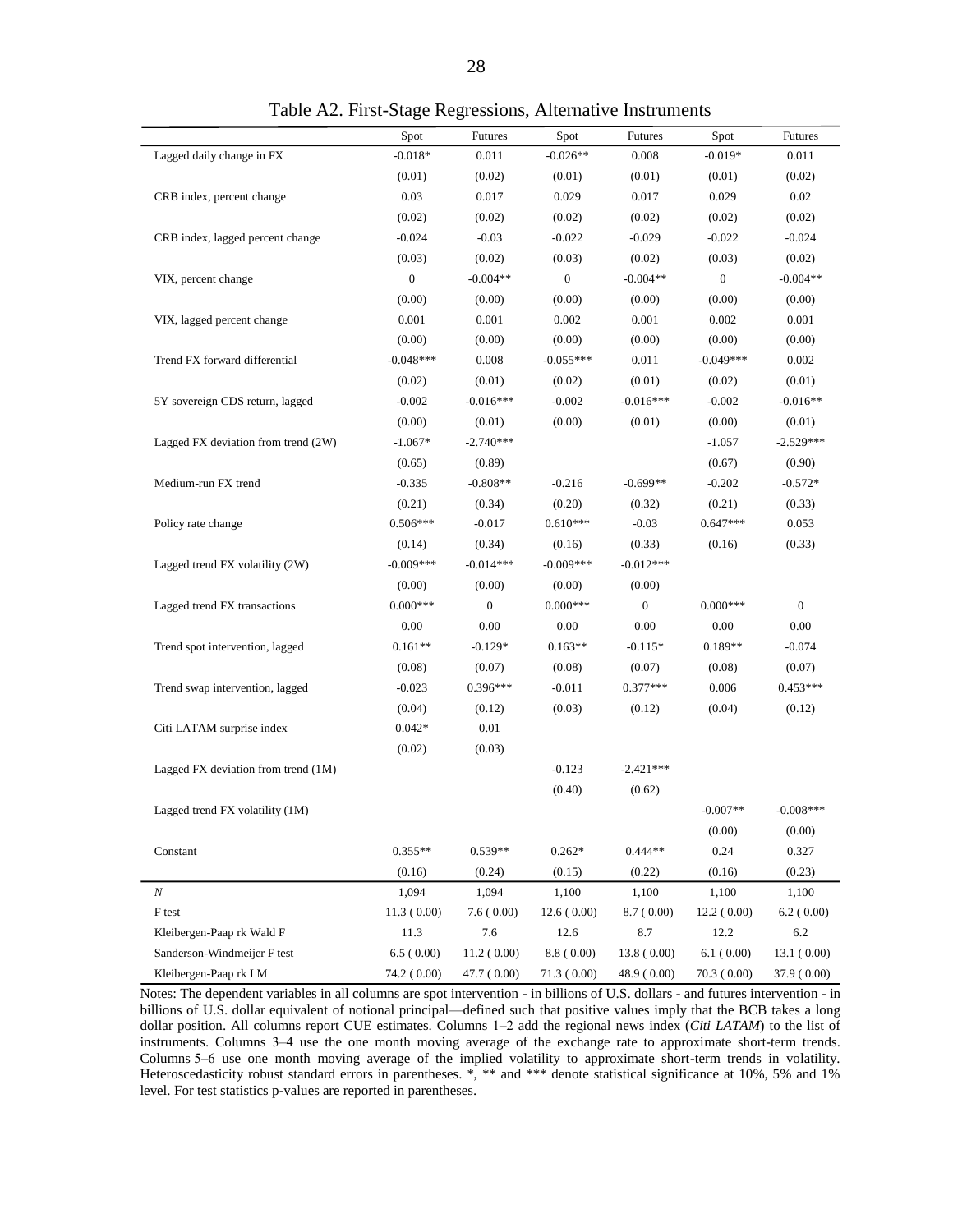|                                  | 1           | $\overline{c}$ | 3           | $\overline{4}$ |
|----------------------------------|-------------|----------------|-------------|----------------|
| Lagged daily change in FX        | $-0.138**$  | $-0.129**$     | $-0.143**$  | $-0.142**$     |
|                                  | (0.06)      | (0.06)         | (0.07)      | (0.06)         |
| CRB index, percent change        | $-0.129$    | $-0.138$       | $-0.138$    | $-0.141$       |
|                                  | (0.09)      | (0.10)         | (0.10)      | (0.10)         |
| CRB index, lagged percent change | $-0.423***$ | $-0.422***$    | $-0.425***$ | $-0.417***$    |
|                                  | (0.08)      | (0.08)         | (0.08)      | (0.08)         |
| VIX, percent change              | $0.012**$   | $0.013**$      | $0.013**$   | $0.012**$      |
|                                  | (0.01)      | (0.01)         | (0.01)      | (0.01)         |
| VIX, lagged percent change       | $-0.009$    | $-0.008$       | $-0.008$    | $-0.008$       |
|                                  | (0.01)      | (0.01)         | (0.01)      | (0.01)         |
| Trend FX forward differential    | $0.162***$  | $0.165***$     | $0.154***$  | $0.161***$     |
|                                  | (0.05)      | (0.06)         | (0.06)      | (0.05)         |
| 5Y sovereign CDS return, lagged  | $0.112***$  | $0.113***$     | $0.114***$  | $0.110***$     |
|                                  | (0.02)      | (0.02)         | (0.02)      | (0.02)         |
| Spot intervention                | $0.961**$   | 0.983**        | 0.789*      | 1.000**        |
|                                  | (0.48)      | (0.50)         | (0.48)      | (0.49)         |
| Futures intervention             | 0.707*      | $0.642*$       | $0.907**$   | $0.666*$       |
|                                  | (0.36)      | (0.36)         | (0.38)      | (0.36)         |
| Constant                         | 0.143       | 0.124          | 0.183       | 0.139          |
|                                  | (0.11)      | (0.11)         | (0.11)      | (0.11)         |
| $R^2$                            | 0.16        | 0.17           | 0.12        | 0.16           |
| $\boldsymbol{N}$                 | 1,100       | 1,094          | 1,100       | 1,100          |
| Hansen J                         | 5.9(0.65)   | 5.2(0.51)      | 5.5(0.36)   | 5.0(0.42)      |
| Kl.-Paap rk Wald F               | 5.5         | $\overline{7}$ | 9.6         | 7.4            |
| Kl.-Paap rk LM                   | 49.7 (0.00) | 50.4(0.00)     | 60.2(0.00)  | 46.1(0.00)     |
| Stock-Wright LM S                | 22.2(0.01)  | 21.6(0.01)     | 22.4(0.00)  | 20.0(0.01)     |
| C test for endogeneity           | 16.0(0.10)  | 15.1(0.06)     | 14.8(0.04)  | 14.4 (0.04)    |

Table A3. Second-Stage Regressions, Alternative Instruments

Notes: The dependent variables is the percent daily change in R\$/US\$. Explanatory variables are defined in Table A1. Regression 1 reports the second-stage results when macro-surprise news are added to the instrument set. Regression 2 adds the regional news index (*Citi LATAM*) to the instruments. Regression 3 uses one month moving average of the exchange rate to approximate short-term trends. Regression 4 uses one month moving average of implied volatility to approximate short-term trends in volatility. Heteroscedasticity robust standard errors in parentheses. \*, \*\* and \*\*\* denote statistical significance at 10%, 5% and 1% level. For test statistics pvalues are reported in parentheses.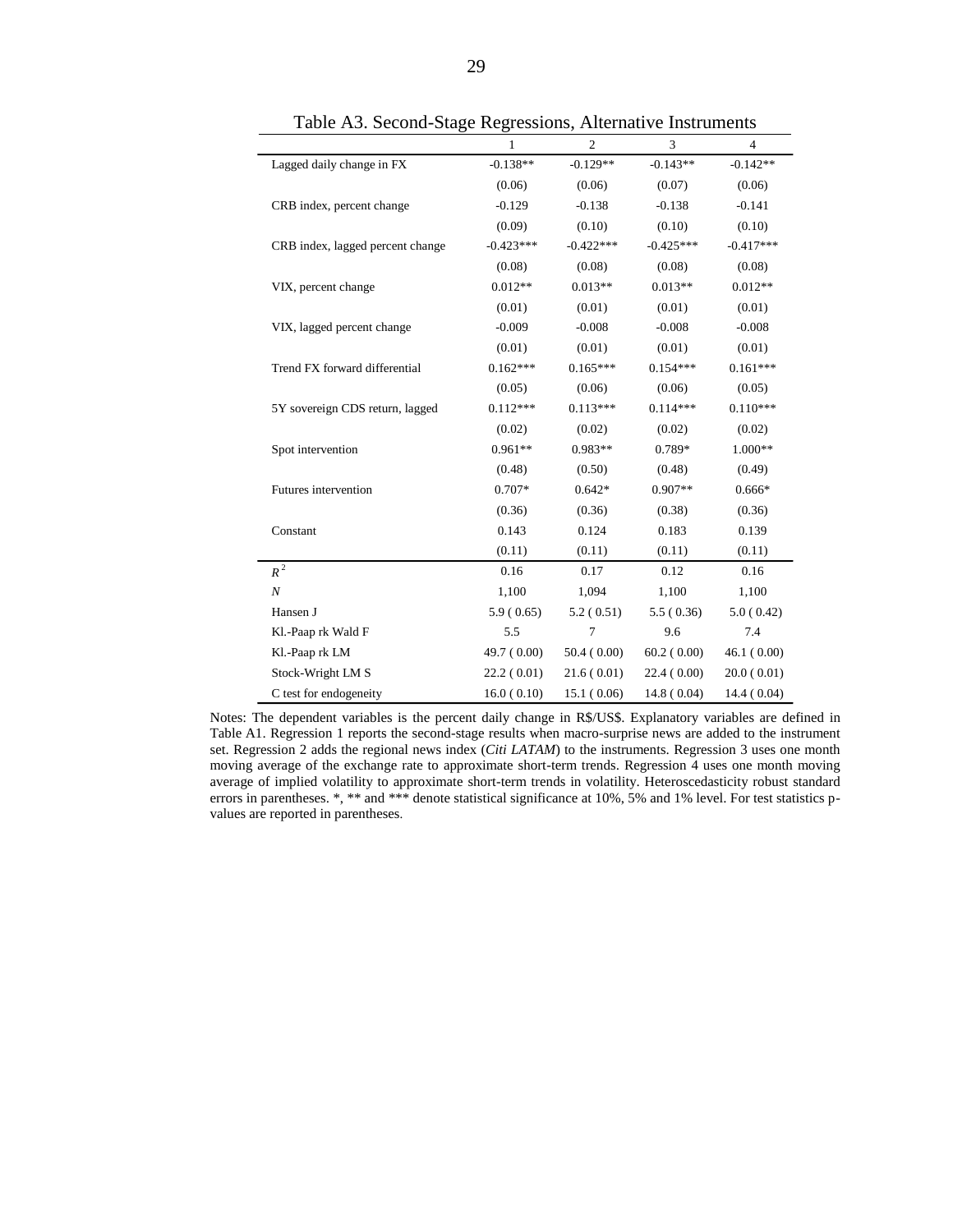|                                  | 1           | $\overline{c}$ | 3           | $\overline{4}$ |
|----------------------------------|-------------|----------------|-------------|----------------|
| Lagged daily change in IV        | $0.157***$  | $0.061**$      | $0.104***$  | $0.086***$     |
|                                  | (0.04)      | (0.03)         | (0.03)      | (0.03)         |
| CRB index, percent change        | $-2.221***$ | $-1.924***$    | $-1.808***$ | $-1.935***$    |
|                                  | (0.34)      | (0.40)         | (0.37)      | (0.41)         |
| VIX, percent change              | $0.253***$  | $0.282***$     | $0.294***$  | $0.288***$     |
|                                  | (0.03)      | (0.03)         | (0.03)      | (0.03)         |
| Spot intervention                | $3.793**$   | $6.426***$     |             | $4.200**$      |
|                                  | (1.63)      | (1.94)         |             | (2.09)         |
| Futures intervention             | 2.080*      |                | $3.647**$   | $2.502**$      |
|                                  | (1.25)      |                | (1.54)      | (1.21)         |
| CRB index, lagged percent change |             | $-0.409$       | $-0.396$    | $-0.386$       |
|                                  |             | (0.46)         | (0.47)      | (0.45)         |
| VIX, lagged percent change       |             | 0.044          | 0.045       | 0.04           |
|                                  |             | (0.03)         | (0.04)      | (0.04)         |
| Trend FX forward differential    |             | 0.198          | $-0.206*$   | 0.12           |
|                                  |             | (0.22)         | (0.11)      | (0.20)         |
| 5Y sovereign CDS return, lagged  |             | 0.074          | $0.106*$    | 0.1            |
|                                  |             | (0.07)         | (0.06)      | (0.07)         |
| Constant                         | 0.814       | 0.285          | $1.457**$   | 0.976*         |
|                                  | (0.52)      | (0.30)         | (0.69)      | (0.52)         |
| $R^2$                            | 0.22        | 0.23           | 0.2         | 0.22           |
| $\boldsymbol{N}$                 | 1,105       | 1.097          | 1,097       | 1,097          |
| Hansen J                         | 3.5(0.62)   | 7.7(0.26)      | 7.8(0.26)   | 4.2(0.52)      |
| Kl.-Paap rk Wald F               | 6.3         | 10.6           | 8.4         | 6              |
| Kl.-Paap rk LM                   | 38.2 (0.00) | 19.2(0.01)     | 12.4(0.09)  | 16.7(0.01)     |
| Stock-Wright LM S                | 22.1(0.00)  | 17.0(0.02)     | 15.8(0.03)  | 16.7(0.02)     |
| Endogeneity test                 | 24.2(0.00)  | 26.4(0.00)     | 30.6(0.00)  | 25.0(0.00)     |

Table A4. Second-Stage Regressions: Implied Volatility, Additional Regressions

Notes: The dependent variables is the percent daily change in R\$/US\$ implied volatility. All explanatory variables are defined in Table A1. Regression 1 reports CUE estimates when all insignificant variables are excluded from the baseline specification. Regressions 2‒4 report estimates of the baseline specification using 2SLS. Heteroscedasticity robust standard errors in parentheses. \*, \*\* and \*\*\* denote statistical significance at 10%, 5% and 1% level. For test statistics p-values are reported in parentheses.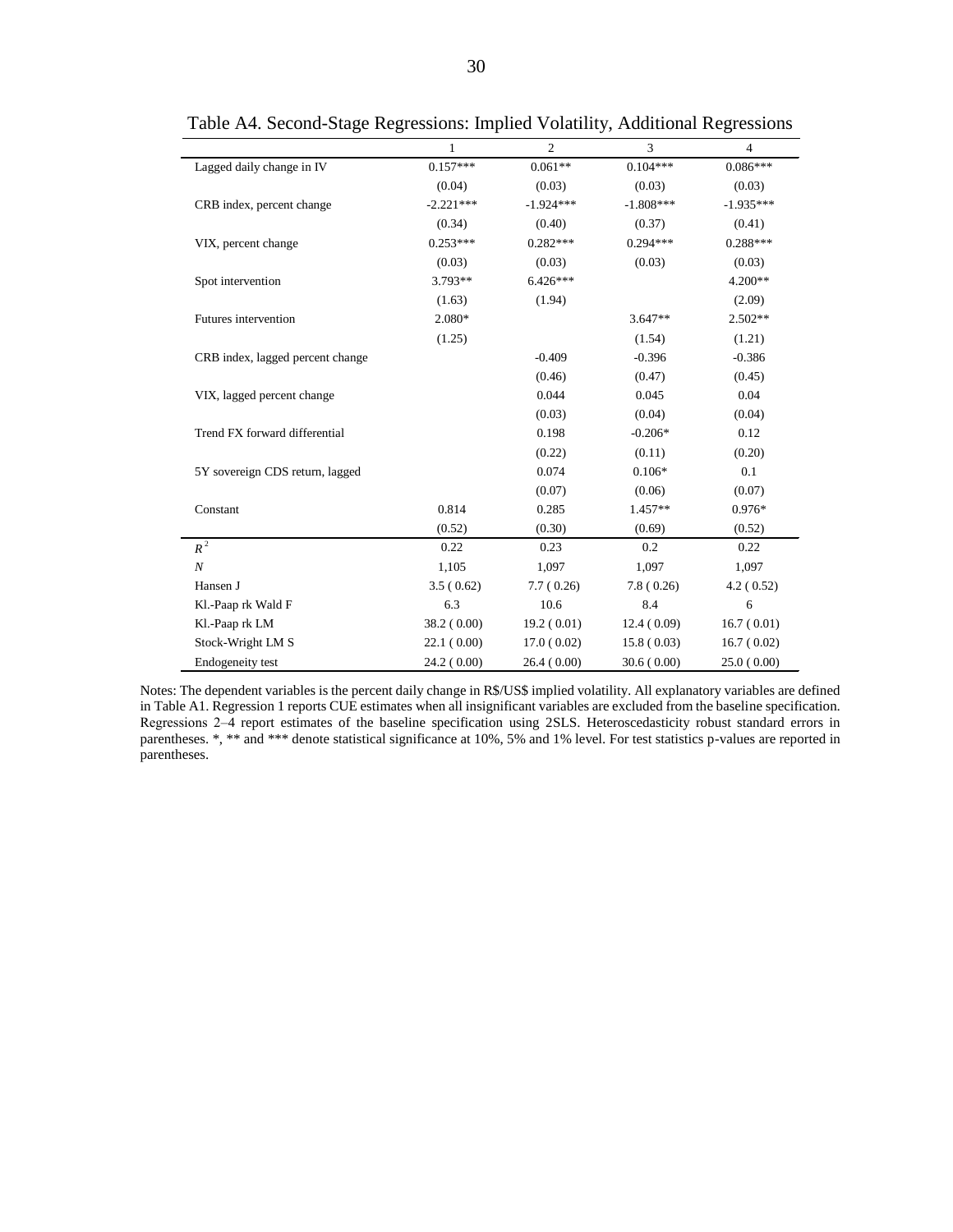#### **REFERENCES**

Adler, G., Lisack, N. and R. Mano, 2015, "Unveiling the Effects of Foreign Exchange Intervention; a Panel Approach," IMF Working Papers No. 15/130 (Washington, International Monetary Fund).

Almekinders, G.J., and S.C.W. Eijffinger, 1996, "A Friction Model of Daily Bundesbank and Federal Reserve Intervention," *Journal of Banking and Finance*, Vol. 20, pp. 1365–80.

Archer, D., 2005, "Foreign Exchange Market Intervention: Methods and Tactics," Unpublished Manuscript, Bank of International Settlements.

Bayoumi, T., and C. Saborowski, 2014, "Accounting for Reserves," *Journal of International Money and Finance,* Vol. 41(c), pp. 1‒29.

Bayoumi, T., Gagnon, J., and C. Saborowski, 2015, "Official Financial Flows, Capital Mobility, and Global Imbalances," *Journal of International Money and Finance,* Vol. 52(c), pp. 146–74.

Bevilaqua, A., and R. Azevedo, 2005, "Provision of FX Hedge by the Public Sector: the Brazilian Experience," BIS Papers No. 24, Bank for International Settlements, Basel.

Blanchard, O., G. Adler, and I. de Carvalho Filho, 2015, "Can Foreign Exchange Intervention Stem Exchange Rate Pressures from Global Capital Flow Shocks?", NBER Working Papers No. 21427, National Bureau of Economic Research.

Branson, W.H., and D.W. Henderson, 1985, "The Specification and Influence of Asset Markets," in R.W. Jones and P.B. Kenen (eds.), *Handbook of International Economics,* Vol. 2, pp. 749–805, Amsterdam, North-Holland.

Broto, C., 2013, "The Effectiveness of Forex Interventions in Four Latin American Countries," *Emerging Markets Review*, Vol. 17, pp. 224–40.

Catalan-Herrera, J., 2016, "Foreign Exchange Market Interventions Under Inflation Targeting: The Case of Guatemala," *Journal of International Financial Markets, Institutions and Money*  Vol. 42, pp.  $101-14$ .

Chamon, M., L. Candido de Souza, and M. Garcia, 2015, "FX Interventions in Brazil: a Synthetic Control Approach," Textos Para Discussão No. 630, Department of Economics PUC-Rio de Janeiro.

Della Corte, P., Sarno, L., Schmeling, M., and C. Wagner, 2015, "Exchange Rates and Sovereign Risk," available at SSRN: [http://ssrn.com/abstract=2354935.](http://ssrn.com/abstract=2354935)

Disyatat, P., and G. Galati, 2007, "The Effectiveness of Foreign Exchange Intervention in Emerging Market Countries: Evidence from the Czech Koruna," *Journal of International Money and Finance,* Vol. 26, pp. 383–402.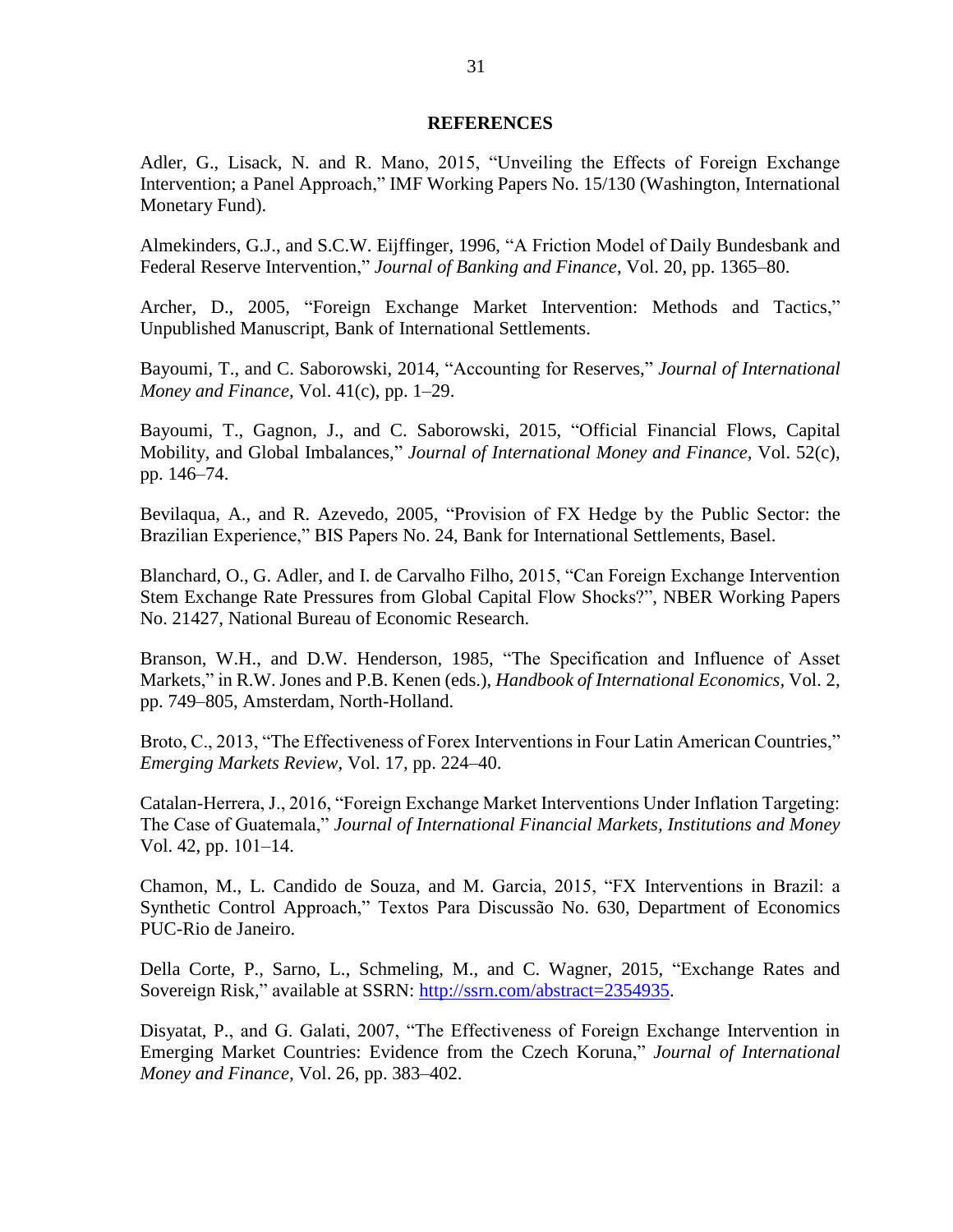Dominguez, K.M., 2003, "The Market Microstructure of Central Bank Intervention," *Journal of International Economics*, Vol. 59, pp. 25‒45.

Dominguez, K.M., and J.A Frankel, 1993, "Does Foreign Exchange Intervention Work?", Institute for International Economics, Washington D.C.

Eaton, J., and S. J. Turnovsky. 1983. "Exchange Risk, Political Risk, and Macroeconomic Equilibrium." *The American Economic Review* 73(1): 183-189.

Fatum, R., and M.M. Hutchison, 2010, "Evaluating Foreign Exchange Market Intervention: Self-Selection, Counterfactuals and Average Treatment Effects," *Journal of International Money and Finance*, Vol. 29(3), pp. 570–84.

Forbes, K., and F. Warnock, 2012, "Capital Flow Waves: Surges, Stops, Flight and Retrenchment," *Journal of International Economics*, Vol. 88(2), pp. 235–51.

Fratzscher, M., Gloede, O., Menkhoff, L., Sarno, L., and T. Stöhr, 2015, "When is Foreign Exchange Intervention Effective? Evidence from 33 Countries," Discussion Papers No. 1518, Deutsches Institut für Wirtschaftsforschung.

Fry, R. A., and S. Wanaguru, 2013, "Currency Intervention: A Case Study of an Emerging Market," *Journal of International Money and Finance*, Vol. 37, pp. 25–47.

Gabaix, X. and M. Maggiori, 2015, "International Liquidity and Exchange Rate Dynamics," *Quarterly Journal of Economics*, Vol. 130, pp. 1369–1420.

Garcia, M., M. Medeiros, and F. Santos, 2014, "Price Discovery in Brazilian FX Markets," PUC-Rio, Texto para Discussão No. 622.

Gnabo, J.-Y., De Mello, L., and D. Moccero, 2010, "Interdependencies Between Monetary Policy and Foreign Exchange Interventions under Inflation Targeting: the case of Brazil and the Czech Republic," *International Finance*, Vol. 13(2), pp. 195–221.

Hahn, J., J. Hausman, and G. Kuersteiner, 2004, "Estimation with weak Instruments: Accuracy of Higher-Order Bias and MSE Approximations," *Econometrics Journal*, Vol. 7(1), pp. 272−306.

Hansen, L., J. Heaton, and A. Yaron, 1996, "Finite Sample Properties of some Alternative GMM Estimators," *Journal of Business and Economic Statistics*, Vol. 14(3), pp. 262–80.

Humpage, O., 1999, "U.S. Intervention: Assessing the Probability of Success," *Journal of Money, Credit and Banking,* Vol. 31, pp. 731–47.

IMF, 2015, "Peru 2015 Article IV Consultation," IMF Country Report No. 15/133 (Washington, D.C.).

IMF, 2016, "Understanding the Slowdown in Capital Flows to Emerging Markets," in Spring 2016 World Economic Outlook, Chapter 2, (Washington, D.C.).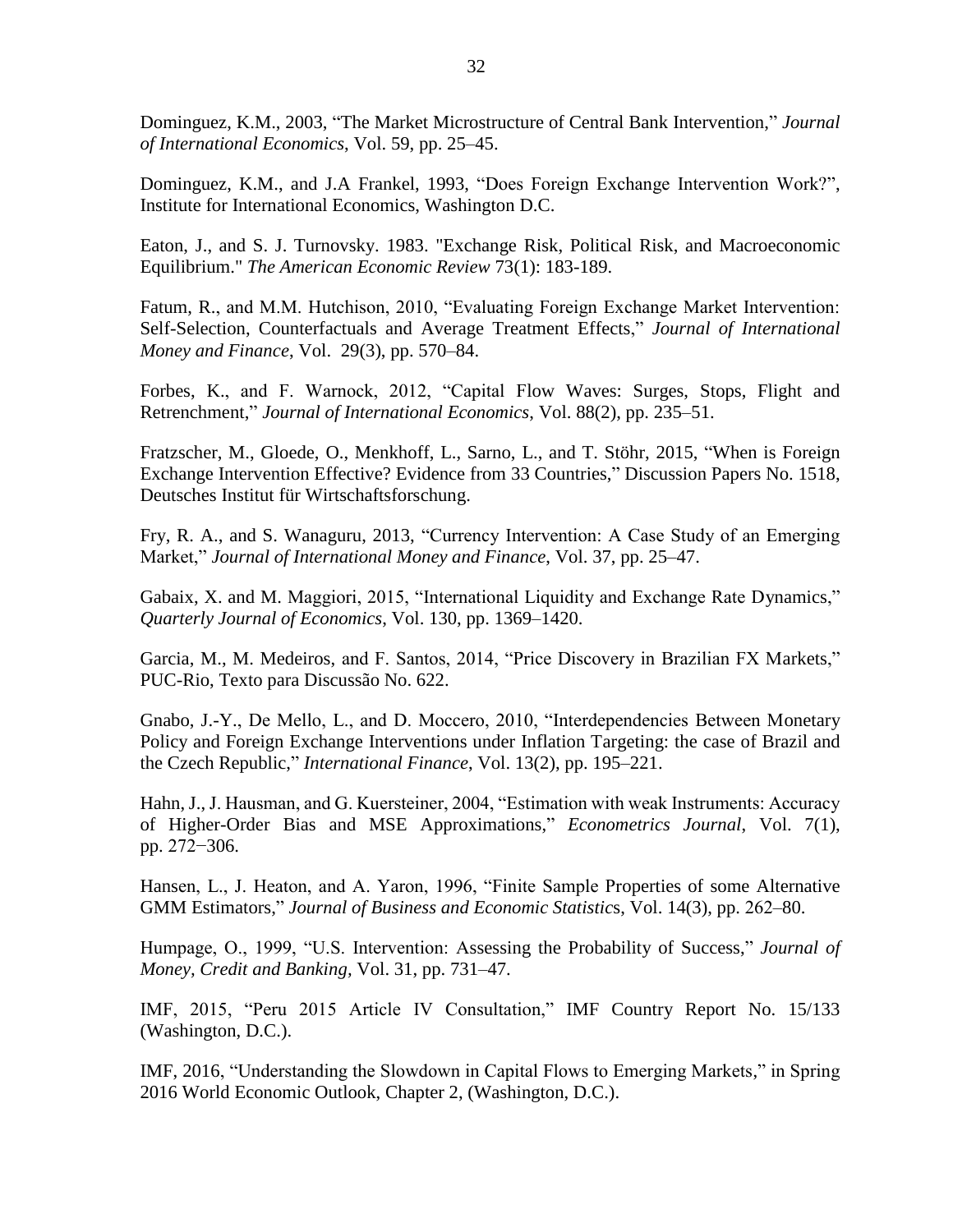Ito, T., and T. Yabu, 2007, "What Prompts Japan to Intervene in the Forex Market? A new Approach to a Reaction Function," *Journal of International Money and Finance*, Vol. 26(2), pp. 193–212.

Kang, H., and C. Saborowski, 2014, "Assessment of Foreign Exchange Intervention," Selected Issues Paper, 2014 IMF Article IV Consultation with Brazil (Washington, International Monetary Fund).

Keefe, H.G., and E.W. Rengifo, 2015, "Options and Central Bank Currency Market Intervention: The case of Colombia," *Emerging Markets Review*, Vol*.* 23, pp.1–25.

Kleibergen, F., and R. Paap, 2006, "Generalized Reduced Rank Tests Using the Singular Value Decomposition," *Journal of Econometrics*, Vol. 127(1), pp. 97–126.

Kohlscheen, E., and S. Andrade, 2014, "Official FX Interventions Through Derivatives," *Journal of International Money and Finance*, Vol. 47, pp. 202–16.

Kumhof, M., 2010, "On the Theory of Sterilized Foreign Exchange Intervention," *Journal of Economic Dynamics and Control*, Vol. 34, pp. 1403–20.

Lyons, R. K., 2006, The Microstructure Approach to Exchange Rates, The MIT Press, Cambridge.

Menkhoff, L., 2013, "Foreign Exchange Intervention in Emerging Markets: a Survey of Empirical Studies," *World Economy*, Vol. 36, pp. 1187–1208.

Mohanty, M., and B. Berger, 2013, "Central Bank Views on Foreign Exchange Intervention," in "Market Volatility and Foreign Exchange Intervention in EMEs: what has Changed?", Vol. 73, pp. 55–74, Bank of International Settlements.

Mussa, M., 1981, "The role of Official Intervention," Occasional Papers, New York, Group of Thirty.

Neely, C.J., 2005, "An Analysis of Recent Studies of the Effect of Foreign Exchange Intervention," *Federal Reserve Bank of St. Louis Review*, Vol. 87 (6), 685–717.

Payne, R., and P. Vitale, 2003, "A Transaction Level Study of the Effects of Central Bank Intervention on Exchange Rates," *Journal of International Economics*, Vol. 61, pp. 331–52.

Rey, H., 2013, "Dilemma not Trilemma: The Global Financial Cycle and Monetary Policy Independence," Jackson Hole Symposium.

Sanderson, E., and F. Windmeijer, 2016, "A weak Instrument F-test in Linear IV Models with Multiple Endogenous Variables," *Journal of Econometrics*, Vol. 190(2), pp. 212–21.

Sarno, L., and M. P. Taylor, 2001, "Official Intervention in the Foreign Exchange Markets: Is it Effective and, if so, how does it work?", Journal of Economic Literature, Vol. 34(3), pp. 839‒68.